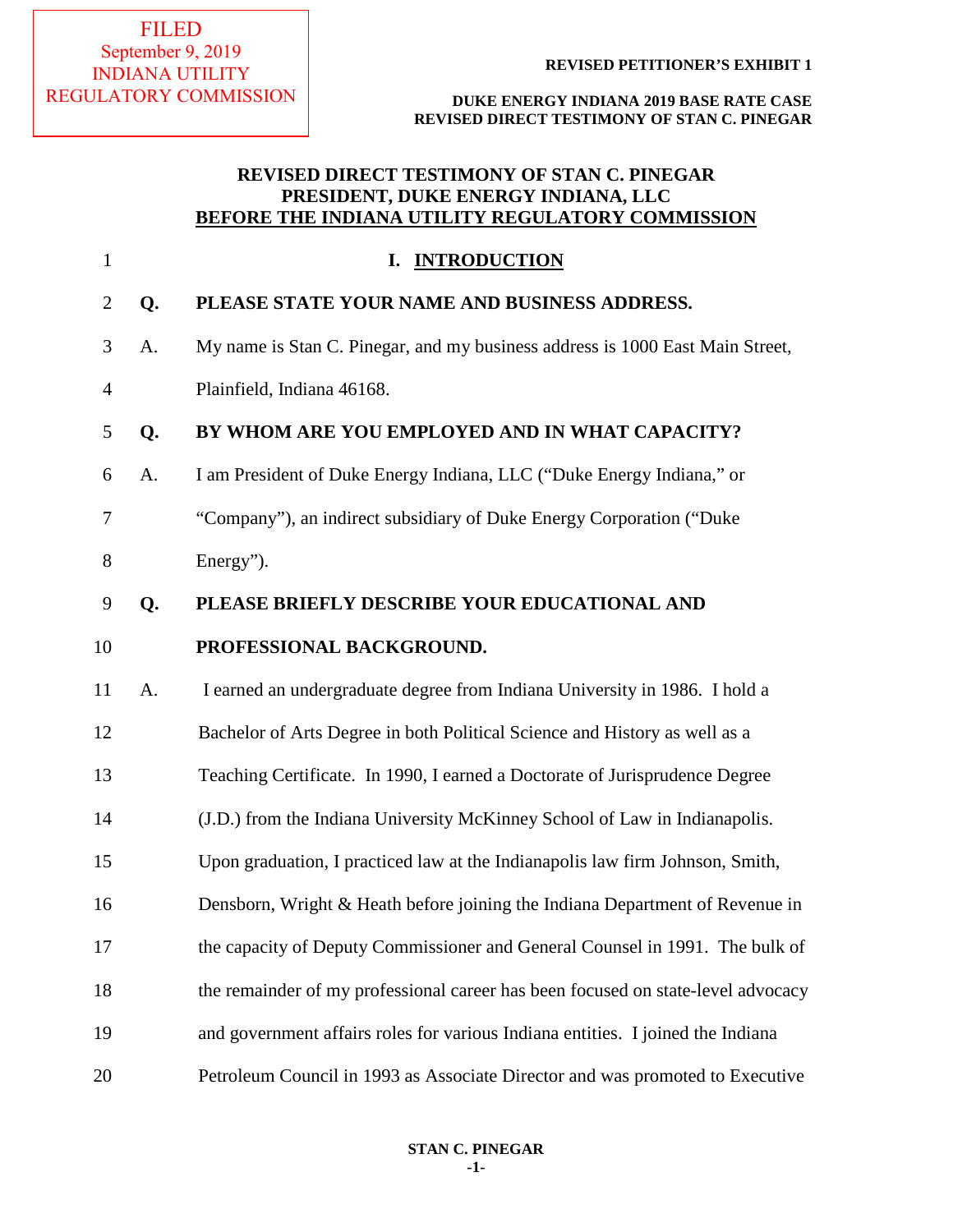| $\mathbf{1}$   |    | Director of the organization in 1997. I joined the Indiana Chamber of Commerce     |
|----------------|----|------------------------------------------------------------------------------------|
| $\overline{2}$ |    | in 2002 as the Director of Tax and Public Finance. In 2004, I joined the Indiana   |
| 3              |    | Energy Association ("IEA") as Vice President. I was promoted to the position of    |
| $\overline{4}$ |    | President and Chief Executive Officer of the IEA in 2011. I joined Duke Energy     |
| 5              |    | Indiana as Vice President of Government Affairs in 2012 and maintained that role   |
| 6              |    | until being appointed President of Duke Energy Indiana in November of 2018.        |
| $\tau$         |    | The positions I held prior to my current role allowed me to work closely with      |
| 8              |    | policymakers in all branches of Indiana government and associated external         |
| 9              |    | stakeholders. My focus was primarily the Indiana legislative and regulatory        |
| 10             |    | arenas, working on a variety of topics, including utility, energy, taxation,       |
| 11             |    | environmental, land use and commercial issues. I have been a member of the         |
| 12             |    | Indiana Bar since 1990 and a registered lobbyist in Indiana since 1993.            |
| 13             | Q. | WHAT IS THE PURPOSE OF YOUR TESTIMONY IN THIS                                      |
| 14             |    | PROCEEDING?                                                                        |
| 15             | A. | My testimony will provide an overview of the following: (1) Duke Energy            |
| 16             |    | Indiana's electric utility operations, (2) Duke Energy's purpose and Road Ahead    |
| 17             |    | strategy, (3) the rate request in this proceeding, (4) Duke Energy Indiana's       |
| 18             |    | transition to a cleaner energy future, (5) the Company's increased customer focus, |
| 19             |    | (6) Duke Energy Indiana's economic development efforts and (7) customer rate       |
| 20             |    | case notice and field hearings. In addition, I provide the following chart of Duke |
| 21             |    | Energy Indiana's witnesses in this proceeding. We fully recognize there are many   |
| 22             |    | witnesses and complex issues involved, and as such, I would point you to Duke      |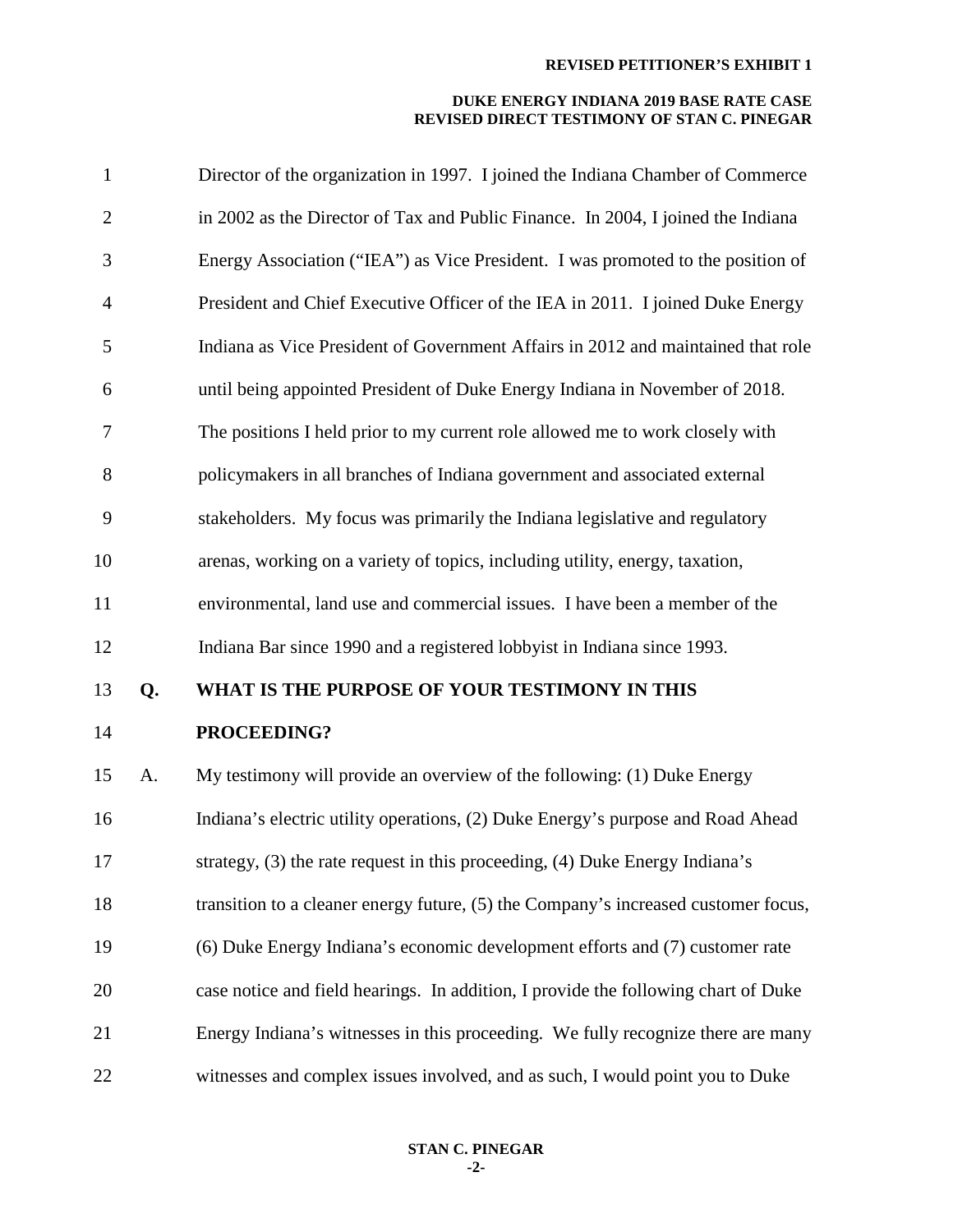## **DUKE ENERGY INDIANA 2019 BASE RATE CASE REVISED DIRECT TESTIMONY OF STAN C. PINEGAR**

- 1 Energy Indiana witness Mr. Brian P. Davey's Petitioner's Exhibit 2-A (BPD),
- 2 which provides a more comprehensive overview of the key ratemaking requests
- 3 herein.
- 

| <b>Duke Energy Indiana</b>  | <b>Topic</b>                                                          | <b>Exhibit</b> |
|-----------------------------|-----------------------------------------------------------------------|----------------|
| <b>Witness</b>              |                                                                       | No.            |
| Stan C. Pinegar,            | Duke Energy Indiana Overview<br>٠                                     | 1              |
| <b>President</b>            | The Road Ahead<br>٠                                                   |                |
|                             | <b>Rate Case Request</b><br>٠                                         |                |
|                             | <b>Clean Energy Future</b><br>п                                       |                |
|                             | <b>Focus on Customer</b><br>٠                                         |                |
|                             | <b>Economic Development</b><br>п                                      |                |
|                             | <b>Customer Rate Case Notice and Field Hearings</b><br>$\blacksquare$ |                |
| Brian P. Davey,             | <b>Existing Rates</b><br>$\blacksquare$                               | $\overline{2}$ |
| <b>Director Rates &amp;</b> | <b>Rate Request Mechanics</b><br>٠                                    |                |
| <b>Regulatory Strategy</b>  | Summary of Rate Request Increase and Drivers<br>п                     |                |
|                             | Overview of Decoupling Proposal<br>п                                  |                |
|                             | Ratemaking Elements of Note<br>п                                      |                |
|                             | Proposed Collaboratives<br>٠                                          |                |
|                             | <b>Rate Competitiveness</b><br>٠                                      |                |
|                             | Petitioner's Exhibit 2-A (BPD) - Index of<br>$\blacksquare$           |                |
|                             | Issues, Requests, and Supporting Witnesses                            |                |
| Christopher M. Jacobi,      | <b>Budget and Forecast Process</b><br>п                               | 3              |
| <b>Director</b>             | Forecasted Test Period (2020)<br>٠                                    |                |
| <b>Regional Financial</b>   | Certain Minimum Standard Filing<br>п                                  |                |
| <b>Forecasting</b>          | Requirements ("MSFRs") Accounting Exhibits                            |                |
| Diana L. Douglas,           | <b>Step-In Rate Adjustment Process</b><br>$\blacksquare$              | $\overline{4}$ |
| <b>Director</b>             | <b>Revenue Requirements</b><br>П                                      |                |
| <b>Rates and Regulatory</b> | <b>Certain MSFR Accounting Exhibits</b><br>п                          |                |
| <b>Planning</b>             | Certain Pro forma Adjustments<br>п                                    |                |
|                             | Standard Contract Rider 61 (IGCC)<br>п                                |                |
|                             | Standard Contract Rider 65 (TDSIC)<br>п                               |                |
|                             | Standard Contract Rider 66-A (Energy<br>п                             |                |
|                             | Efficiency)                                                           |                |
|                             | Standard Contract Rider 67 (Tax and Merger<br>٠                       |                |
|                             | Credit)                                                               |                |
|                             | <b>Certain Accounting Requests</b><br>п                               |                |
| Suzanne E. Sieferman,       | Certain Pro forma Adjustments                                         | 5              |
| <b>Director</b>             | Standard Contract Rider 60 (FAC)<br>٠                                 |                |
|                             | <b>Standard Contract Rider 68 (RTO)</b><br>٠                          |                |

# 4 **Table 1**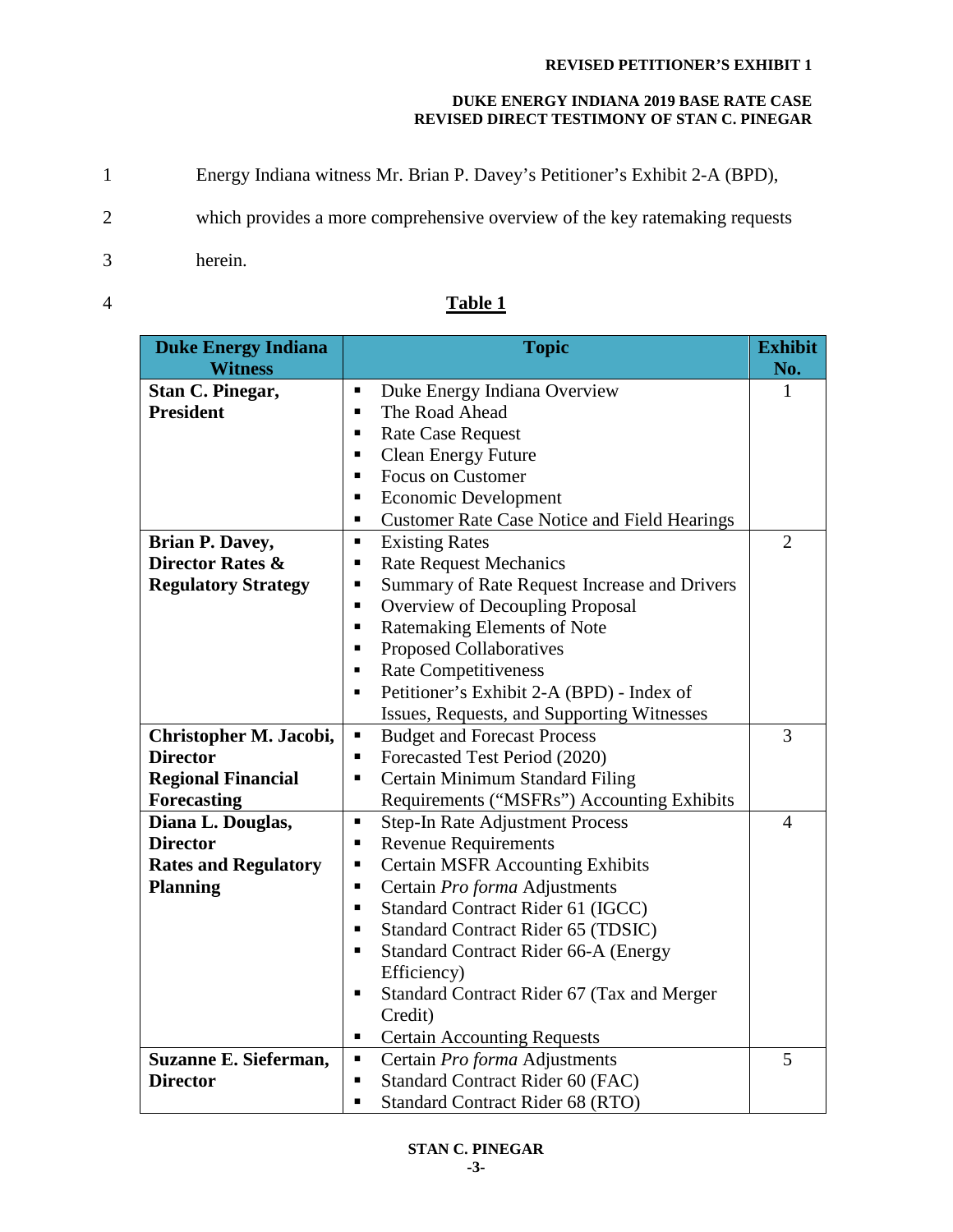| <b>Duke Energy Indiana</b>    | <b>Topic</b>                                              | <b>Exhibit</b> |
|-------------------------------|-----------------------------------------------------------|----------------|
| <b>Witness</b>                |                                                           | No.            |
| <b>Rates and Regulatory</b>   | <b>Standard Contract Rider 70 (Reliability</b><br>٠       |                |
| <b>Planning</b>               | Adjustment)                                               |                |
|                               | <b>Standard Contract Rider 73 (Renewable</b><br>٠         |                |
|                               | Energy)                                                   |                |
|                               | <b>Certain Accounting Requests</b><br>п                   |                |
| Christa L. Graft,             | Certain Pro forma Adjustments                             | 6              |
| <b>Lead Rates and</b>         | Standard Contract Rider 62 (Environmental<br>п            |                |
| <b>Regulatory Strategy</b>    | Investment)                                               |                |
| <b>Analyst</b>                | <b>Standard Contract Rider 63 (Emission</b><br>٠          |                |
|                               | Allowances)                                               |                |
|                               | Standard Contract Rider 71 (Environmental<br>п            |                |
|                               | <b>Operating Cost</b> )                                   |                |
|                               | Standard Contract Rider 72 (Federal Mandate)<br>٠         |                |
|                               | <b>Certain Accounting Requests</b><br>п                   |                |
|                               | <b>Certain MSFR Accounting Exhibits</b><br>٠              |                |
| Maria T. Diaz,                | <b>Separation Study</b><br>٠                              | 7              |
| <b>Director</b>               | Cost of Service Study<br>п                                |                |
| <b>Rates and Regulatory</b>   | <b>Cost of Service Allocation Factors</b><br>п            |                |
| <b>Planning</b>               | Decoupling Rider<br>٠                                     |                |
| Jeffrey R. Bailey,            | Rate Design<br>п                                          | 8              |
| <b>Director Rate Design</b>   | <b>Customer Charge</b><br>٠                               |                |
| and Analysis                  | Residential and Small Commercial New Rate<br>٠            |                |
|                               | Options                                                   |                |
|                               | Large Commercial and Industrial New Rate<br>п             |                |
|                               | Options                                                   |                |
|                               | <b>Special Contracts</b><br>п                             |                |
| Roger A. Flick, II            | <b>Retail Electric Rate Tariff and General Terms</b><br>٠ | 9              |
| <b>Rates and Regulatory</b>   | & Conditions                                              |                |
| <b>Strategy Manager</b>       | <b>Lighting Programs</b><br>п                             |                |
|                               | Certain Pro Forma Adjustments<br>п                        |                |
| Daniel G. Hansen,             | Revenue Decoupling Mechanism Proposal<br>п                | 10             |
| <b>Vice President,</b>        |                                                           |                |
| <b>Christensen Associates</b> |                                                           |                |
| <b>Energy Consulting,</b>     |                                                           |                |
| <b>LLC</b>                    |                                                           |                |
| Robert B. Hevert,             | Return on Equity<br>٠                                     | 11             |
| ScottMadden, Inc.             | Fair Value Rate of Return<br>п                            |                |
| John L. Sullivan, III         | <b>Credit Ratings</b><br>п                                | 12             |
| <b>Director Corporate</b>     | <b>Financial Metrics</b><br>٠                             |                |
| <b>Finance and Assistant</b>  | Historic and Forecasted Financial Capital<br>п            |                |
| <b>Treasurer</b>              | Structure                                                 |                |
|                               | <b>Importance of Credit Quality</b><br>п                  |                |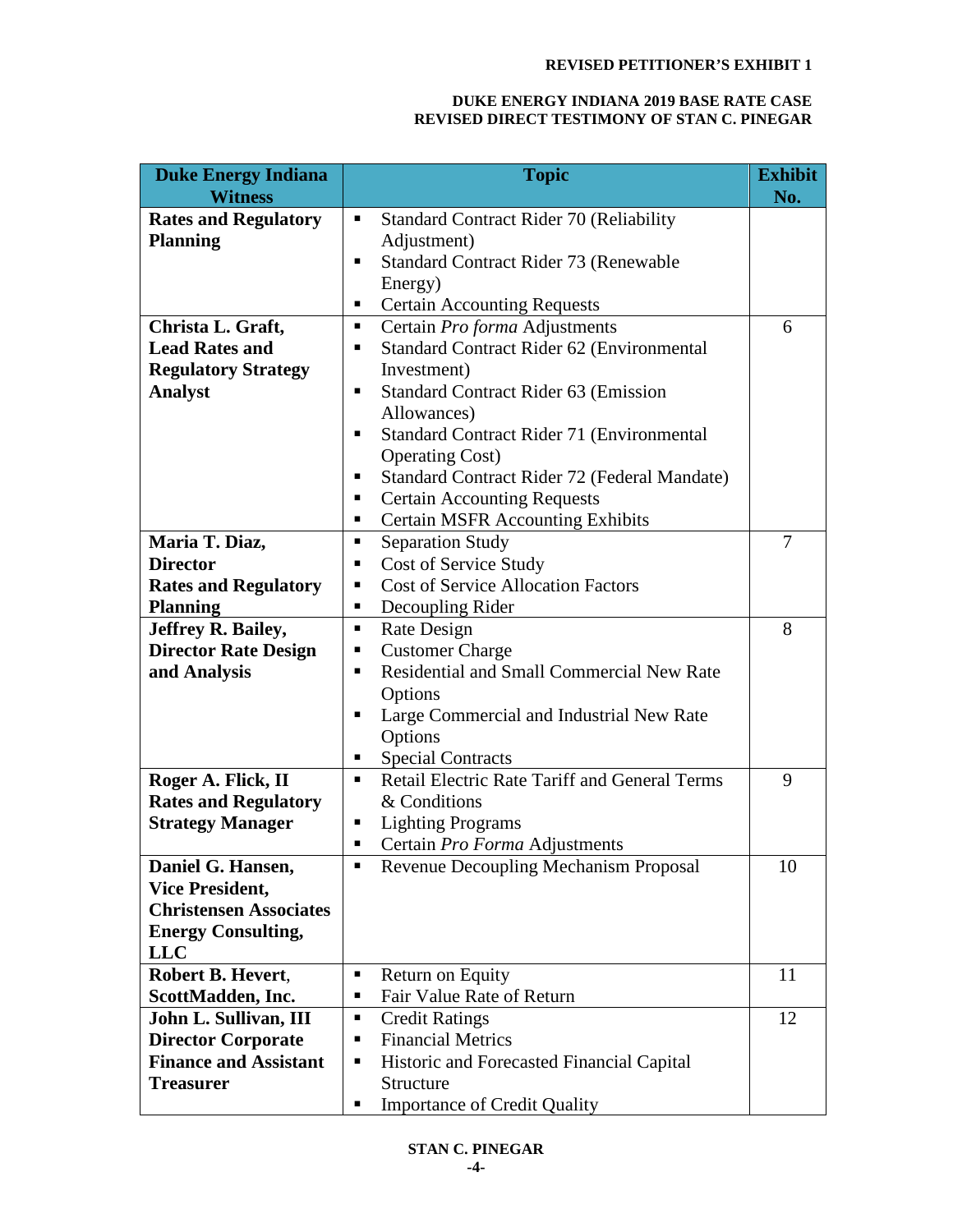| <b>Duke Energy Indiana</b>     | <b>Topic</b>                                                    | <b>Exhibit</b> |
|--------------------------------|-----------------------------------------------------------------|----------------|
| <b>Witness</b>                 |                                                                 | No.            |
| Jeffrey T. Kopp,               | Decommissioning and Dismantlement Study<br>п                    | 13             |
| <b>Manager of the</b>          |                                                                 |                |
| <b>Business Consulting</b>     |                                                                 |                |
| Department, Burns &            |                                                                 |                |
| <b>McDonnell</b>               |                                                                 |                |
| <b>Engineering Company,</b>    |                                                                 |                |
| Inc.                           |                                                                 |                |
| John J. Spanos,                | <b>Depreciation Study</b><br>٠                                  | 14             |
| <b>Senior Vice President,</b>  | Fair Value of Plant Study                                       |                |
| <b>Gannett Fleming</b>         |                                                                 |                |
| <b>Valuation and Rate</b>      |                                                                 |                |
| <b>Consultants, LLC</b>        |                                                                 |                |
| Keith B. Pike.                 | Life Span of Generation Resources                               | 15             |
| <b>Strategic Analytics</b>     | Integrated Resource Plan ("IRP") Moderate<br>п                  |                |
| Director - FHO                 | Portfolio                                                       |                |
|                                | <b>Future Environmental Regulations</b><br>ш                    |                |
| <b>Jeffrey R. Setser,</b>      | <b>Affiliate Service and Asset Transfer</b><br>$\blacksquare$   | 16             |
| <b>Director of Allocations</b> | Agreements                                                      |                |
| and Reporting                  | Cost Allocations Used in Affiliate Agreements<br>п              |                |
|                                | <b>Test Period Administrative and General</b><br>$\blacksquare$ |                |
|                                | Expenditures (O&M)                                              |                |
|                                | <b>Pension Settlement Accounting</b><br>ш                       |                |
| John R. Panizza,               | Federal and State Income Tax Expense<br>٠                       | 17             |
| Director, Tax                  | Duke Energy Tax Sharing Agreement<br>п                          |                |
| <b>Operations</b>              | <b>Investment Tax Credits</b>                                   |                |
|                                | <b>Property Taxes</b><br>п                                      |                |
|                                | Federal Income Tax Change Settlement<br>п                       |                |
| Renee H. Metzler,              | <b>Compensation Philosophy</b><br>٠                             | 18             |
| <b>Managing Director,</b>      | <b>Compensation Benchmarking Studies</b><br>٠                   |                |
| <b>Retirement and Health</b>   | <b>Components of Total Rewards</b><br>٠                         |                |
| & Welfare                      | Incentive Compensation<br>п                                     |                |
|                                | <b>Labor Contracts</b><br>п                                     |                |
|                                | Retirement and Post-Employment Benefits<br>п                    |                |
|                                | Actuarial Study (Willis Tower Watson)<br>п                      |                |
| <b>James Michael Mosley,</b>   | <b>Generation Assets</b><br>ш                                   | 19             |
| <b>Vice President of</b>       | <b>Environmental Compliance Investment</b><br>п                 |                |
| <b>Midwest Generation</b>      | Test Period Production expenditures (O&M and<br>п               |                |
|                                | Capital)                                                        |                |
|                                | <b>Major Generating Station Outages</b><br>п                    |                |
|                                | Performance of Generating Fleet<br>п                            |                |
|                                | Cost Savings / Productivity Initiatives<br>п                    |                |
|                                | Markland Hydroelectric Plant In-Service Status<br>п             |                |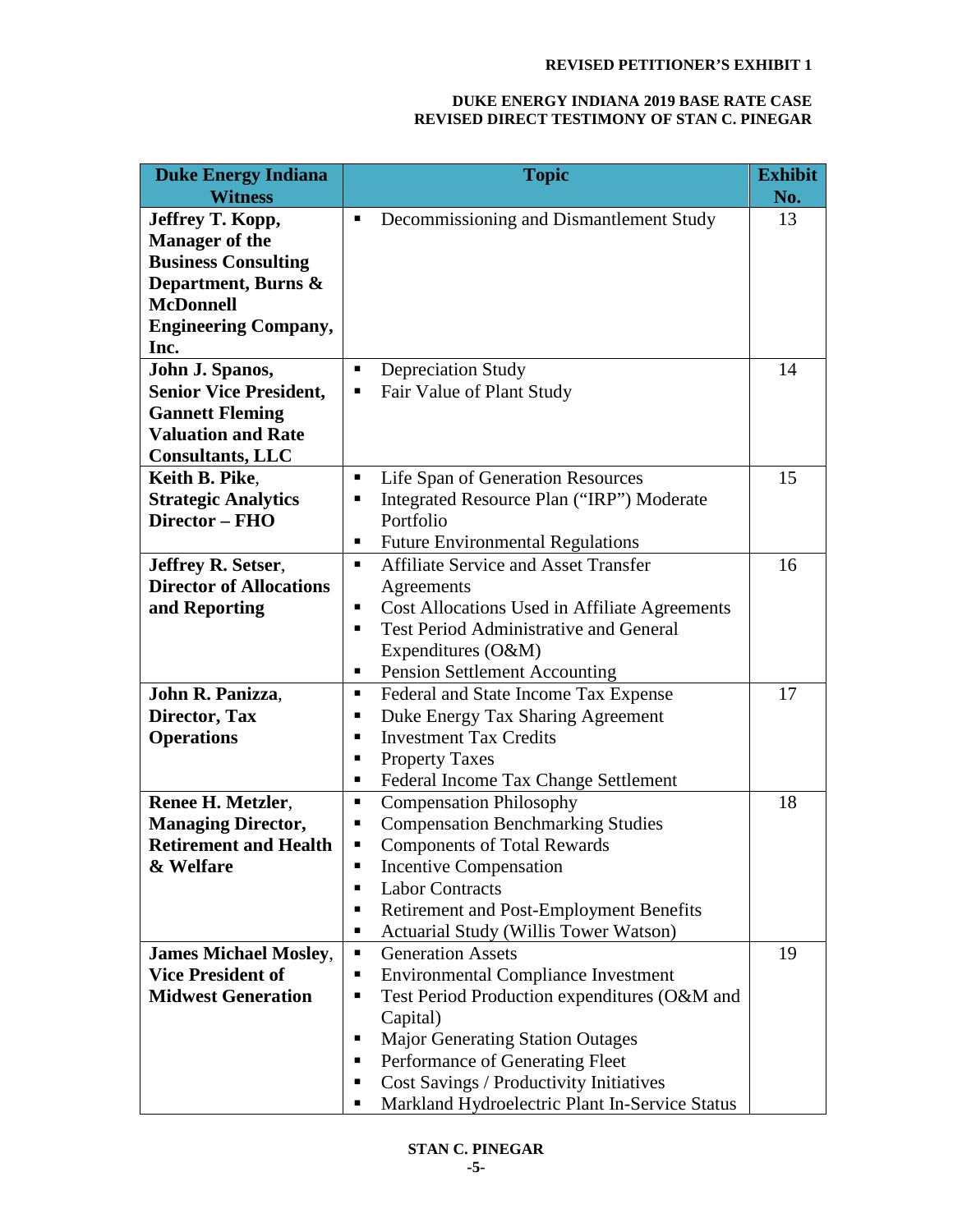| <b>Duke Energy Indiana</b>  | <b>Topic</b>                                        | <b>Exhibit</b> |
|-----------------------------|-----------------------------------------------------|----------------|
| <b>Witness</b>              |                                                     | No.            |
| Cecil T. Gurganus,          | <b>Edwardsport IGCC Plant Update</b><br>Е           | 20             |
| <b>Vice President for</b>   | Historical / Targeted Performance Metrics<br>٠      |                |
| Edwardsport                 | Test Period Expenditures (O&M and Capital)<br>٠     |                |
| <b>Generating Station</b>   | Historical O&M and Trend<br>٠                       |                |
|                             | Timing / Cycle of Major Outages<br>п                |                |
|                             | 2020 Major Outage<br>п                              |                |
|                             | Required Inventory at Plant<br>٠                    |                |
| Timothy J. Thiemann,        | Coal Combustion Residual Rule ("CCR")<br>٠          | 21             |
| <b>General Manager of</b>   | <b>CCR Rule Compliance Plans</b><br>٠               |                |
| <b>Coal Combustion</b>      | <b>IDEM Coal Ash Remediation Plans</b><br>п         |                |
| <b>Products</b>             | <b>Test Period Coal Combustion Products</b><br>п    |                |
|                             | Expenditures (Capital and O&M)                      |                |
| Brett J. Phipps,            | <b>Fuel Procurement Strategy</b><br>п               | 22             |
| <b>Managing Director,</b>   | <b>Fuel Inventory</b><br>п                          |                |
| <b>Fuel Procurement</b>     |                                                     |                |
| John A. Verderame,          | <b>MISO Market Overview</b><br>٠                    | 23             |
| <b>Managing Director,</b>   | Native / Non-Native Sales Cost Allocations<br>п     |                |
| <b>Trading and Dispatch</b> | <b>Short-Term Bundled Non-Native Contracts</b><br>п |                |
|                             | <b>Non-Native Sharing Proposal</b><br>٠             |                |
|                             | <b>FAC Benchmark</b><br>п                           |                |
|                             | PJM costs (Madison Generating Station)<br>٠         |                |
| Andrew S. Ritch,            | Crane Naval Microgrid<br>٠                          | 24             |
| <b>Wholesale Renewable</b>  | Camp Atterbury Solar and Microgrid / Nabb<br>п      |                |
| <b>Manager</b>              | <b>Substation Battery Storage</b>                   |                |
|                             | <b>Tippecanoe County Solar Plant (Purdue</b><br>П   |                |
|                             | <b>Research Center)</b>                             |                |
|                             | B-line Solar (Bloomington Low Income<br>п           |                |
|                             | Community)                                          |                |
|                             | Test Period Expenditures (Capital) for New<br>Е     |                |
|                             | <b>Generation Projects</b>                          |                |
| Timothy A. Abbott,          | Overview of Transmission System<br>Е                | 25             |
| <b>Director of System</b>   | <b>MISO Costs and Revenues</b><br>п                 |                |
| <b>Operations</b>           | Test Period Transmission Expenditures (O&M<br>п     |                |
|                             | and Capital)                                        |                |
|                             | <b>Transmission Vegetation Management</b><br>п      |                |
|                             | <b>Emerald Ash Borer Program</b><br>п               |                |
|                             | <b>Transmission TDSIC Program</b><br>п              |                |
|                             | <b>Transmission Reliability</b><br>п                |                |
| Cicely M. Hart,             | Overview of Distribution System<br>٠                | 26             |
| Vice President-             | <b>Distribution Reliability Metrics</b><br>п        |                |
| <b>Customer Delivery</b>    | Test Period Distribution Expenditures (O&M<br>Е     |                |
| <b>Engineering</b>          | and Capital)                                        |                |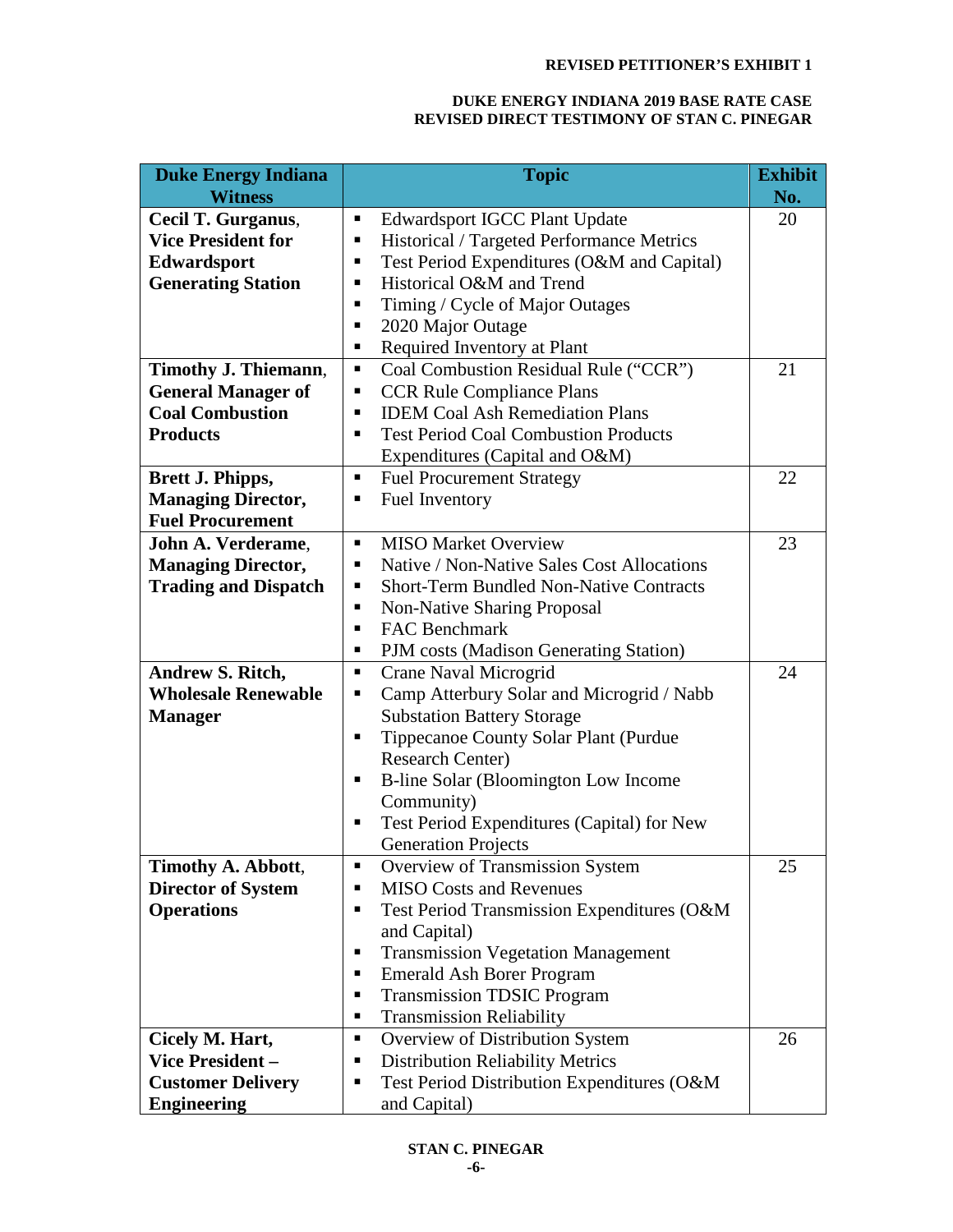| <b>Duke Energy Indiana</b>   | <b>Topic</b>                                                                                            | <b>Exhibit</b> |
|------------------------------|---------------------------------------------------------------------------------------------------------|----------------|
| <b>Witness</b>               | <b>Distribution TDSIC Program</b><br>п                                                                  | No.            |
|                              | Distribution Vegetation Plan<br>٠                                                                       |                |
|                              | <b>Reliability and Integrity Programs</b><br>٠                                                          |                |
|                              | <b>Capacity Addition Projects</b><br>٠                                                                  |                |
|                              | New Customer Expansion<br>٠                                                                             |                |
|                              | Grid Improvement Projects: Self-Optimizing<br>п                                                         |                |
|                              | Grid and Targeted Underground Program                                                                   |                |
|                              | <b>Storm Restoration Costs</b><br>п                                                                     |                |
| <b>TK Christie,</b>          | Philosophy of Distribution Vegetation<br>٠                                                              | 27             |
| <b>Director Distribution</b> | Management                                                                                              |                |
| <b>Vegetation</b>            | Distribution Vegetation Maintenance Cycle<br>п                                                          |                |
| <b>Management</b>            | <b>Distribution Vegetation Maintenance Costs</b><br>٠                                                   |                |
|                              | (Historical and Forecast)                                                                               |                |
|                              | Distribution Hazard Tree Program<br>٠                                                                   |                |
| Donald L. Schneider,         | Advanced Metering Infrastructure ("AMI")<br>п                                                           | 28             |
| Jr.                          | Program                                                                                                 |                |
| <b>General Manager,</b>      | <b>Advanced Metering Opt-Out</b><br>п                                                                   |                |
| <b>Advanced Metering</b>     |                                                                                                         |                |
| <b>Infrastructure</b>        |                                                                                                         |                |
| Lesley G. Quick,             | <b>Overview of Customer Services</b><br>٠                                                               | 29             |
| <b>Vice President</b>        | <b>Test Period Customer Related Expenditures</b><br>٠                                                   |                |
| <b>Revenue Services</b>      | (O&M)                                                                                                   |                |
|                              | <b>Customer Performance Metrics</b><br>٠                                                                |                |
|                              | <b>Customer Initiatives</b><br>▪                                                                        |                |
|                              | Proposed New Programs and Changes to<br>п                                                               |                |
|                              | <b>Existing Programs</b>                                                                                |                |
|                              | <b>Support for Vulnerable Customer Populations</b><br>٠                                                 |                |
|                              | <b>Uncollectible Accounts Expense</b><br>ш                                                              |                |
| Retha I. Hunsicker,          | Overview of Customer Connect Project<br>ш                                                               | 30             |
| <b>Vice President</b>        | Project Cost (O&M and Capital)<br>п                                                                     |                |
| <b>Customer Connect-</b>     | Project Timeline                                                                                        |                |
| <b>Solutions</b>             | <b>Customer Benefits</b><br>п<br><b>New Bill Format</b><br>٠                                            |                |
|                              | п                                                                                                       |                |
| Lang W. Reynolds,            | <b>Customer Connect Regulatory Waiver Requests</b><br><b>Electric Transportation Pilot Program</b><br>п | 31             |
| <b>Director of Electric</b>  | Electric Transportation Pilot Costs / Benefits<br>п                                                     |                |
| <b>Transportation</b>        | <b>Volkswagen Settlement Funding</b><br>٠                                                               |                |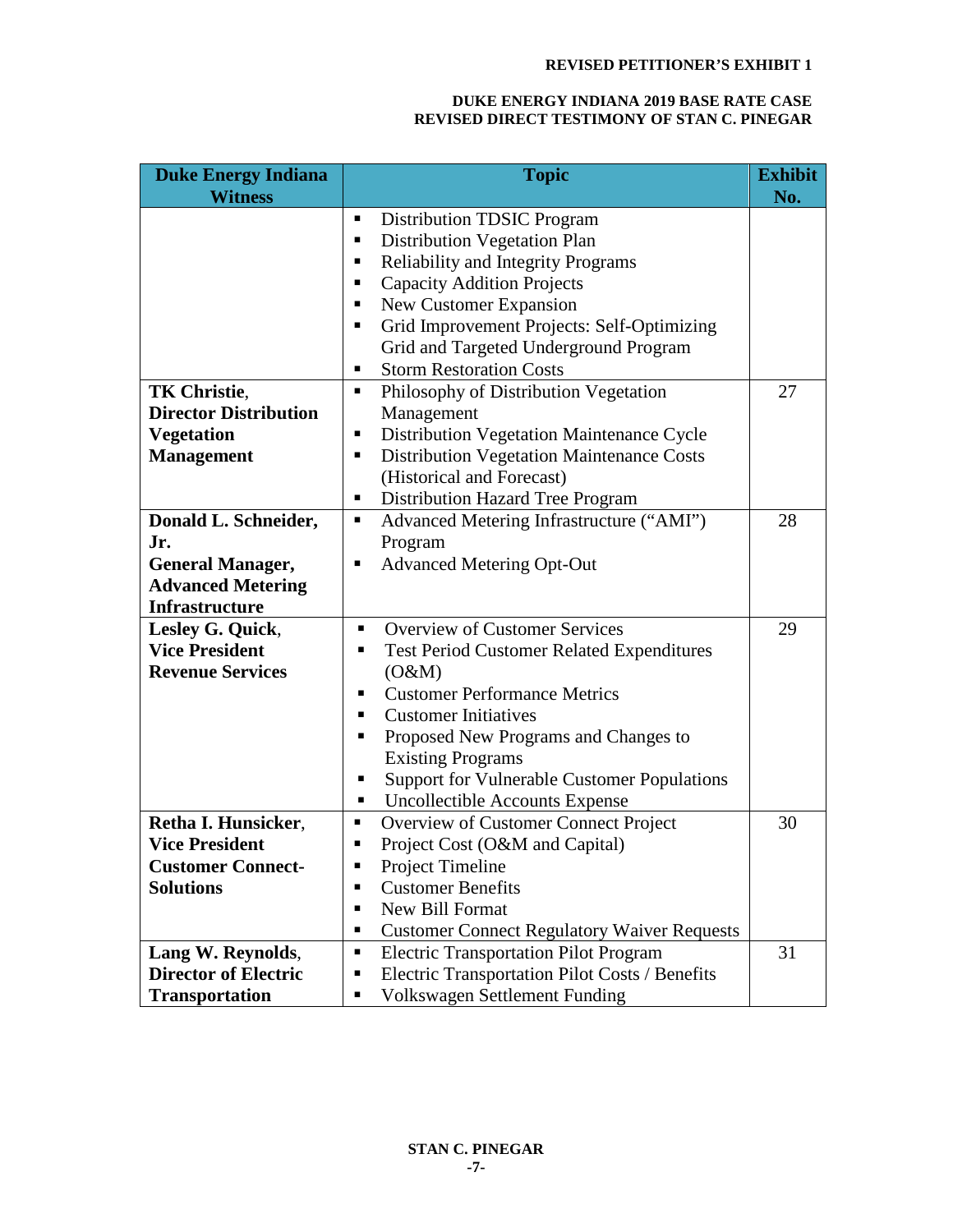## **DUKE ENERGY INDIANA 2019 BASE RATE CASE REVISED DIRECT TESTIMONY OF STAN C. PINEGAR**

| $\mathbf{1}$   |    | <b>II. OVERVIEW OF DUKE ENERGY INDIANA</b>                                        |
|----------------|----|-----------------------------------------------------------------------------------|
| $\overline{2}$ | Q. | PLEASE PROVIDE SOME BACKGROUND ON DUKE ENERGY                                     |
| 3              |    | <b>INDIANA.</b>                                                                   |
| $\overline{4}$ | A. | Duke Energy Indiana is the largest electric utility in Indiana with operations    |
| 5              |    | headquartered in Plainfield. We have been in business for over 100 years and      |
| 6              |    | today we serve approximately 840,000 customers in parts of 69 counties. The       |
| 7              |    | Company also provides power to wholesale customers. Duke Energy Indiana and       |
| 8              |    | its affiliates have 2,600 employees located in Indiana and numerous facilities    |
| 9              |    | throughout the state including over 27,000 miles of transmission and distribution |
| 10             |    | lines, eleven baseload generating and peaking plants, one hydro facility and one  |
| 11             |    | solar plant.                                                                      |
| 12             |    | Duke Energy Indiana is a wholly owned indirect subsidiary of the Duke             |
| 13             |    | Energy holding company, which also has regulated utility operations in Ohio,      |
| 14             |    | Kentucky, Tennessee, North Carolina, South Carolina, and Florida.                 |
| 15             | Q. | PLEASE DESCRIBE THE COMPANY'S SERVICE TERRITORY.                                  |
| 16             | A. | Duke Energy Indiana has a diverse service territory providing electric service to |
| 17             |    | cities, towns and rural areas throughout the lower                                |
| 18             |    | two-thirds of Indiana, in portions of 69 counties.                                |
| 19             |    | The area is diverse in terms of terrain and vegetation                            |
| 20             |    | coverage, and contains both rural and urban                                       |
| 21             |    | communities. This map generally depicts the service                               |
| 22             |    | territory. Note, however, that throughout the Duke                                |

SERVICE TERRITORIES (counties served) Duke Energy Indiana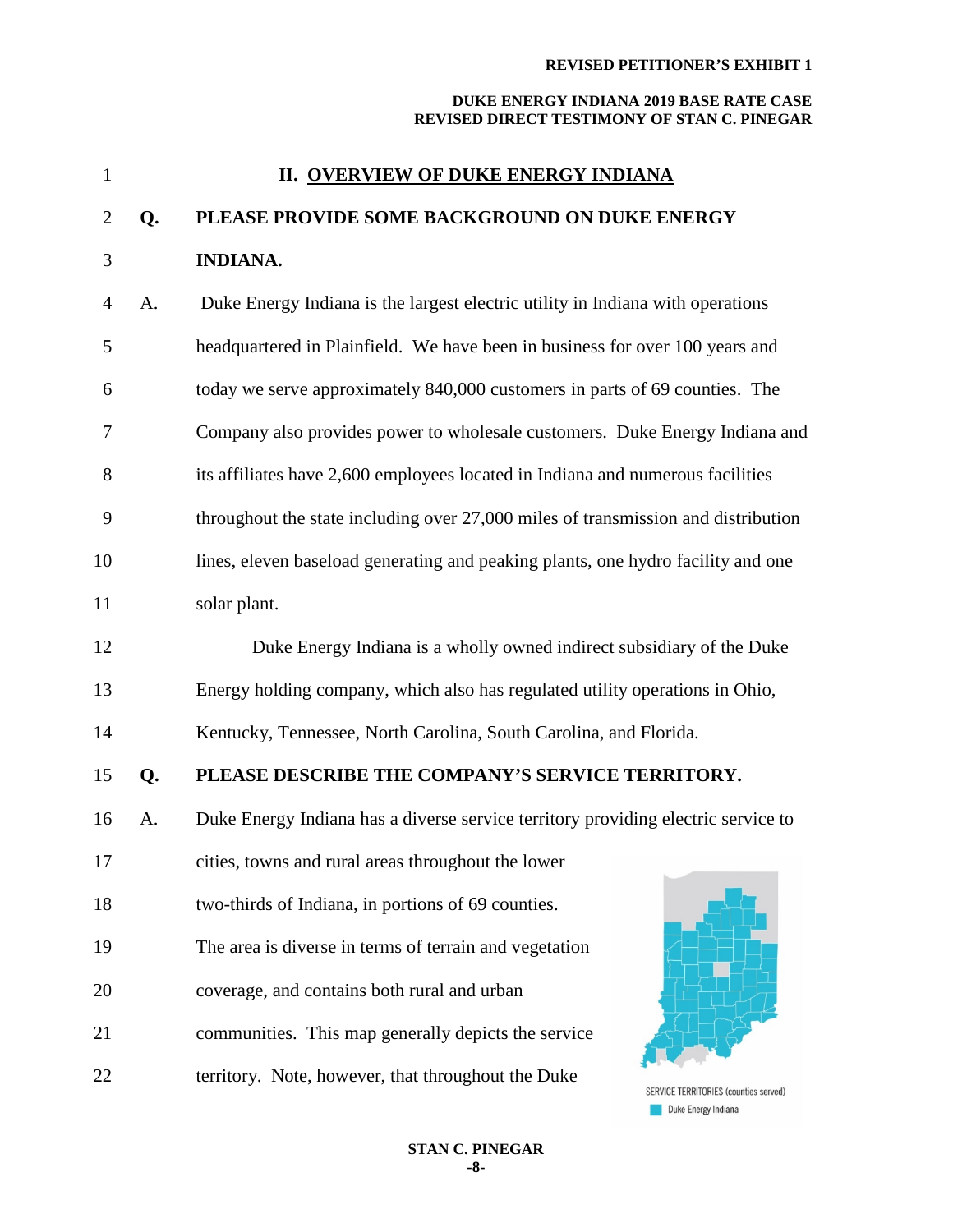#### **DUKE ENERGY INDIANA 2019 BASE RATE CASE REVISED DIRECT TESTIMONY OF STAN C. PINEGAR**

 Energy Indiana service territory footprint municipal utilities and rural electric cooperatives also serve many customers.

# **Q. HOW IS DUKE ENERGY INDIANA PRESENT IN THE COMMUNITIES**

## **IT SERVES?**

- A. Duke Energy Indiana has a committed, highly respected team of nine community relations managers who work closely with customers, local officials and community leaders in their specific regions. These single-point-of-contacts provide communities a go-to person for any concerns or communication needs the communities have. Those nine individuals have an average service tenure of 23 years with the Company and serve on a collective 48 local non-profit and community oriented boards of directors. They are truly valued by the
- communities and customers we serve.
- 13 Since my appointment as President of the Company, I have prioritized the importance of meeting with local leaders, customers and employees living and working in the communities we serve. Since the first of this year, I have traveled to 19 of our service territory counties – meeting with 22 mayors, 35 other elected or appointed officials and 23 large customers. Hearing and seeing first-hand the positive impact the Company has in the communities we serve, as well as how we can improve, has been a highlight of my short tenure. I look forward to visiting all of our 69 counties as part of my engagement plan.
- Duke Energy Indiana also has 39 operations facilities spread throughout the state where customer work orders are fulfilled, transmission and distribution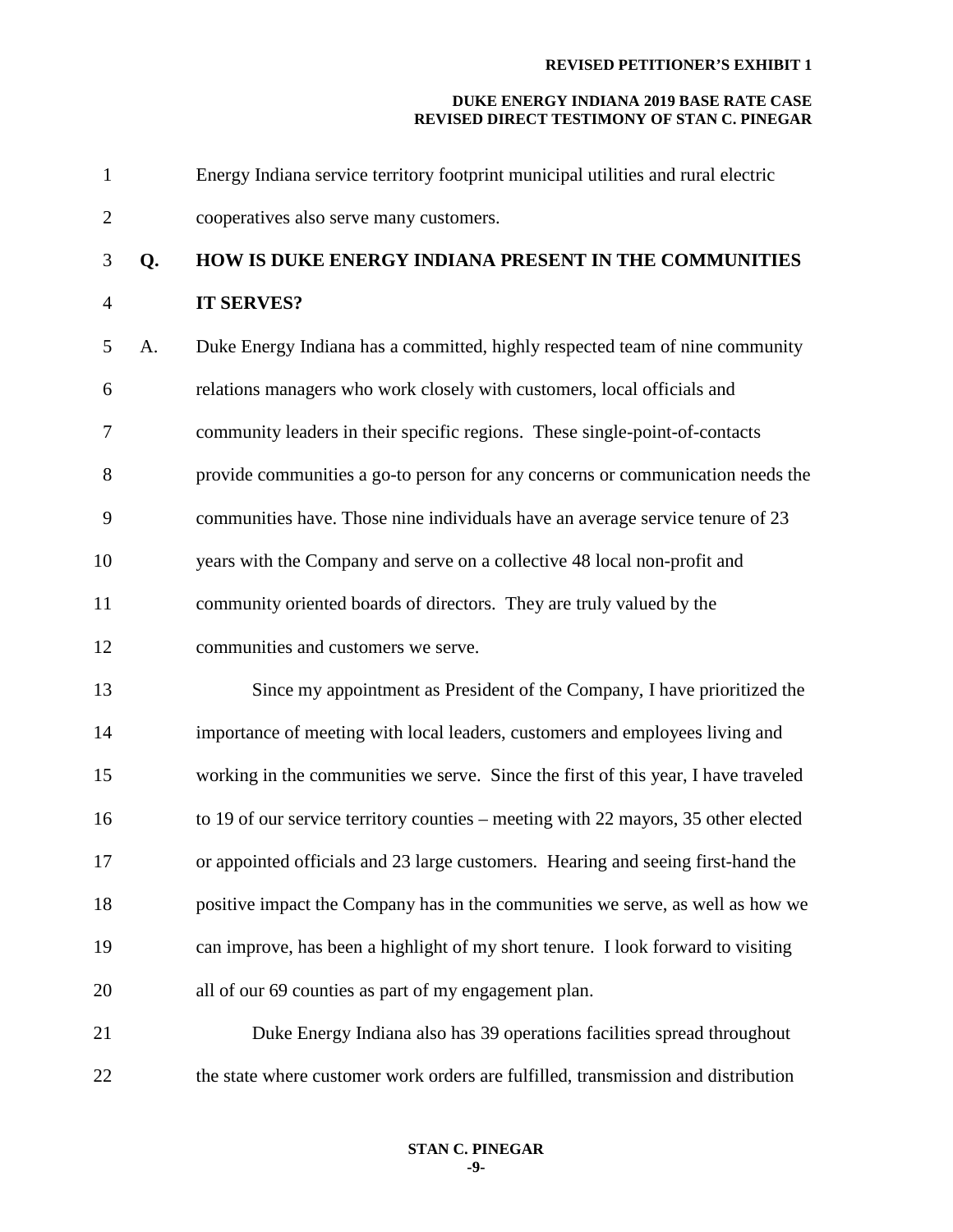| $\mathbf{1}$   |    | line personnel work, materials and supplies are housed, and outage restoration       |
|----------------|----|--------------------------------------------------------------------------------------|
| $\overline{2}$ |    | work is scheduled.                                                                   |
| 3              |    | Duke Energy Indiana is committed to the betterment of the communities                |
| $\overline{4}$ |    | we serve. In 2018, the Duke Energy Foundation contributed \$2.2 million to           |
| 5              |    | various local civic and community organizations in Indiana. Duke Energy              |
| 6              |    | Indiana contributed additional support to various worthwhile causes and our          |
| 7              |    | employees contributed over 15,000 hours of volunteer time.                           |
| 8              |    | Each year, Duke Energy Foundation dollars are set aside for an Indiana-              |
| 9              |    | specific focus and need. Later this year, we will a provide a \$250,000 grant to     |
| 10             |    | support economic resiliency in the Wabash Valley area by funding programs that       |
| 11             |    | improve both community health and vibrancy. Consistent with one of Governor          |
| 12             |    | Holcomb's major objectives, this project will focus on supporting specialized        |
| 13             |    | workforce initiatives, which in turn provide addiction crisis intervention services. |
| 14             |    | The goal of this focused funding is for the Wabash Valley to realize improved        |
| 15             |    | economic conditions and better quality of life, particularly for underserved,        |
| 16             |    | diverse and low-income customers and communities.                                    |
| 17             | Q. | PLEASE DESCRIBE THE MAIN FUNCTIONAL OPERATION TEAMS                                  |
| 18             |    | THAT SERVE DUKE ENERGY INDIANA CUSTOMERS.                                            |
| 19             | A. | Duke Energy Indiana customers are served primarily by our Transmission and           |
| 20             |    | Distribution teams, the Generation team and the Customer Service team, along         |
| 21             |    | with various support functions such as accounting, engineering, legal, rates, and    |
| 22             |    | management.                                                                          |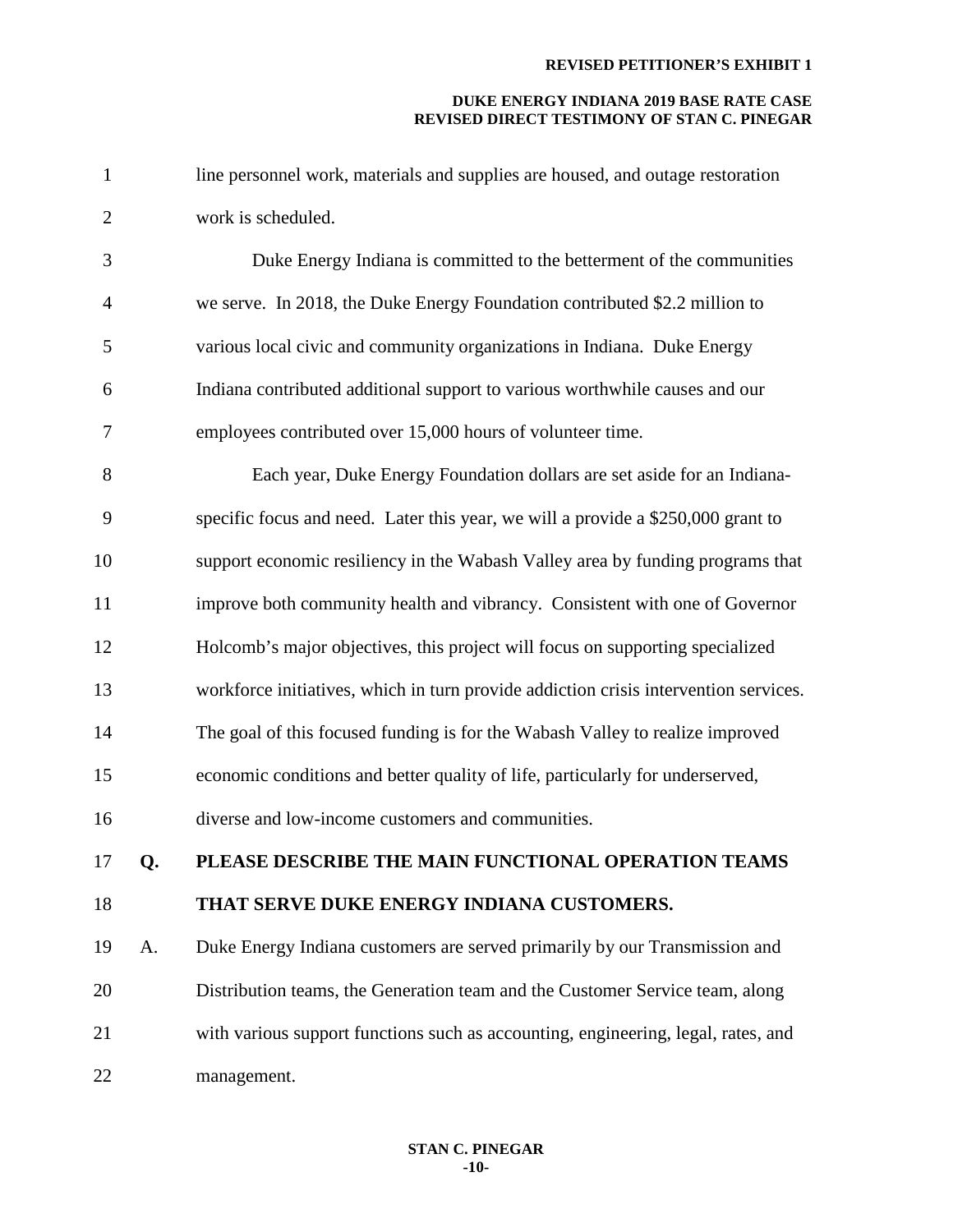| $\mathbf{1}$   | Q. | DESCRIBE THE DUKE ENERGY INDIANA TRANSMISSION AND                                  |
|----------------|----|------------------------------------------------------------------------------------|
| $\overline{2}$ |    | DISTRIBUTION FUNCTIONS.                                                            |
| 3              | A. | Transmission and distribution lines take power from generation sources and move    |
| $\overline{4}$ |    | it where Duke Energy Indiana's customers are located. Duke Energy Indiana's        |
| 5              |    | transmission system is jointly owned with Wabash Valley Power Alliance and         |
| 6              |    | Indiana Municipal Power Agency, and is part of an interconnected electric          |
| $\tau$         |    | transmission system under the functional control of the Midcontinent Independent   |
| 8              |    | System Operator, Inc. ("MISO"), which safely, efficiently, and reliably transports |
| 9              |    | power to customers across all or parts of 15 U.S. states and one Canadian          |
| 10             |    | province.                                                                          |
| 11             |    | The Duke Energy Indiana joint transmission system consists of over 5,000           |
| 12             |    | miles of transmission lines and approximately 500 distribution and transmission    |
| 13             |    | substations, which are interconnected with a variety of transmission and           |
| 14             |    | distribution circuits.                                                             |
| 15             |    | Duke Energy Indiana's electric distribution system includes approximately          |
| 16             |    | 22,394 miles of distribution lines which distribute power to customers' premises.  |
| 17             |    | The 500 stations and substations mentioned above include both transmission         |
| 18             |    | voltage level (69 kV and above) and the lower distribution voltage levels. The     |
| 19             |    | distribution system also includes various other equipment and facilities, such as  |
| 20             |    | control rooms, computers, capacitors, street lights, meters and protective relays, |
| 21             |    | and telecommunications equipment and facilities.                                   |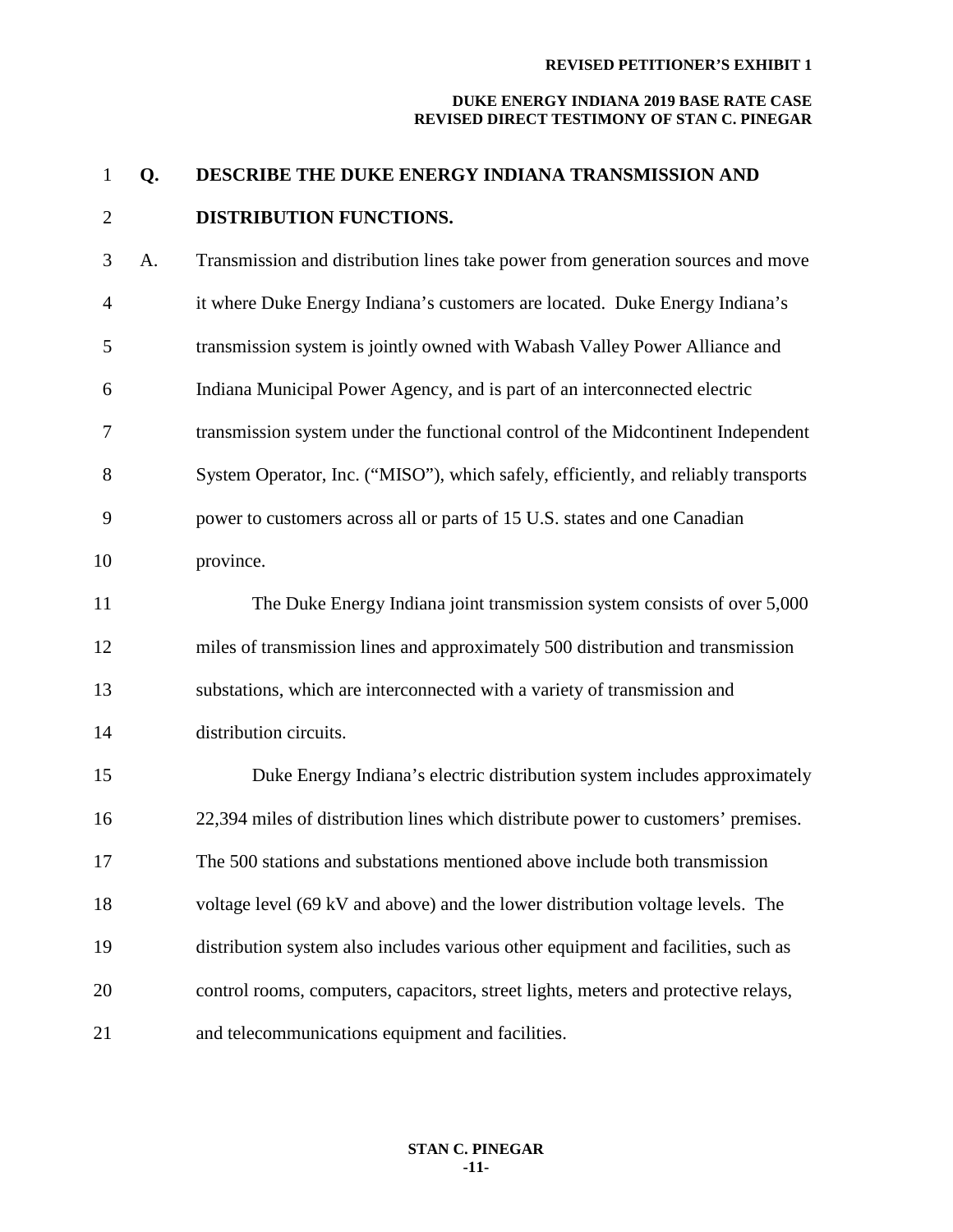#### **DUKE ENERGY INDIANA 2019 BASE RATE CASE REVISED DIRECT TESTIMONY OF STAN C. PINEGAR**

## **Q. DESCRIBE THE DUKE ENERGY INDIANA GENERATION**

## **FUNCTIONS.**

| 3              | A. | Duke Energy Indiana maintains a reliable and diverse portfolio of generation     |
|----------------|----|----------------------------------------------------------------------------------|
| $\overline{4}$ |    | assets to provide service to our customers, including approximately 4,000 MW of  |
| 5              |    | total coal generation assets at our Gallagher, Gibson, and Cayuga Generating     |
| 6              |    | Stations, approximately 600 MW of syngas generation at our Edwardsport IGCC      |
| 7              |    | Station, about 2,000 MW of natural gas assets at our Noblesville, Cayuga         |
| 8              |    | Combustion Turbine, Henry County, Madison, Wheatland, and Vermillion             |
| 9              |    | Generating Stations, 10 MW of diesel generation at our Cayuga Generating         |
| 10             |    | Station, 45 MW of hydropower at our Markland Generating Station, and 17 MW       |
| 11             |    | of solar at our Crane Solar Plant. In addition, the Company has entered into     |
| 12             |    | long-term purchased power agreements with wind and solar facilities and relies   |
| 13             |    | on utility sponsored energy efficiency and demand response programs as part of a |
| 14             |    | diversified portfolio to serve our customers' needs.                             |

## **Q. DESCRIBE THE DUKE ENERGY INDIANA CUSTOMER SERVICE**

## **FUNCTIONS.**

 A. In addition to reliably and economically generating and delivering energy to customers, Duke Energy Indiana strives to provide superior customer service in the process. From the front lines – the customer care call centers and field technicians – to the technology that makes customer service interactions possible, we are investing and improving to meet increasing customer expectations. Duke Energy Indiana has a customer care center located in our regional headquarters in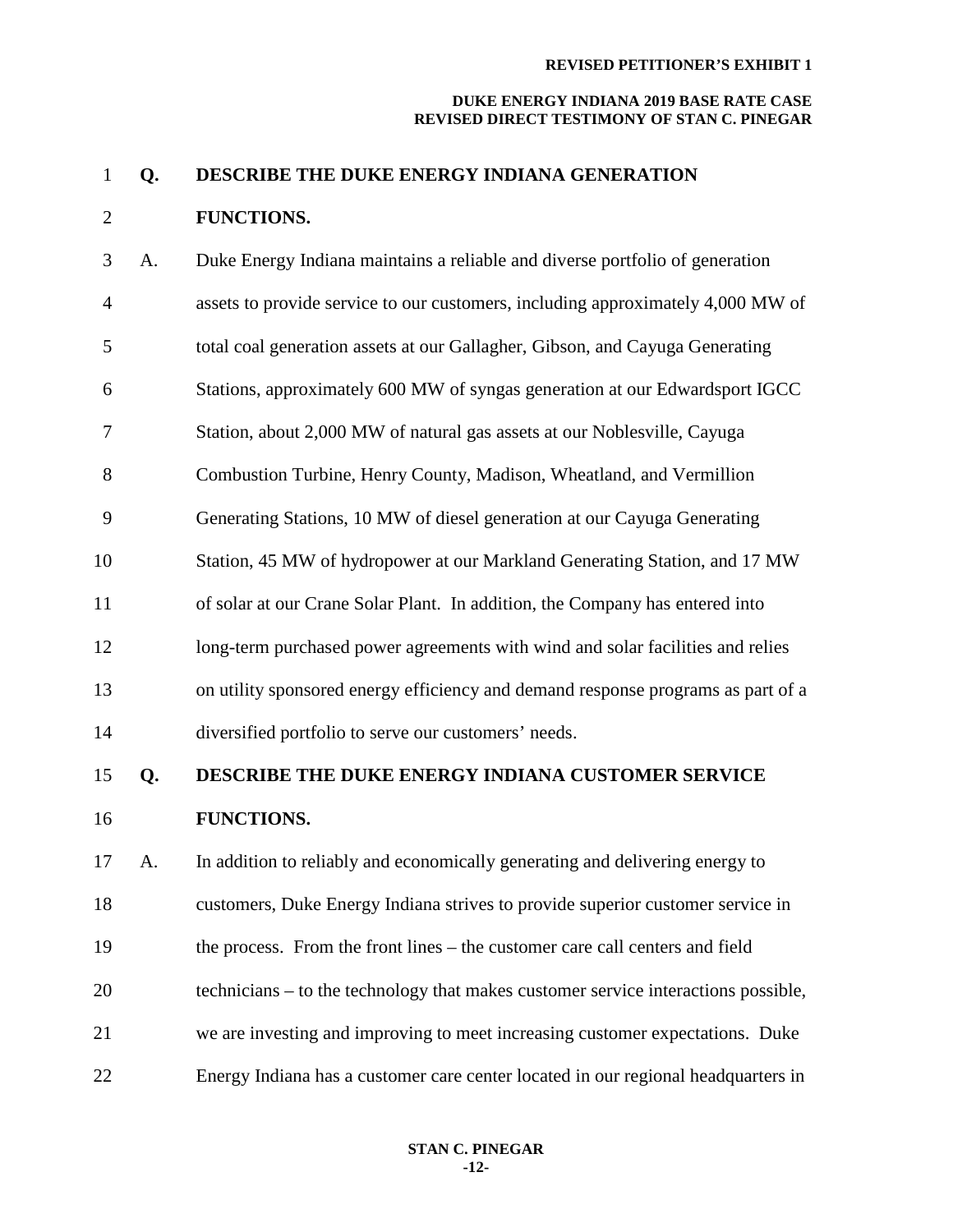| $\mathbf{1}$   |    | Plainfield that employs about 150 personnel. The six Duke Energy and four             |
|----------------|----|---------------------------------------------------------------------------------------|
| $\overline{2}$ |    | vendor customer call centers throughout the Duke Energy enterprise are cross-         |
| 3              |    | trained so that in times of need, such as a severe weather event in Indiana,          |
| $\overline{4}$ |    | customer care specialists in the other jurisdictional call centers can assist. On the |
| 5              |    | technology front, Duke Energy Indiana is investing in technology like Advanced        |
| 6              |    | Metering Infrastructure ("AMI"), a new customer service platform, Customer            |
| 7              |    | Connect, and improvements in our interactive voice response ("IVR") system, so        |
| 8              |    | we can interact with customers in a way they appreciate and have come to expect.      |
| 9              |    | We have heard from our customers that simple communications such as outage            |
| 10             |    | alerts and usage alerts go a long way to helping them feel connected and valued.      |
| 11             |    | <b>III. DUKE ENERGY PURPOSE AND ROAD AHEAD</b>                                        |
|                |    |                                                                                       |
| 12             | Q. | <b>WHAT IS DUKE ENERGY'S PURPOSE?</b>                                                 |
| 13             | A. | Our purpose is to power the lives of our customers and vitality of our                |
| 14             |    | communities.                                                                          |
| 15             | Q. | HOW DOES DUKE ENERGY INDIANA ACHIEVE THIS PURPOSE?                                    |
| 16             | A. | We achieve this purpose by following a framework that was first introduced by         |
| 17             |    | Chief Executive Officer Lynn Good in 2017 called the Road Ahead, which                |
| 18             |    | focuses on the four priorities of customers, employees, operational excellence and    |
| 19             |    | growth. The Road Ahead describes the Duke Energy purpose, priorities, values,         |
| 20             |    | vision and strategy. Additionally, the framework describes our leadership             |
| 21             |    | imperatives. This simple frameworks acts as a guidepost to our employees              |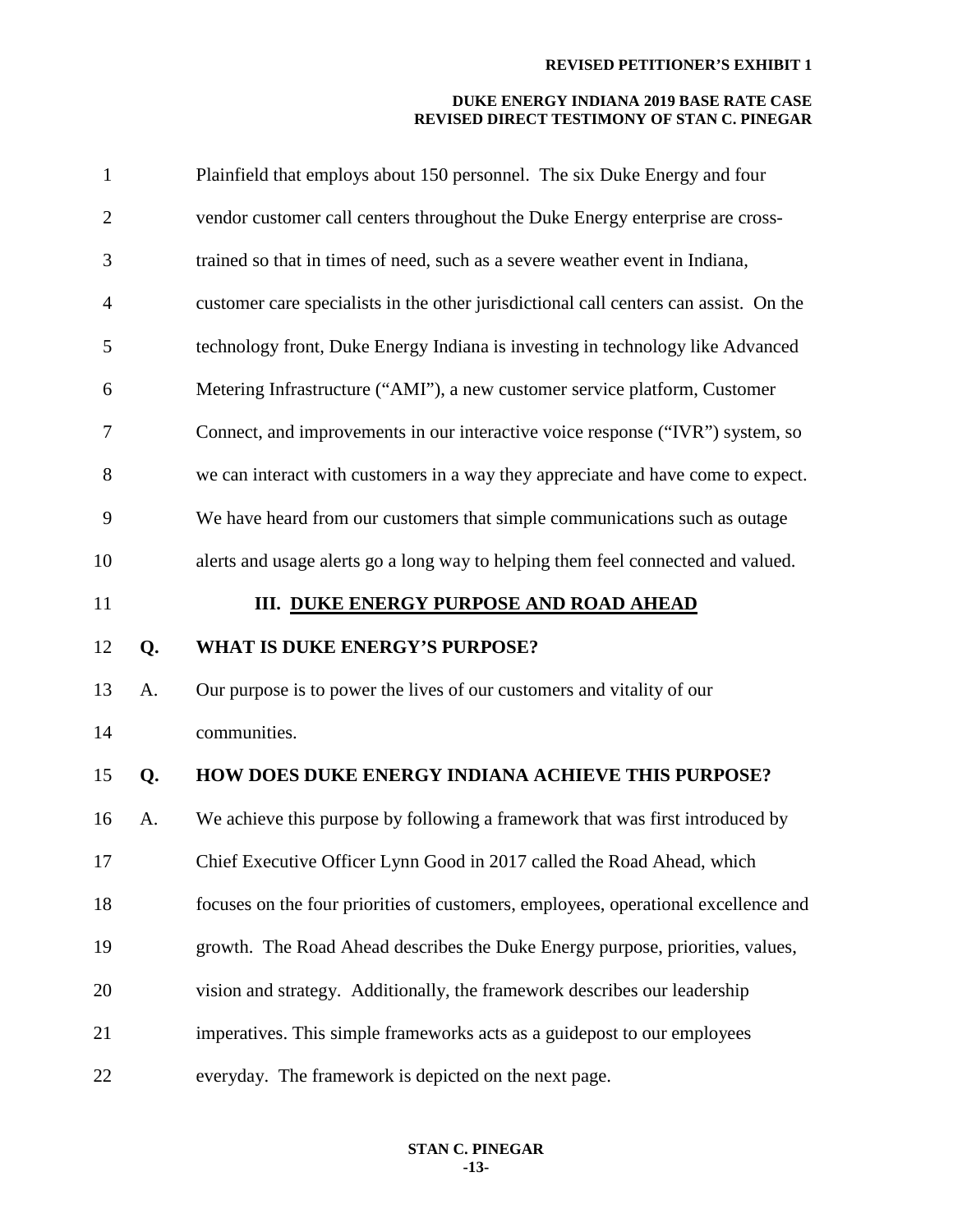#### **DUKE ENERGY INDIANA 2019 BASE RATE CASE REVISED DIRECT TESTIMONY OF STAN C. PINEGAR**

| The Road Ahead:<br><b>Shaping the future</b>                                                                                                                                                                                                                                                             |  |
|----------------------------------------------------------------------------------------------------------------------------------------------------------------------------------------------------------------------------------------------------------------------------------------------------------|--|
| <b>What drives us</b>                                                                                                                                                                                                                                                                                    |  |
| Power the lives of our customers and the vitality of our communities.<br><b>OUR PURPOSE</b><br>Customers • Employees • Operational Excellence • Growth<br><b>OUR PRIORITIES</b>                                                                                                                          |  |
| Who we are                                                                                                                                                                                                                                                                                               |  |
| Safety • Integrity • Service<br><b>OUR VALUES</b><br>Where we're going                                                                                                                                                                                                                                   |  |
| Lead the way to cleaner, smarter energy solutions that customers value.<br><b>OUR VISION</b><br>Transform the Customer Experience (C) Modernize the Power Grid<br><b>OUR STRATEGY</b><br>Generate Cleaner Energy <b>CO</b> Expand Natural Gas Infrastructure<br><b>Engage Employees and Stakeholders</b> |  |
| How we lead                                                                                                                                                                                                                                                                                              |  |
| OUR<br>Live Our Purpose . Transform for the Future . Work as One<br><b>LEADERSHIP</b><br>Deliver Results the Right Way • Inspire Our People<br><b>IMPERATIVES</b>                                                                                                                                        |  |
| 02017 Duke Energy Corporation 170867 5/17                                                                                                                                                                                                                                                                |  |

| $\overline{2}$ |    | At Duke Energy Indiana, this is the strategy we follow. Customers are the      |
|----------------|----|--------------------------------------------------------------------------------|
| 3              |    | focus as we transform the customer experience, modernize the power grid,       |
| $\overline{4}$ |    | generate cleaner energy, and engage our employees and stakeholders. In my      |
| 5              |    | testimony and in that of other Duke Energy Indiana witnesses, we will explain  |
| 6              |    | how Duke Energy Indiana is making this vision a reality today.                 |
|                |    |                                                                                |
| 7              |    | IV. SUMMARY OVERVIEW OF RATE CASE REQUEST                                      |
| 8              | Q. | PLEASE DESCRIBE PETITIONER'S EXHIBIT 1-A (SCP).                                |
| 9              | A. | This is a copy of the Verified Petition filed in this proceeding outlining our |
| 10             |    | request herein. Please note that Attachment A to the Verified Petition is      |
| 11             |    | sponsored by Mr. Davey, as Petitioner's Exhibit 2-A (BPD).                     |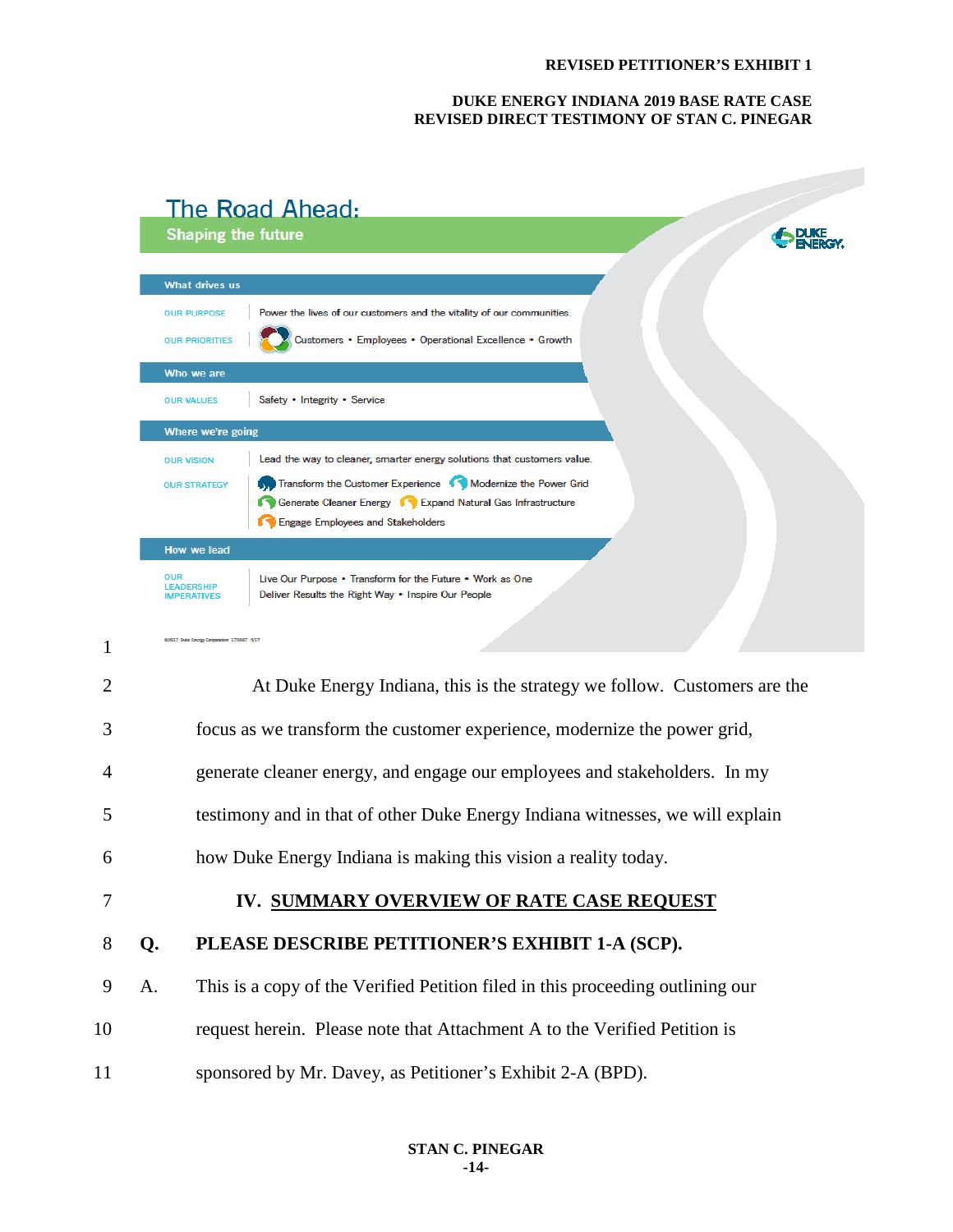#### **DUKE ENERGY INDIANA 2019 BASE RATE CASE REVISED DIRECT TESTIMONY OF STAN C. PINEGAR**

# **Q. WHAT ARE THE KEY DRIVERS OF THE RATE RELIEF REQUEST IN THIS PROCEEDING?**

 A. As the testimony of Mr. Brian Davey explains in more detail, this is the first base rate case for Duke Energy Indiana since the Commission's last rate case order in 2004, Cause No. 42359. During the interim, Duke Energy Indiana has invested in environmental compliance requirements, federal mandates, energy efficiency, new generation, transmission and distribution ("T&D") infrastructure, and other investments, many of which have been reflected in rates through various riders. The riders have allowed rates to increase gradually over this time as Duke Energy Indiana's required investments increased.

 However, also since the time of the last base rate case, Duke Energy Indiana has invested in its T&D, generation, and customer service systems to serve more than 100,000 additional customers, over 91,000 of those residential customers. We have added over 1,400 new miles of transmission and distribution circuits. Many of the investments needed to serve these new customers have not been recovered in rates and they are one of the key drivers of the need to update to our basic rates and charges in this proceeding.

 Another rate increase driver includes transitioning to a cleaner generation portfolio in a reasoned and moderated fashion. The moderate transition plan we have included in our depreciation rate request does increase costs to customers now, but we believe in the long run this transition plan will be lower cost to customers given how heavily dependent on coal our existing generating fleet is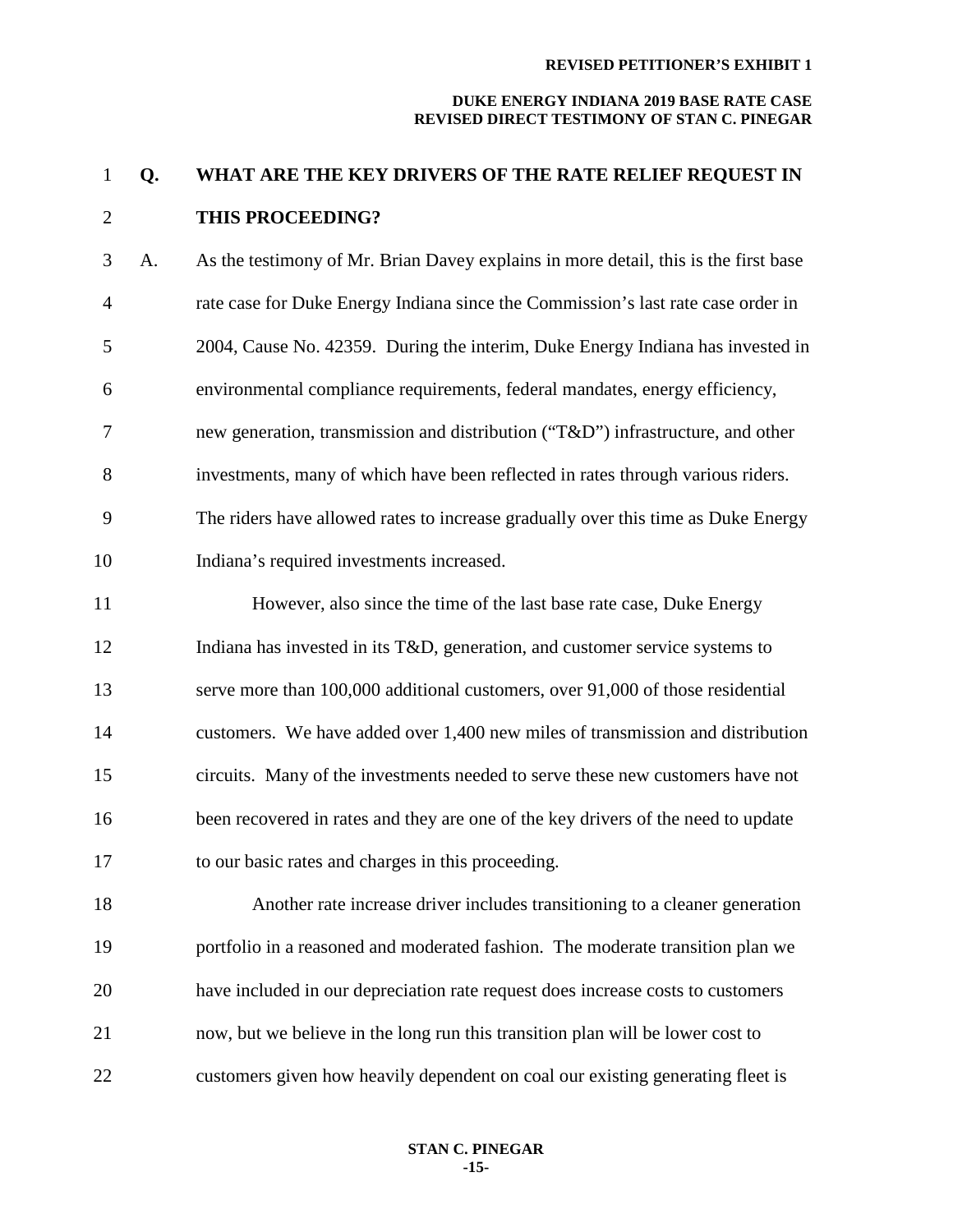| $\mathbf{1}$   | today and given the risk associated with likely future federal greenhouse gas           |
|----------------|-----------------------------------------------------------------------------------------|
| $\overline{2}$ | regulation. We are also cleaning up our coal ash basins in accordance with              |
| 3              | federal coal combustion residual ("CCR") rules and have included some historical        |
| $\overline{4}$ | costs associated with this effort in the rate request.                                  |
| 5              | Investments to improve reliability to customers is another driver of the                |
| 6              | rate request. These include grid modernization and aging infrastructure                 |
| $\tau$         | replacements, such as our AMI and transmission, distribution and storage system         |
| 8              | improvement charge ("TDSIC") investments, 20% of which had been deferred for            |
| 9              | future recovery in this proceeding, and smaller new investments in self-                |
| 10             | optimizing grid and targeted undergrounding. Also in this category is the               |
| 11             | increasing costs of vegetation management, which has more than tripled in just          |
| 12             | the last few years.                                                                     |
| 13             | And, we have had some cost decreases since the time of the last base rate               |
| 14             | case – for instance the cost of debt and the requested cost of equity are lower in      |
| 15             | this proceeding than that approved in the prior case. The Company has more              |
| 16             | deferred taxes which lowers the overall rate of return. Income taxes reflect            |
| 17             | decreases due to state and federal tax law changes. Finally, it's notable that          |
| 18             | administrative and general operation and maintenance expenses ( <i>i.e.</i> , corporate |
| 19             | center and support function costs) have decreased significantly since the time of       |
| 20             | the last rate case. Duke Energy Corp. has added utility operating companies to          |
| 21             | the family through mergers in the intervening years, which has provided for cost        |
| 22             | efficiencies and allocation of costs over a larger Duke Energy footprint.               |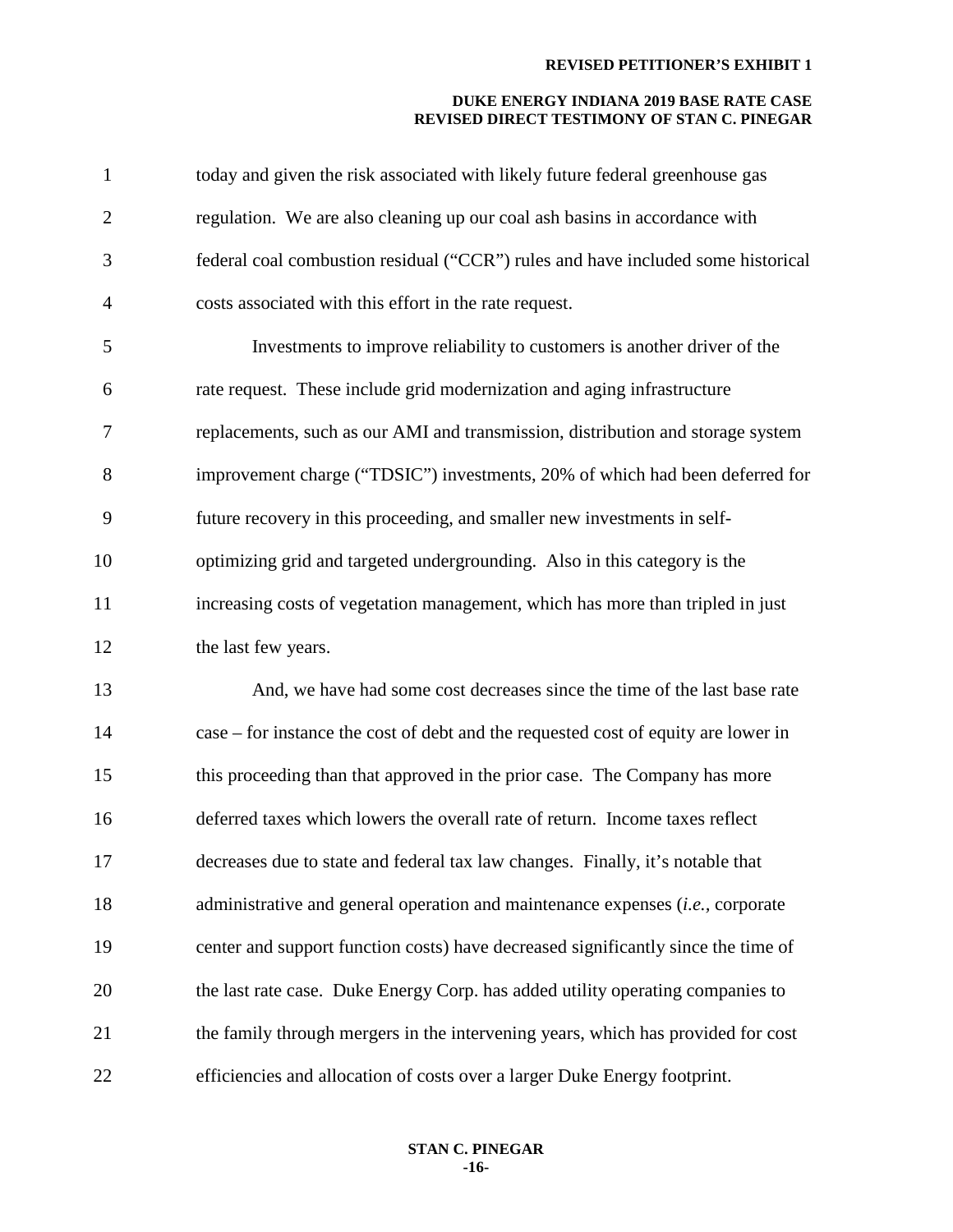#### **DUKE ENERGY INDIANA 2019 BASE RATE CASE REVISED DIRECT TESTIMONY OF STAN C. PINEGAR**

# **Q. WHAT RATE RELIEF IS DUKE ENERGY INDIANA SEEKING IN THIS PROCEEDING?**

 A. Duke Energy Indiana is requesting a base rate increase of 15.43% for total retail customers in this proceeding (not including the impact of the Utility Receipts Tax, which is proposed to be a line item on the bill). The breakdown of the increase into customer classes is, of course, critical to our customers. We have attempted to balance the needs of the various customer classes and allocate the costs in a way that is fair. The updated cost of service study indicated that our largest commercial and industrial class of customers was subsidizing the residential customer class. Using a gradualism approach, Duke Energy Indiana is reducing that subsidization to the point where the rate increase for residential customers is no more than 19%, prior to the impact of the Utility Receipts Tax. We understand that there is more work needed to further reduce the subsidization over time, but given the disparity in rate increases between these two classes of customers, we believe this is a balanced proposal. The major rate classes' average overall rate increases are detailed below.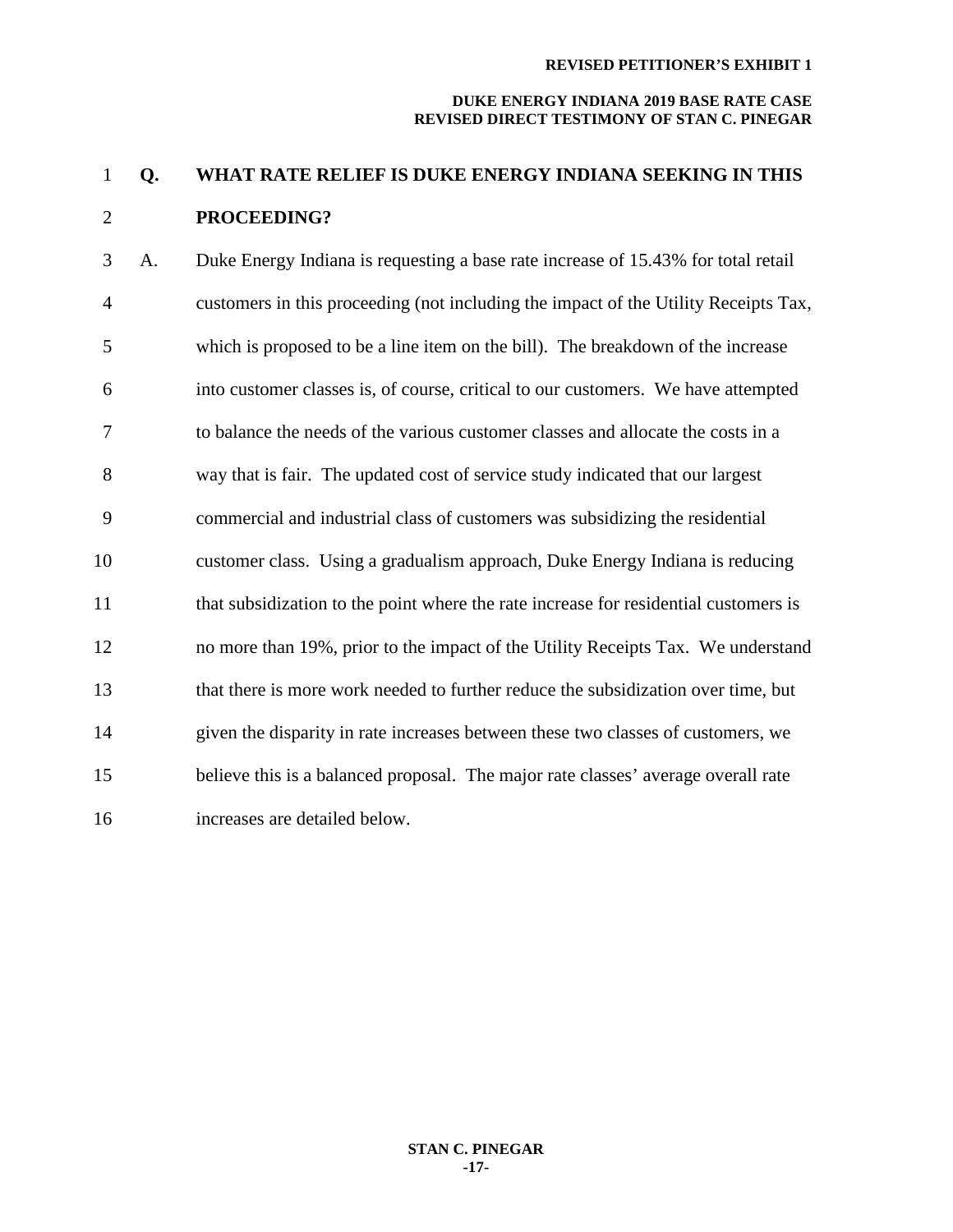#### **DUKE ENERGY INDIANA 2019 BASE RATE CASE REVISED DIRECT TESTIMONY OF STAN C. PINEGAR**

# 1 **Table 2**

| <b>Average Overall</b> |
|------------------------|
| Rate increase *        |
| 18.7%                  |
| 16.5%                  |
| 11.6%                  |
| 16.2%                  |
| 15.43%                 |
|                        |

2

\* Includes Step 1 and Step 2. Does not include impacts of Utility Receipts Tax.

## 3 **Q. WHAT OTHER NOTABLE RATEMAKING REQUESTS IS DUKE**

## 4 **ENERGY INDIANA MAKING IN THIS PROCEEDING?**

 A. Two other items of note include our request for an updated customer charge and our revenue decoupling proposal. The customer charge is always a key regulatory concern for customers. Duke Energy Indiana's customer charge is developed to include only customer-related fixed costs, such as metering, billing, customer care centers, *etc.* The customer charge for residential and small commercial customer classes coming out of the last rate case was \$9.40 per month, and it was reduced due to the Tax Act in 2018, to \$9.01. The updated customer charge Duke Energy Indiana is requesting in this proceeding for residential customers is \$10.54 per month. The testimony of Company witness Mr. Jeffrey R. Bailey provides more information on these charges.

15 Another notable request is our alternative ratemaking and rate design 16 request for a revenue decoupling mechanism for residential and small commercial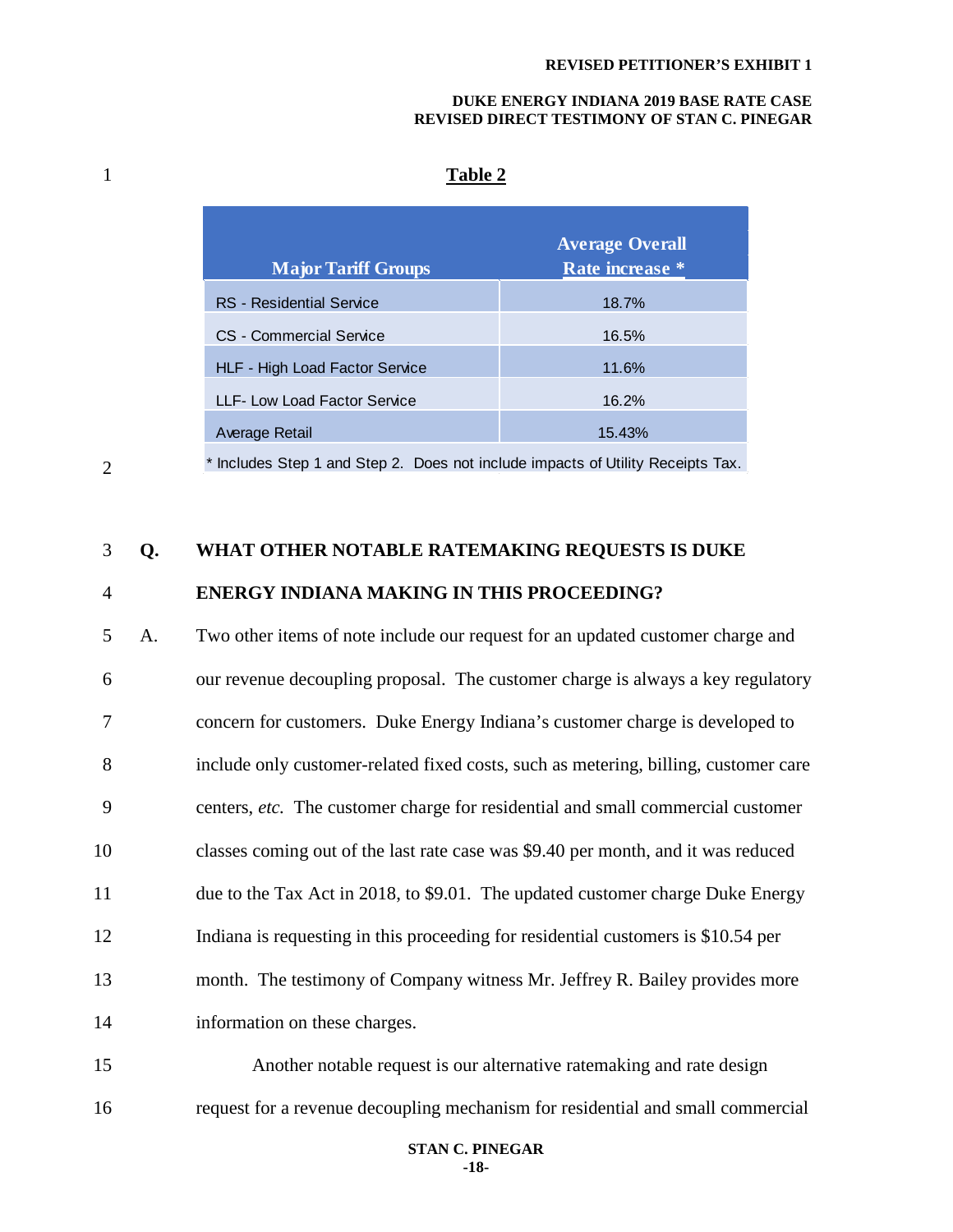| $\mathbf{1}$   |    | customers. Duke Energy Indiana has been looking at modernized ratemaking          |
|----------------|----|-----------------------------------------------------------------------------------|
| $\overline{2}$ |    | structures for some time and we believe now is the time to implement a revenue    |
| 3              |    | decoupling mechanism on a five (5) year temporary basis with residential and      |
| $\overline{4}$ |    | small commercial customer rate classes. We are proposing a revenue per            |
| 5              |    | customer decoupling model, which smooths out the impact of weather for both       |
| 6              |    | the Company and our customers and recognizes the fact that customers have been    |
| 7              |    | using less energy per customer, while the number of customers is growing. The     |
| 8              |    | details of the program are provided in the testimonies of Duke Energy Indiana     |
| 9              |    | witnesses Mr. Davey, Ms. Maria T. Diaz, and an external witness, Dr. Daniel       |
| 10             |    | Hansen. Decoupling helps align customer and utility interests by allowing for     |
| 11             |    | reasonable recovery of fixed costs, even as usage is decreasing on the system due |
| 12             |    | to customer energy efficiency efforts and Company efficiency efforts like our     |
| 13             |    | integrated volt-VAR control ("IVVC") program. Duke Energy Indiana is              |
| 14             |    | proposing to lower its proposed customer charge for residential and small         |
| 15             |    | commercial customers and to use a less steeply declining rate design (as opposed  |
| 16             |    | to its existing and proposed declining block rate design) if the decoupling       |
| 17             |    | alternative is approved.                                                          |
| 18             |    | V. TRANSITION TO CLEANER ENERGY                                                   |
| 19             | Q. | WHAT DO YOU MEAN BY A TRANSITION TO CLEANER ENERGY                                |
| 20             |    | AND HOW WILL THAT IMPACT DUKE ENERGY INDIANA'S COAL-                              |
| 21             |    | <b>FIRED GENERATION?</b>                                                          |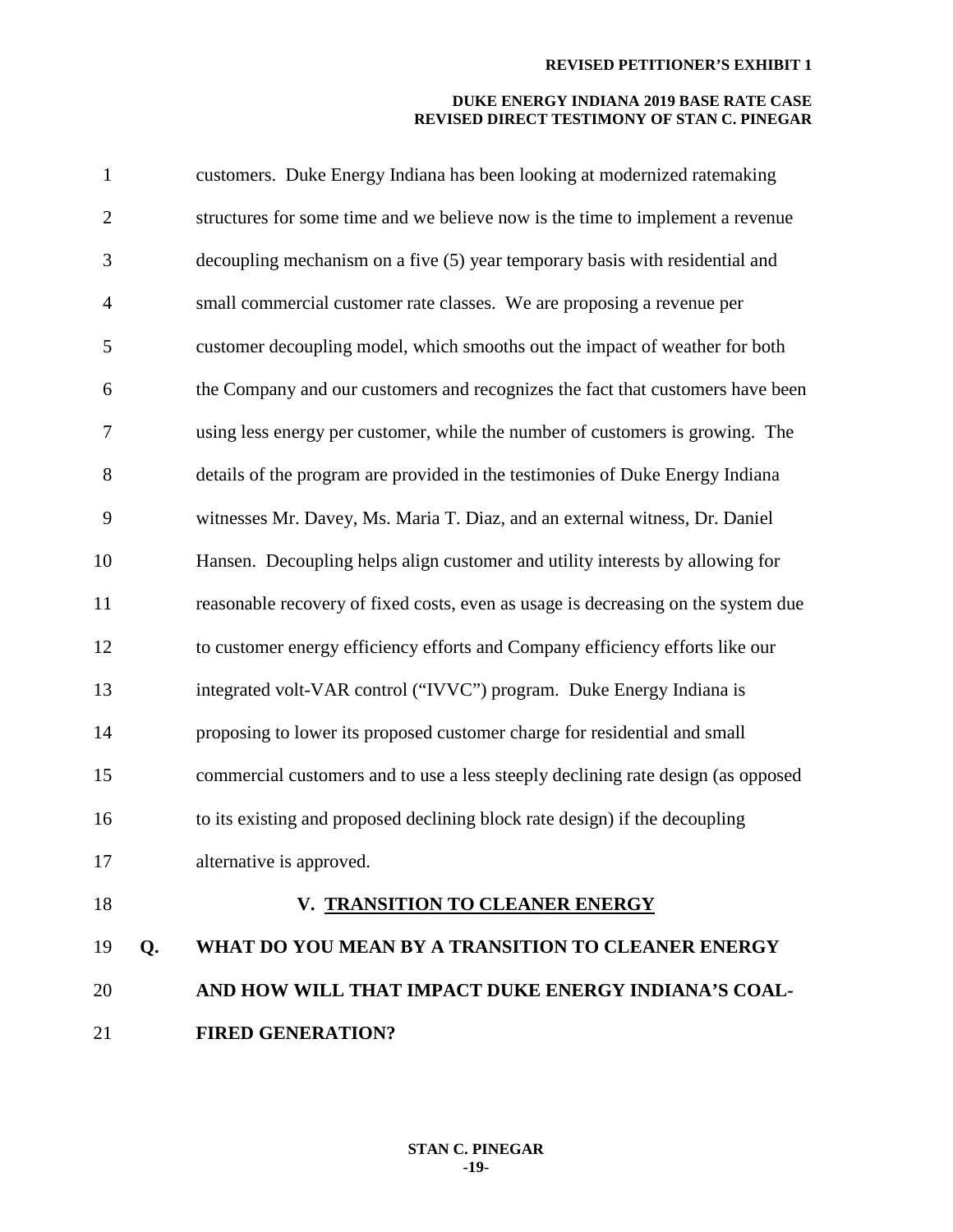### **DUKE ENERGY INDIANA 2019 BASE RATE CASE REVISED DIRECT TESTIMONY OF STAN C. PINEGAR**

| $\mathbf{1}$   | A. | Duke Energy Indiana and all electric utilities have been on the path to cleaner     |
|----------------|----|-------------------------------------------------------------------------------------|
| $\overline{2}$ |    | energy for some time now, at least since the 1990s when the first Clean Air Act     |
| 3              |    | laws were passed. Since our last rate case we have invested in cleaner generation   |
| $\overline{4}$ |    | - Edwardsport IGCC, Crane Solar, Markland Hydro Uprates - and in                    |
| 5              |    | environmental controls to clean the air emissions associated with our coal-fired    |
| 6              |    | generation plants.                                                                  |
| 7              |    | However, it is becoming clear that greenhouse gas emissions, like carbon            |
| 8              |    | dioxide, are the next emission to be regulated, and frankly, there is no proven     |
| 9              |    | economically feasible technology today to significantly reduce carbon dioxide       |
| 10             |    | emissions from coal-fired power plants. As such, the useful lives of coal-fired     |
| 11             |    | assets are declining in relation to what we may have thought they would be 15 or    |
| 12             |    | even five years ago. That is not to say that Duke Energy Indiana is proposing to    |
| 13             |    | retire any coal-fired generation prematurely - these assets have already outlived   |
| 14             |    | their initial intended useful lives. Rather, Duke Energy Indiana is proposing to    |
| 15             |    | shorten the depreciable lives of its Gallagher, Cayuga and Gibson Generating        |
| 16             |    | Stations coal-fired units from an average of 65 years to an average of 58 years.    |
| 17             |    | The testimony of Mr. Keith B. Pike describes how Duke Energy Indiana's coal-        |
| 18             |    | fired unit lives compare with industry averages, noting that even with this updated |
| 19             |    | depreciation schedule, Duke Energy Indiana's proposed useful life of coal units is  |
| 20             |    | longer than most.                                                                   |
| 21             |    | We believe that the moderate transition portfolio that we have included in          |
|                |    |                                                                                     |

depreciation rate schedules is a reasonable and thoughtful way to transition to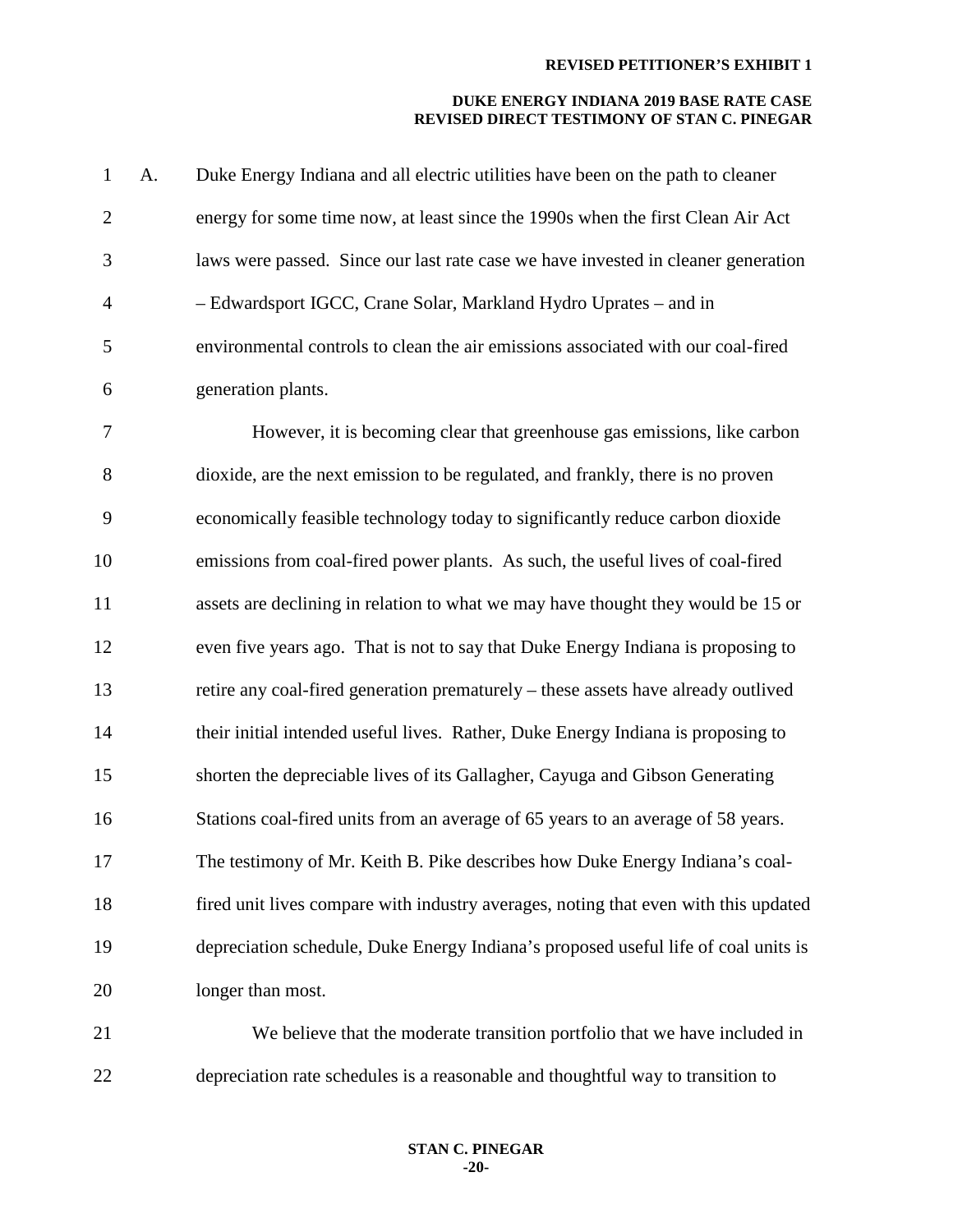| $\mathbf{1}$   |    | cleaner energy, without risking potentially extreme customer cost increases that     |
|----------------|----|--------------------------------------------------------------------------------------|
| $\mathbf{2}$   |    | could come with carbon dioxide regulation. Today, Duke Energy Indiana's              |
| 3              |    | generation portfolio is still approximately 90% coal-fired on an energy basis and    |
| $\overline{4}$ |    | 71% summer / 67% winter on a capacity basis. <sup>1</sup> I believe a reasonable and |
| 5              |    | orderly transition plan, as we have proposed, is necessary to reduce risk to our     |
| 6              |    | customers and the Company. A carbon dioxide tax or associated emissions              |
| 7              |    | reduction requirement could significantly increase costs to customers, steeply and   |
| 8              |    | perhaps without much time to react. Our proposed orderly transition plan             |
| 9              |    | increases costs gradually over time in recognition that a transition to cleaner      |
| 10             |    | energy is taking place and likely to accelerate in the not too distant future.       |
| 11             | Q. | WHAT OTHER EFFORTS IS DUKE ENERGY INDIANA MAKING TO                                  |
|                |    |                                                                                      |
| 12             |    | <b>TRANSITION TO A CLEANER ENERGY FUTURE?</b>                                        |
| 13             | A. | Duke Energy Indiana has invested in and entered into purchased power                 |
| 14             |    | agreements for wind and solar resources, and is testing battery storage and micro-   |
| 15             |    | grid concepts at two of its substations. We have recently received Commission        |
| 16             |    | approval for a unique commercial customer solar service agreement rider, which       |
| 17             |    | allows customers the benefits of solar on their premise, without the upfront costs.  |
| 18             |    | We have consistently and fairly added net metering customers to our system           |
| 19             |    | through a streamlined interconnection process. And, we have worked with              |
| 20             |    | individual customers to meet their solar needs. As an example of this last           |

<span id="page-20-0"></span>These figures include Edwardsport IGCC as coal-fired.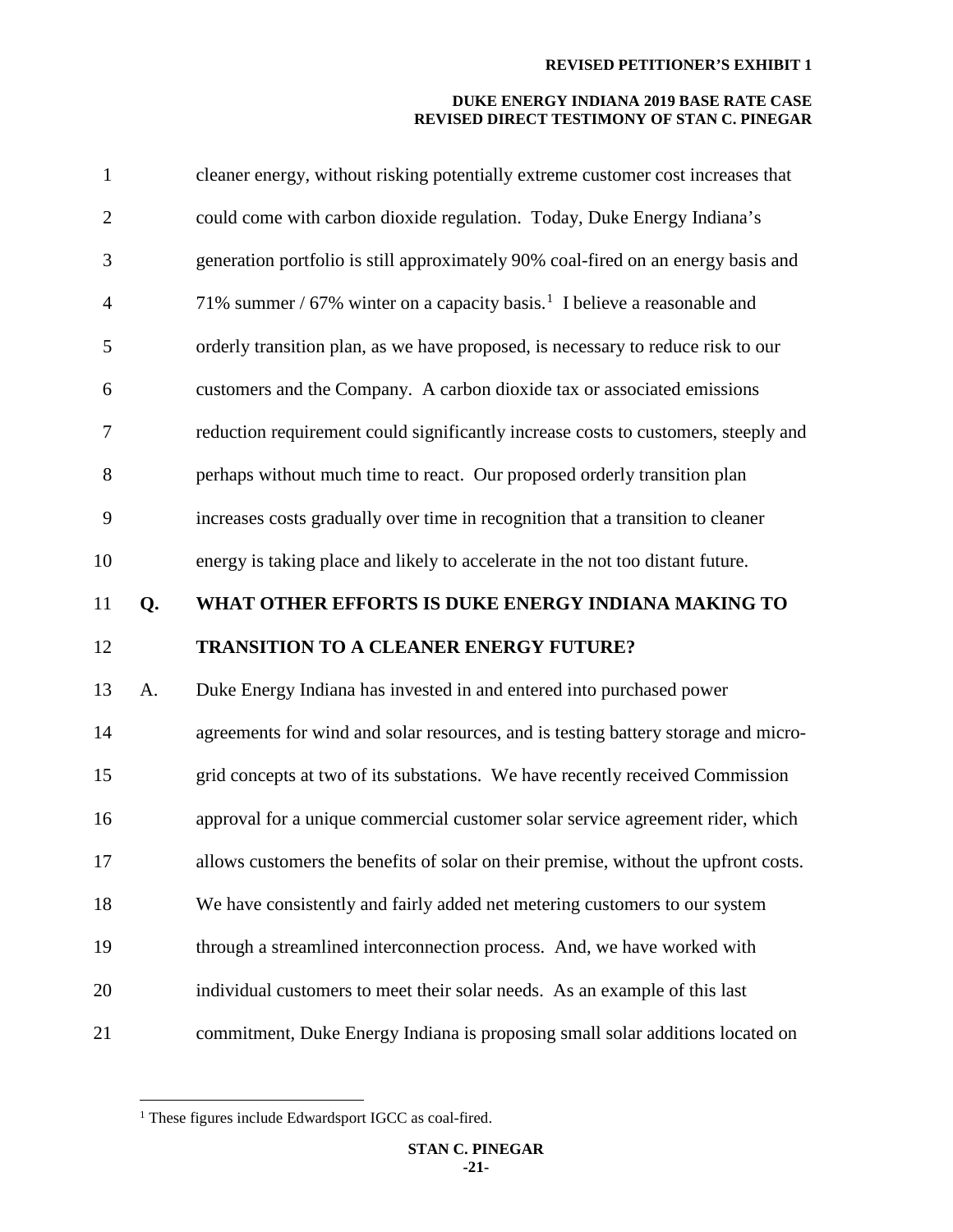| $\mathbf{1}$   |    | customer sites with the Purdue Research Center and a low-income housing           |
|----------------|----|-----------------------------------------------------------------------------------|
| $\overline{2}$ |    | community in Bloomington. More details on these projects are available in the     |
| 3              |    | testimony of Duke Energy Indiana witness Mr. Andrew S. Ritch.                     |
| $\overline{4}$ |    | Finally, our integrated resource plan calls for increasing investment in          |
| 5              |    | solar and wind resources starting in the 2023 timeframe to replace retiring coal- |
| 6              |    | fired generation.                                                                 |
| $\tau$         | Q. | PLEASE DESCRIBE DUKE ENERGY INDIANA'S COMMITMENT TO                               |
| 8              |    | UTILITY-SPONSORED ENERGY EFFICIENCY AND DEMAND                                    |
| 9              |    | <b>RESPONSE.</b>                                                                  |
| 10             | A. | Duke Energy Indiana has a long history of supporting utility sponsored energy     |
| 11             |    | efficiency going back to the 1990s. I strongly believe our energy efficiency team |
| 12             |    | is the best in the business and we are continuing to invest in energy efficiency  |
| 13             |    | offerings for our customers as we have for years. Our IRP has consistently        |
| 14             |    | included energy efficiency investments that result in about a 1% energy reduction |
| 15             |    | for eligible customer load. Our energy efficiency programs provide our            |
| 16             |    | customers meaningful opportunities to save energy. Duke Energy Indiana wants      |
| 17             |    | to help customers understand their energy usage and offer new rate designs,       |
| 18             |    | empowering them to save money on their electric bill. Duke Energy Indiana is      |
| 19             |    | continuing to expand and enhance its portfolio of demand-side management          |
| 20             |    | ("DSM") demand response and energy efficiency programs because these              |
| 21             |    | programs have proven to be one of the most effective means to reduce energy       |
| 22             |    | costs, offset the need for new power plants, and protect the environment.         |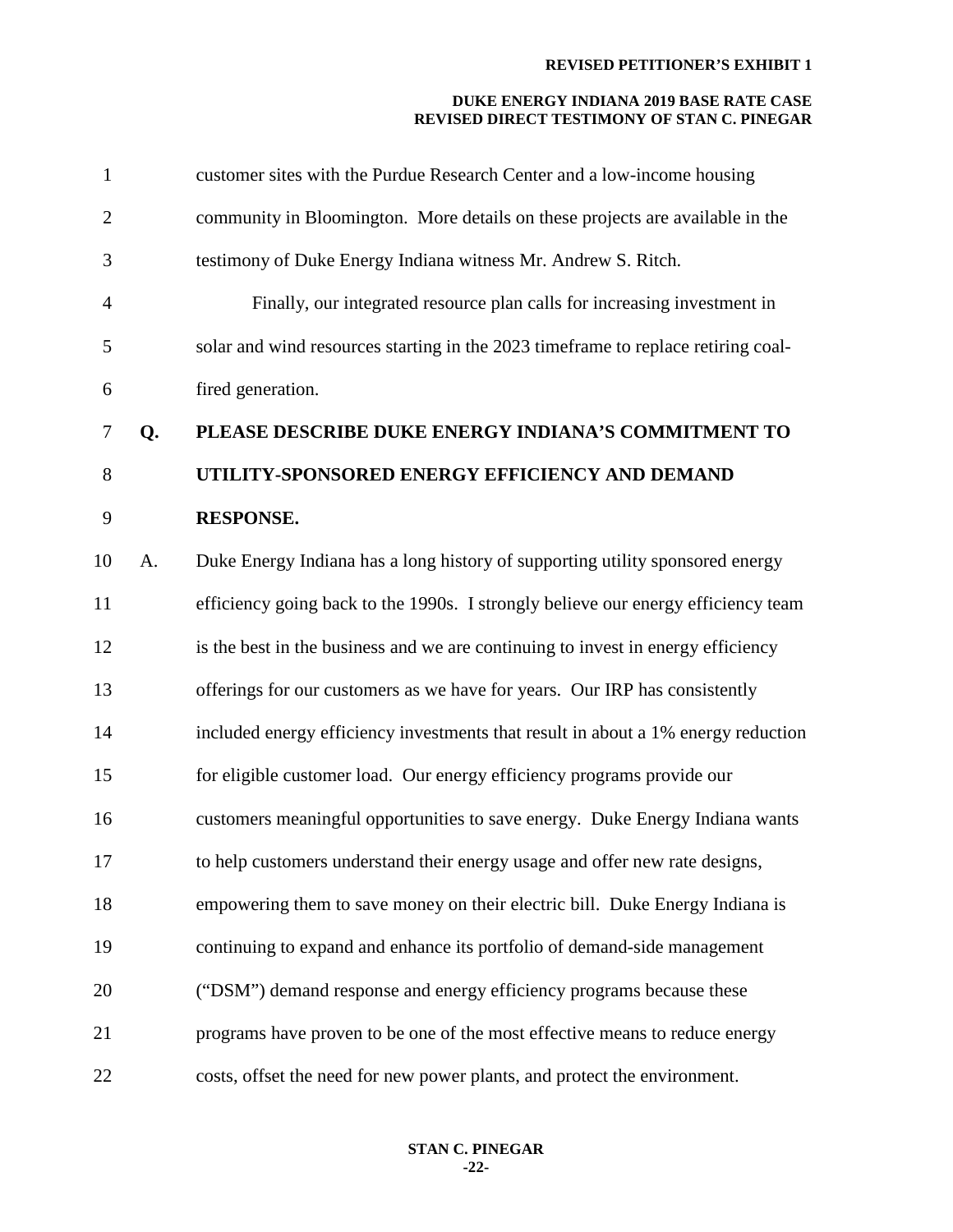| $\mathbf{1}$   | Duke Energy Indiana's robust portfolio of energy efficiency programs is             |
|----------------|-------------------------------------------------------------------------------------|
| $\mathbf{2}$   | designed to provide offerings that engage and educate customers around their        |
| 3              | energy usage and efficiency, as well as empower them with financial incentives to   |
| $\overline{4}$ | invest in efficiency improvements. Duke Energy Indiana offers customers more        |
| 5              | than a dozen energy-saving programs for every type of energy user and budget.       |
| 6              | The Company's energy efficiency programs in 2018 saved its customers in             |
| 7              | Indiana over 215 million kWh, which is over one percent of total eligible retail    |
| 8              | kWh sales. Over the last ten years, Duke Energy Indiana energy efficiency           |
| 9              | programs have saved over 1.6 billion kwh. The Company's demand response and         |
| 10             | energy efficiency programs, inclusive of PowerShare®, and special contracts, have   |
| 11             | offset capacity requirements by the equivalent of over four 200 MW power plants.    |
| 12             | The Company's growing portfolio of demand response programs further                 |
| 13             | offers customers opportunities to lower their bills by providing them with          |
| 14             | financial incentives in exchange for shifting the timing of their electricity use   |
| 15             | from peak to nonpeak periods, thereby helping the Company to reduce fuel costs      |
| 16             | during the periods when energy costs the most to produce.                           |
| 17             | One of the most wide-reaching programs developed and offered to                     |
| 18             | residential customers with no out-of-pocket cost is a customized home energy        |
| 19             | report that educates, motivates, and assists them to become more energy efficient   |
| 20             | and reduce their energy consumption. Home Energy House Call is a free in-home       |
| 21             | energy assessment, valued at \$180, that provides customers living in single family |
| 22             | homes with information about their unique energy use and steps they can             |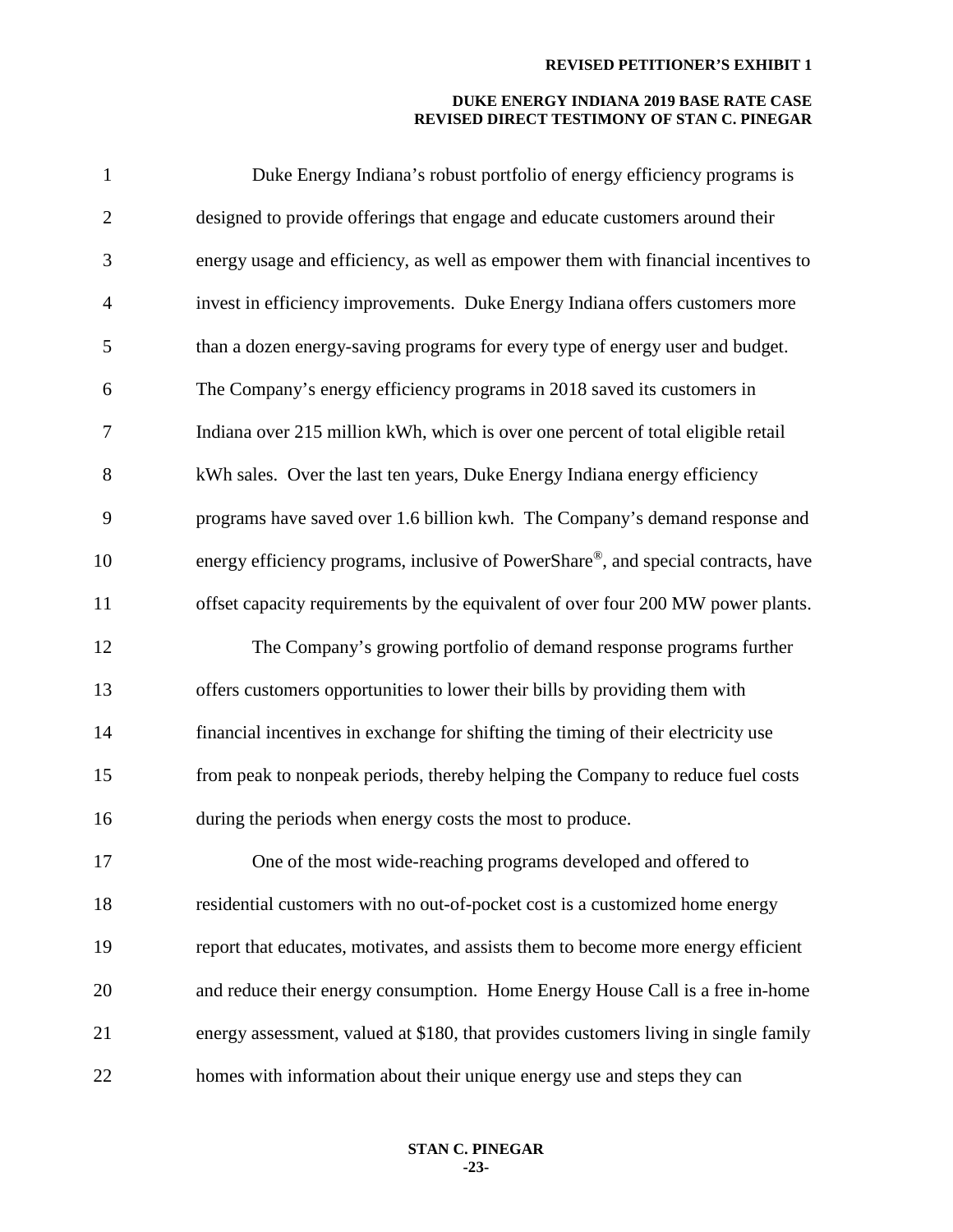| $\mathbf{1}$   | implement to become more energy efficient. Duke Energy Indiana is particularly               |
|----------------|----------------------------------------------------------------------------------------------|
| $\overline{2}$ | proud of its Residential Multi-Family Energy Efficiency Program which ensures                |
| 3              | that customers living in multi-family residences also have opportunities to save.            |
| $\overline{4}$ | These energy efficiency measures are provided at no direct cost to the customer              |
| 5              | and are installed by the Company.                                                            |
| 6              | On the non-residential side, we also have several opportunities for                          |
| 7              | customers to save on their electric bills. Commercial, industrial, and institutional         |
| 8              | customers can have significant energy consumption, but may lack knowledge and                |
| 9              | understanding of the benefits of high efficiency alternatives. The Smart \$aver <sup>®</sup> |
| 10             | Incentive Program is designed to meet the needs of Duke Energy Indiana                       |
| 11             | customers that have opportunities for electrical energy savings projects, whether            |
| 12             | the project involves common energy efficiency equipment or more complicated or               |
| 13             | alternative technologies through prescriptive, custom, and performance incentive             |
| 14             | avenues.                                                                                     |
| 15             | The financial incentives help reduce the cost differential between standard                  |
| 16             | and high efficiency equipment, offer a quicker return on investment, save money              |
| 17             | on customers' utility bills that can be reinvested in their business, and foster a           |
| 18             | cleaner environment. In addition, the prescriptive incentives offered in the Smart           |
| 19             | \$aver® Program encourages dealers and distributors (or market providers) to stock           |
| 20             | and provide these high efficiency alternatives to meet increased demand for the              |
| 21             | products, including sometimes directly providing the incentive to customers. The             |
| 22             | Custom Incentives and Performance Incentives Programs offer options to                       |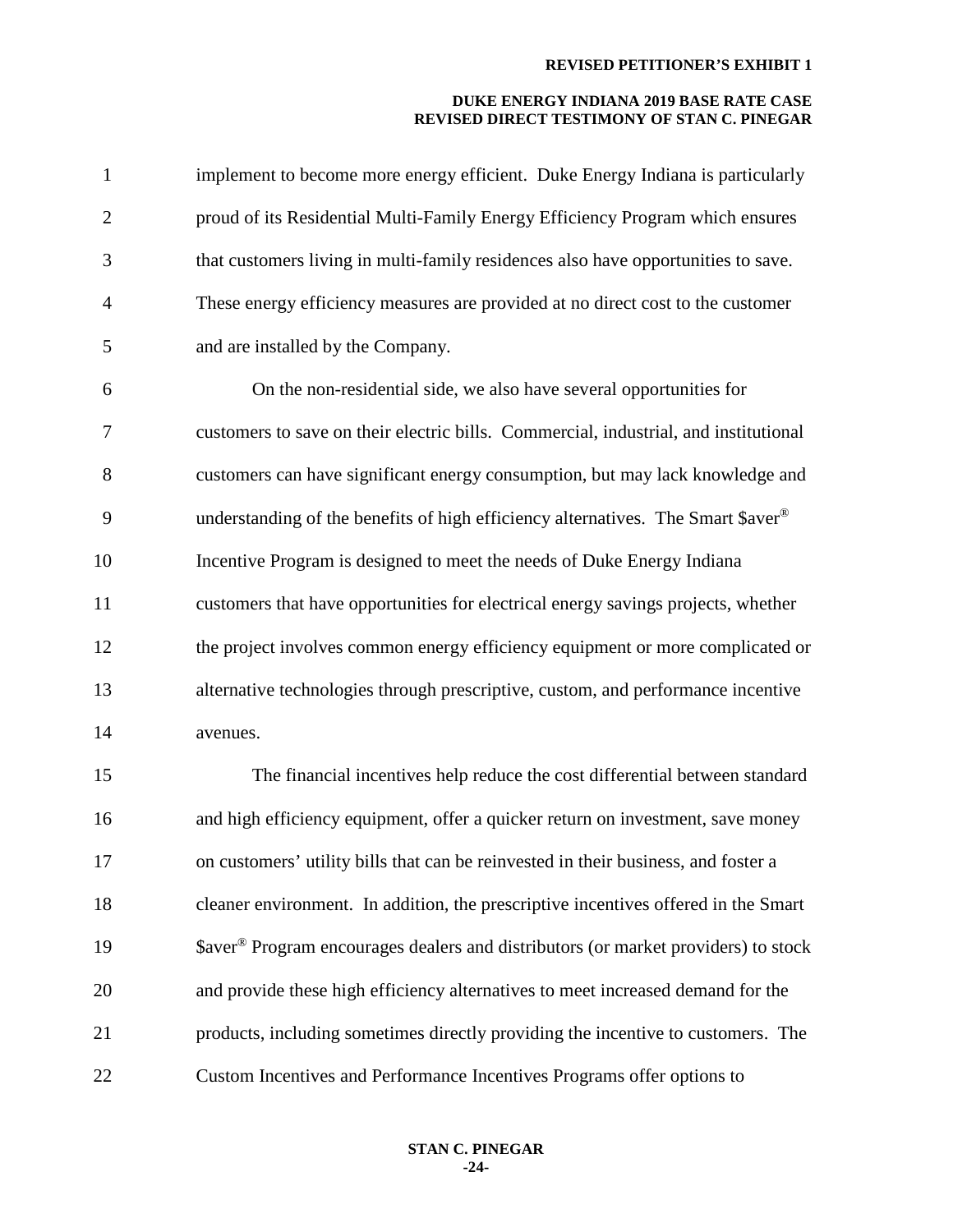| $\mathbf{1}$   |    | encourage customers to implement energy efficiency measures that are not             |
|----------------|----|--------------------------------------------------------------------------------------|
| $\overline{2}$ |    | included in the list of prescriptive incentives. In 2018, the kwh savings from the   |
| 3              |    | non-residential Smart \$aver <sup>®</sup> programs was over 72,000,000 kwh, or the   |
| $\overline{4}$ |    | equivalent of powering over 7,000 homes for a year.                                  |
| 5              | Q. | HOW DOES THE COMPANY'S FUTURE COMMITMENT TO ENERGY                                   |
| 6              |    | EFFICIENCY COMPARE TO THE LAST 30 YEARS OF EFFICIENCY                                |
| 7              |    | <b>OFFERINGS?</b>                                                                    |
| 8              | A. | Our customers have responded very favorably to our energy efficiency offerings       |
| 9              |    | and Duke Energy Indiana will continue to offer these opportunities for savings to    |
| 10             |    | our customers in the future.                                                         |
| 11             |    | The Smart \$aver <sup>®</sup> Non-Residential program I discussed earlier is a great |
| 12             |    | example of how we continuously strive to ensure our energy efficiency portfolio      |
| 13             |    | remains relevant. Our skilled team of program managers and engineers                 |
| 14             |    | continuously work with customers and vendors on ways to fill gaps of offerings in    |
| 15             |    | the marketplace. We routinely add new products to our program offerings as new       |
| 16             |    | technologies are available and as we see needs arise from our customers. Our         |
| 17             |    | customers can expect this same focus from Duke Energy Indiana in the future.         |
| 18             |    | The company's preferred moderate IRP portfolio filed on July 1, 2019 also            |
| 19             |    | reflects our commitment to energy efficiency with nearly \$900 million investment    |
| 20             |    | in customer energy efficiency programs included as part of the portfolio. This       |
| 21             |    | results in an average savings of 1% of eligible load over the life of the IRP        |
| 22             |    | horizon. Energy efficiency is and will remain a critical piece of our preferred      |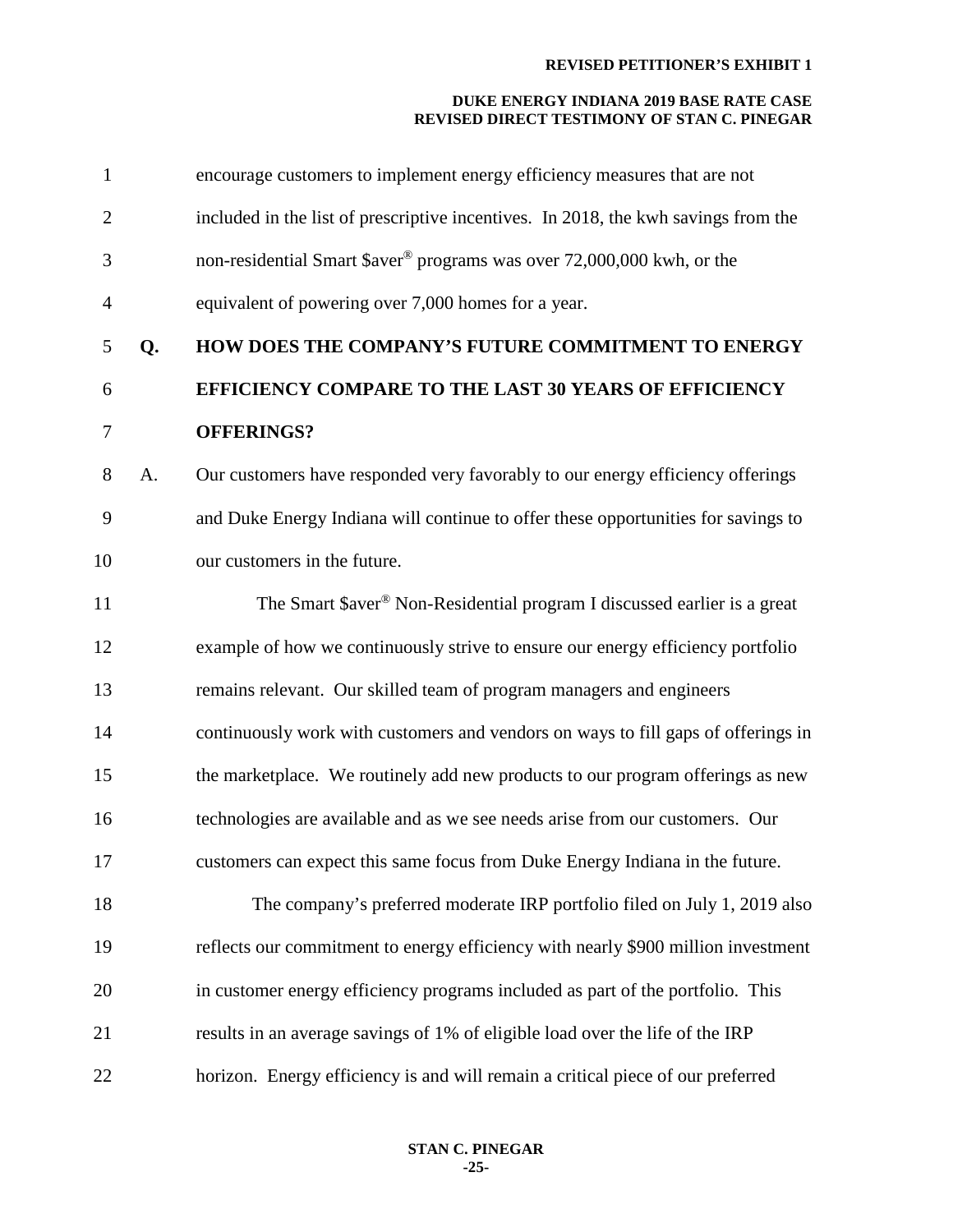| $\mathbf{1}$   |    | portfolio. Finally, we will continue to have a comprehensive set of low income |
|----------------|----|--------------------------------------------------------------------------------|
| $\overline{2}$ |    | energy efficiency programs that I describe in more detail below.               |
| 3              |    | VI. FOCUS ON CUSTOMER                                                          |
| $\overline{4}$ |    | A. Customer Focus - Using Technology                                           |
| 5              | Q. | HOW IS DUKE ENERGY INDIANA USING TECHNOLOGY TO MEET                            |
| 6              |    | <b>ENHANCED CUSTOMER EXPECTATIONS?</b>                                         |
| $\tau$         | A. | As mentioned, Duke Energy Indiana has invested in AMI technology and our       |
| 8              |    | system wide roll-out is planned to be completed around the end of 2019. AMI    |
| 9              |    | provides customer benefits including cost savings due to reduced meter reading |
| 10             |    | costs and outage truck-rolls, faster restoration after major storms, increased |
| 11             |    | information about customers' own usage patterns, and more. The testimony of    |
| 12             |    | Mr. Donald L. Schneider provides additional detail.                            |
| 13             |    | Further, we are making use of the data provided by AMI to offer new            |
| 14             |    | residential and commercial dynamic pricing pilot offerings. There are three    |
| 15             |    | different options we intend to study and use to gauge what permanent offerings |
| 16             |    | are more advantageous and popular. The testimony of Mr. Bailey describes these |
| 17             |    | options in detail.                                                             |
| 18             |    | Also, the Company's PrePaid Advantage Program offering, which is               |
| 19             |    | currently pending at the Commission, takes advantage of AMI capabilities. This |
| 20             |    | voluntary option provides benefits to customers by removing the need for a     |
| 21             |    | customer deposit and removing late fees and reconnection fees, in exchange for |
| 22             |    | upfront payments.                                                              |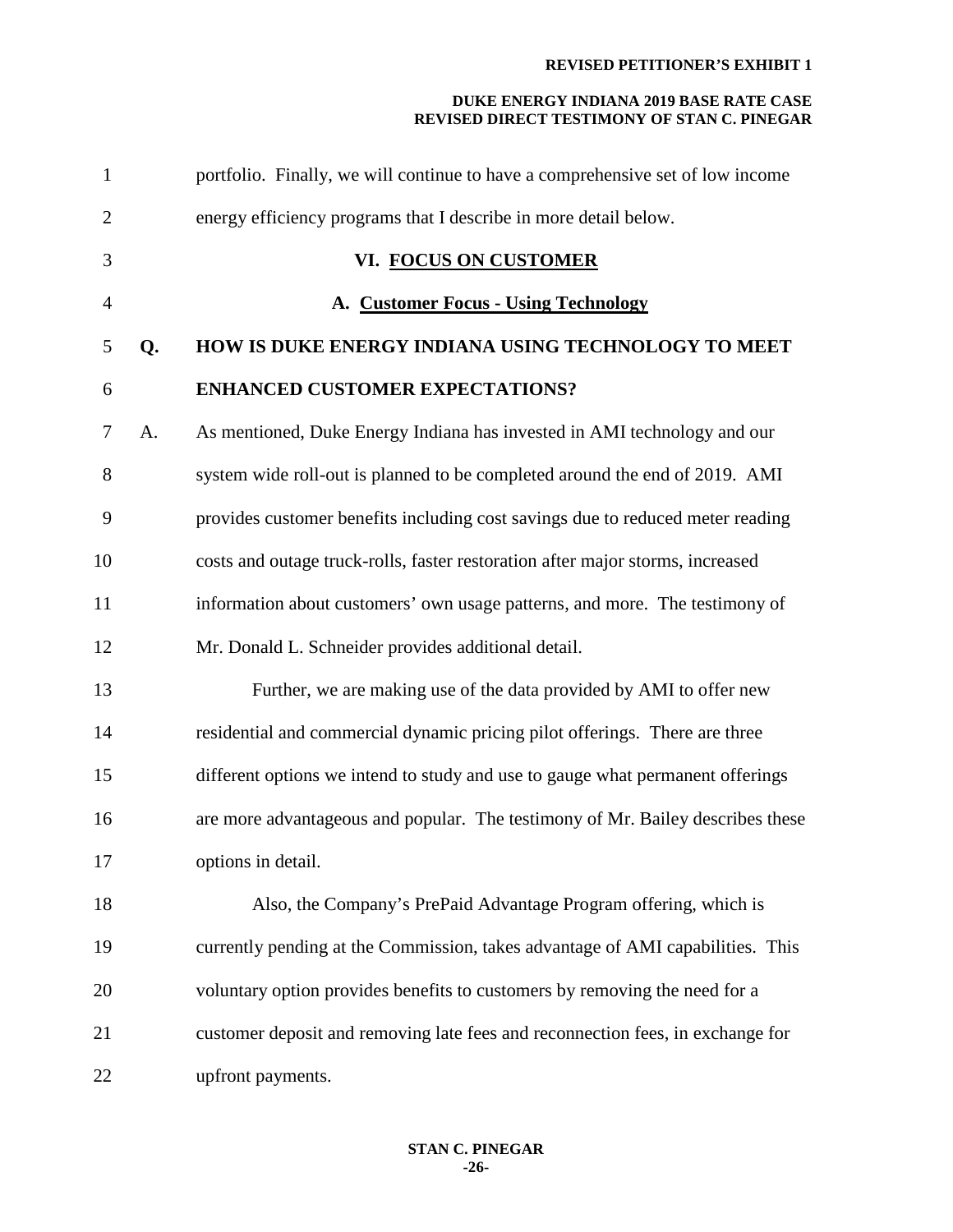| $\mathbf{1}$ | We are investing in a new Customer Connect customer service platform             |
|--------------|----------------------------------------------------------------------------------|
| $\mathbf{2}$ | that will replace aging customer information systems. The phased roll-out is     |
| 3            | already providing our Customer Care Representatives easier access to information |
| 4            | about the customer they are speaking to, improving the customer call center      |
| 5            | experience. The full benefits of this investment are expected to be available in |
| 6            | 2022 and are discussed in the testimony of Duke Energy Indiana witness Ms.       |
| 7            | Retha I. Hunsicker.                                                              |
| 8            | Additional investment is being made in our integrated voice response             |
| 9            | ("IVR") system and web self-serve options to predict customer needs and provide  |
| 10           | for a more seamless web and automatic phone experience, both cost effective      |
| 11           | ways to serve customers.                                                         |
| 12           | Technology advancements have enabled us to communicate with our                  |
| 13           | customers more often and on preferred channels, such as email, text and phone.   |
| 14           | One example of this is providing customer outage alerts, which include the       |
| 15           | estimated time of restoration and additional texts when the power is restored.   |
| 16           | And, as discussed in the testimony of Duke Energy Indiana witness Ms. Lesley G.  |
| 17           | Quick, we are now providing customers subject to disconnection text and phone    |
| 18           | call notice two days prior to disconnection and the day of disconnection, which  |
| 19           | has significantly decreased the number of customer disconnections over the last  |
| 20           | year. Also thanks to AMI technology, we are providing customers the ability to   |
| 21           | pick their own due date, such as the first of every month to coincide with pay   |
| 22           | periods.                                                                         |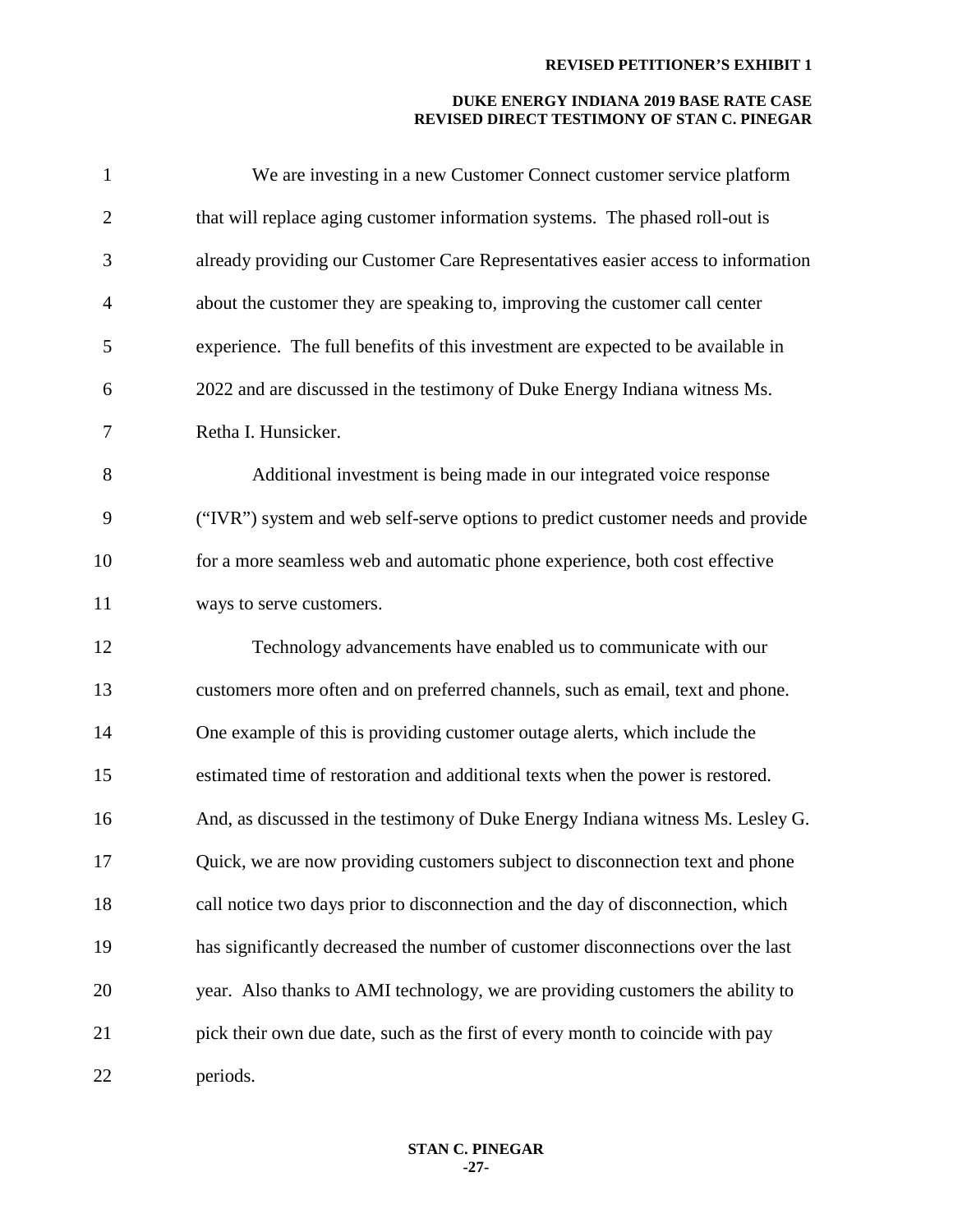| $\mathbf{1}$   |    | AMI allows us to ping customer meters, which enables employees of the                |
|----------------|----|--------------------------------------------------------------------------------------|
| $\mathbf{2}$   |    | Company to remotely check the status of a customer's meter in lieu of sending a      |
| 3              |    | technician to the premise, saving time and travel costs.                             |
| $\overline{4}$ |    | Our mobile app was developed thoughtfully to give customers control                  |
| 5              |    | over key billing and payment and energy usage needs, and we will continue to         |
| 6              |    | enhance functionality to provide customers with a wide range of seamless account     |
| 7              |    | management options at their fingertips, including a state of the art outage map.     |
| 8              |    | Finally, electric vehicle technology has been improving to the point where           |
| 9              |    | the Company is proposing a pilot program to motivate the market and provide          |
| 10             |    | customers new charging options – more details on that below.                         |
| 11             | Q. | PLEASE FURTHER EXPLAIN DUKE ENERGY INDIANA'S PLANS TO                                |
|                |    |                                                                                      |
| 12             |    | FURTHER MARKET ACCEPTANCE OF ELECTRIC VEHICLES.                                      |
| 13             | A. | The Company believes electric utilities are in a unique position to support electric |
| 14             |    | vehicle infrastructure needs, which may help move the market for electric            |
| 15             |    | vehicles providing benefits to all customers through increased electric usage and    |
| 16             |    | spreading the allocation of fixed costs. The proposed programs are designed to       |
| 17             |    | deploy a foundational level of fast charging infrastructure, research the effects of |
| 18             |    | increasing adoption of different types of electric vehicles on the electric system,  |
| 19             |    | research customer electric vehicle charging behavior, and ascertain the potential    |
| 20             |    | financial and environmental benefits to the state of Indiana. The testimony of       |
| 21             |    | Duke Energy Indiana witness Mr. Lang W. Reynolds provides more details on the        |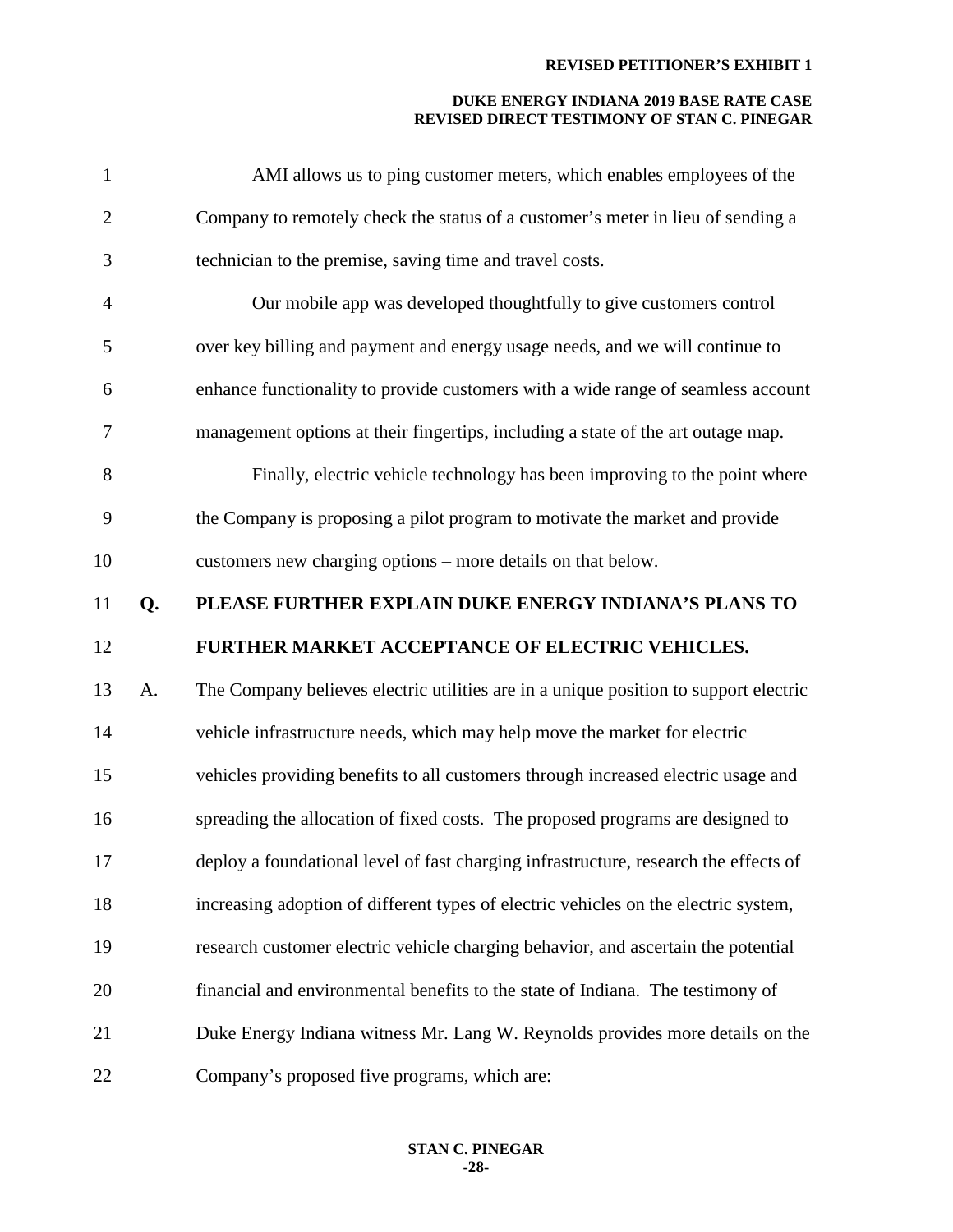| $\mathbf{1}$   |    | $\circ$     | Residential Electric Vehicle Charging Rebate Program                                |
|----------------|----|-------------|-------------------------------------------------------------------------------------|
| $\overline{2}$ |    | $\circ$     | Electric School Bus Program                                                         |
| 3              |    | $\circ$     | <b>Electric Transit Bus Program</b>                                                 |
| 4              |    | $\circ$     | Commercial Electric Vehicle Charging Rebate Program                                 |
| 5              |    | $\circ$     | Direct Current Fast Charge Program                                                  |
| 6              | Q. |             | WHAT IS DUKE ENERGY INDIANA PROPOSING FOR CREDIT CARD                               |
| 7              |    |             | AND DEBIT CARD PAYMENT FEES?                                                        |
| 8              | A. |             | Duke Energy Indiana understands that customers do not like to pay a separate fee    |
| 9              |    |             | to pay their bill via credit or debit card. Customers have become used to these     |
| 10             |    |             | kinds of fees being including in the cost of what they purchase. Today Duke         |
| 11             |    |             | Energy Indiana collects a \$1.50 transaction fee from each residential customer     |
| 12             |    |             | who pays using a credit or debit card, and Duke Energy Indiana passes that entire   |
| 13             |    |             | fee directly to a vendor. Going forward, Duke Energy Indiana is proposing that      |
| 14             |    |             | these fees be included in the cost of service for residential customers. Technology |
| 15             |    |             | has improved so that making real-time payments via web, IVR, or phone are           |
| 16             |    |             | convenient and fast. Duke Energy Indiana wishes to allow customers to pay via       |
| 17             |    |             | any method without a transaction fee. The testimony of Ms. Quick provides           |
| 18             |    |             | further details on this proposal, which we believe will enhance the customer        |
| 19             |    | experience. |                                                                                     |
| 20             |    |             | <b>B. Customer Focus - Our People</b>                                               |
| 21             | Q. |             | <b>HOW DOES DUKE ENERGY INDIANA ENGAGE ITS EMPLOYEES TO</b>                         |
| 22             |    |             | <b>HELP CUSTOMERS?</b>                                                              |
|                |    |             |                                                                                     |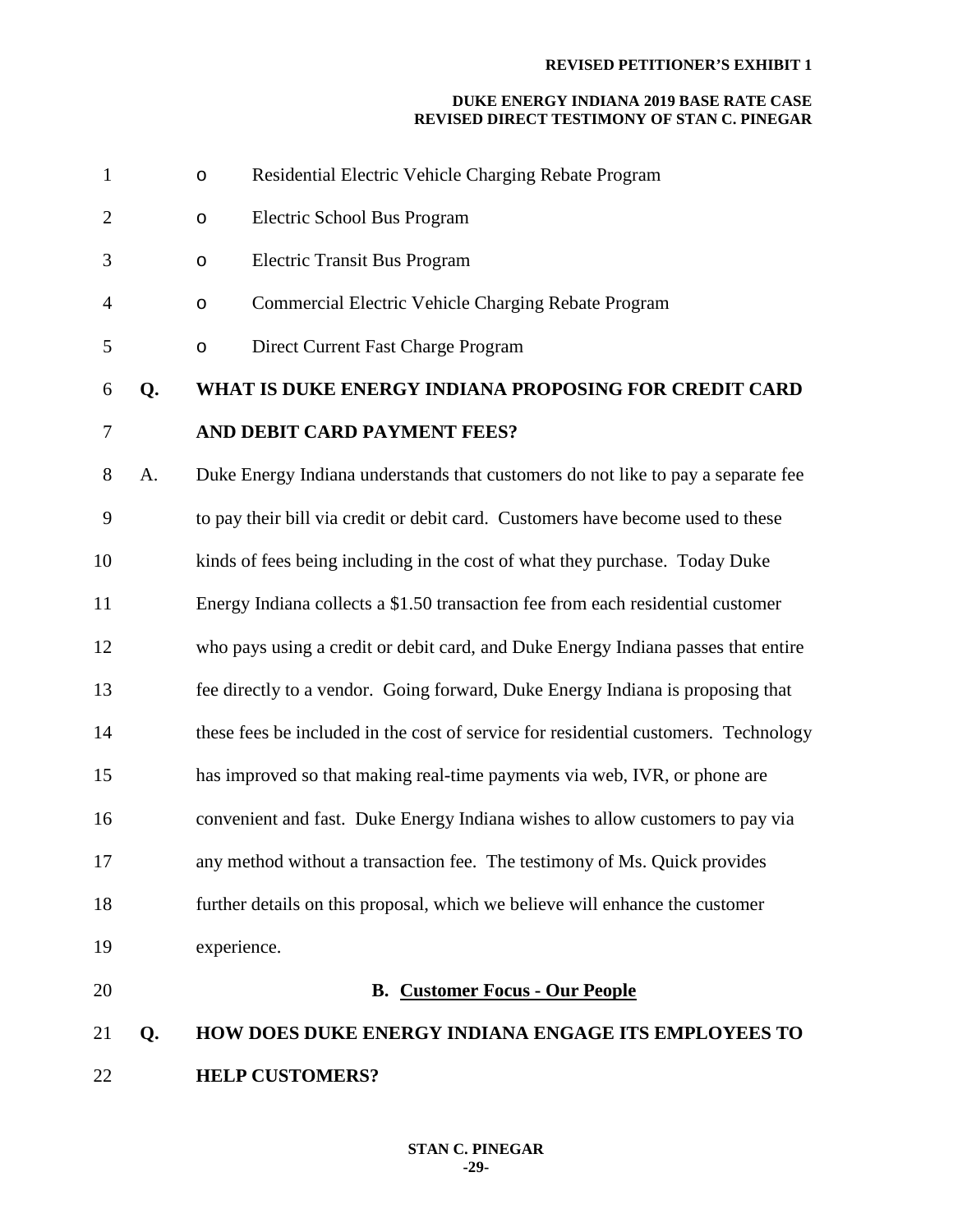| $\mathbf{1}$   | A. | We use our employees to help customers in a number of ways. As mentioned           |
|----------------|----|------------------------------------------------------------------------------------|
| $\overline{2}$ |    | earlier, our Community Relation Representatives are active and involved            |
| 3              |    | members of the communities in which they live, located throughout the Duke         |
| $\overline{4}$ |    | Energy service territory. They serve as single-points-of-contact with public       |
| 5              |    | officials and customers. Additionally, our Government Affairs team performs the    |
| 6              |    | same function for state and federal level officials. The Large Account             |
| 7              |    | Management team works one-on-one with assigned commercial and industrial           |
| 8              |    | customers, as does the Small and Medium Business Solutions team with our           |
| 9              |    | smaller commercial and industrial customers.                                       |
| 10             |    | The Customer Care Center is our call center operation which assists                |
| 11             |    | thousands of customers every year through phone and social media channels.         |
| 12             |    | This knowledgeable team advises customers about Duke Energy policies and           |
| 13             |    | regulations and finds solutions for customers with a customer-first philosophy.    |
| 14             |    | This team also includes our dedicated team of Consumer Affairs Analysts, who       |
| 15             |    | are problem solvers for customers and assist customers with complaints or          |
| 16             |    | inquiries.                                                                         |
| 17             |    | The renewable customer service center and our interconnection experts              |
| 18             |    | lead customers through the interconnection and net metering process timely and     |
| 19             |    | efficiently.                                                                       |
| 20             |    | Other ad hoc channels employees use to help customers include our                  |
| 21             |    | Ambassadors program and the "I Can Help" program. Ambassadors are key              |
| 22             |    | employees that are specifically trained in the Company's major initiatives and are |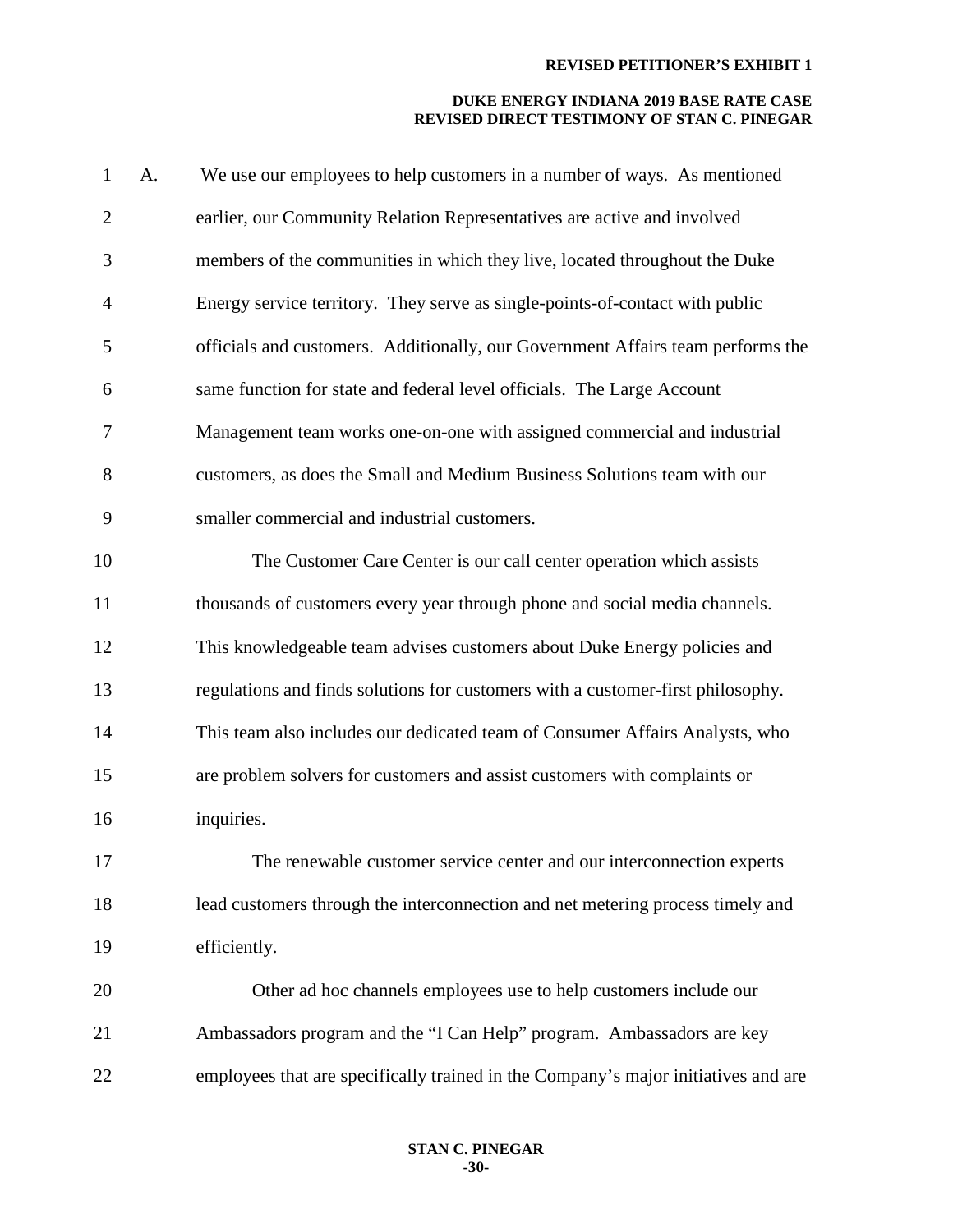| $\mathbf{1}$   |    | assigned to share that knowledge both within their diverse work groups and        |
|----------------|----|-----------------------------------------------------------------------------------|
| $\overline{2}$ |    | externally to friends, family, and communities. The "I Can Help" program          |
| 3              |    | provides every employee the ability to help his or her neighbor with Duke Energy  |
| $\overline{4}$ |    | Indiana concerns. No problem is too big or too small – an employee simply         |
| 5              |    | contacts the "I Can Help" team through email or the app, and the customer affairs |
| 6              |    | team addresses the issue and follows up with the employee so they also know the   |
| 7              |    | outcome. This empowers our employees to take ownership of any issue or            |
| 8              |    | concern raised by family, friends or acquaintances.                               |
| 9              |    | As I stated earlier, I am personally traveling the service territory on a         |
| 10             |    | regular basis to hear directly from local leaders and customers. The feedback,    |
| 11             |    | both what we do well and opportunities for improvement, is shared with my team    |
| 12             |    | and we focus on what needs to be done to exceed the expectations of our           |
| 13             |    | stakeholders.                                                                     |
| 14             |    | Finally, a relatively new effort that I personally lead is the External Duke      |
| 15             |    | Energy Indiana Advisory Council. The Advisory Council consists of community       |
| 16             |    | leaders, customers, and other interested stakeholders. We meet as a group         |
| 17             |    | quarterly to listen to Company presentations on topics of interest, tour Company  |
| 18             |    | and industry facilities, and hear from the Council members on issues of concern   |
| 19             |    | or interest.                                                                      |
| 20             |    | C. Customer Focus - The Voice of the Customer                                     |
| 21             | Q. | WHAT METRIC DOES THE COMPANY USE TODAY TO MEASURE                                 |
| 22             |    | <b>CUSTOMER SATISFACTION?</b>                                                     |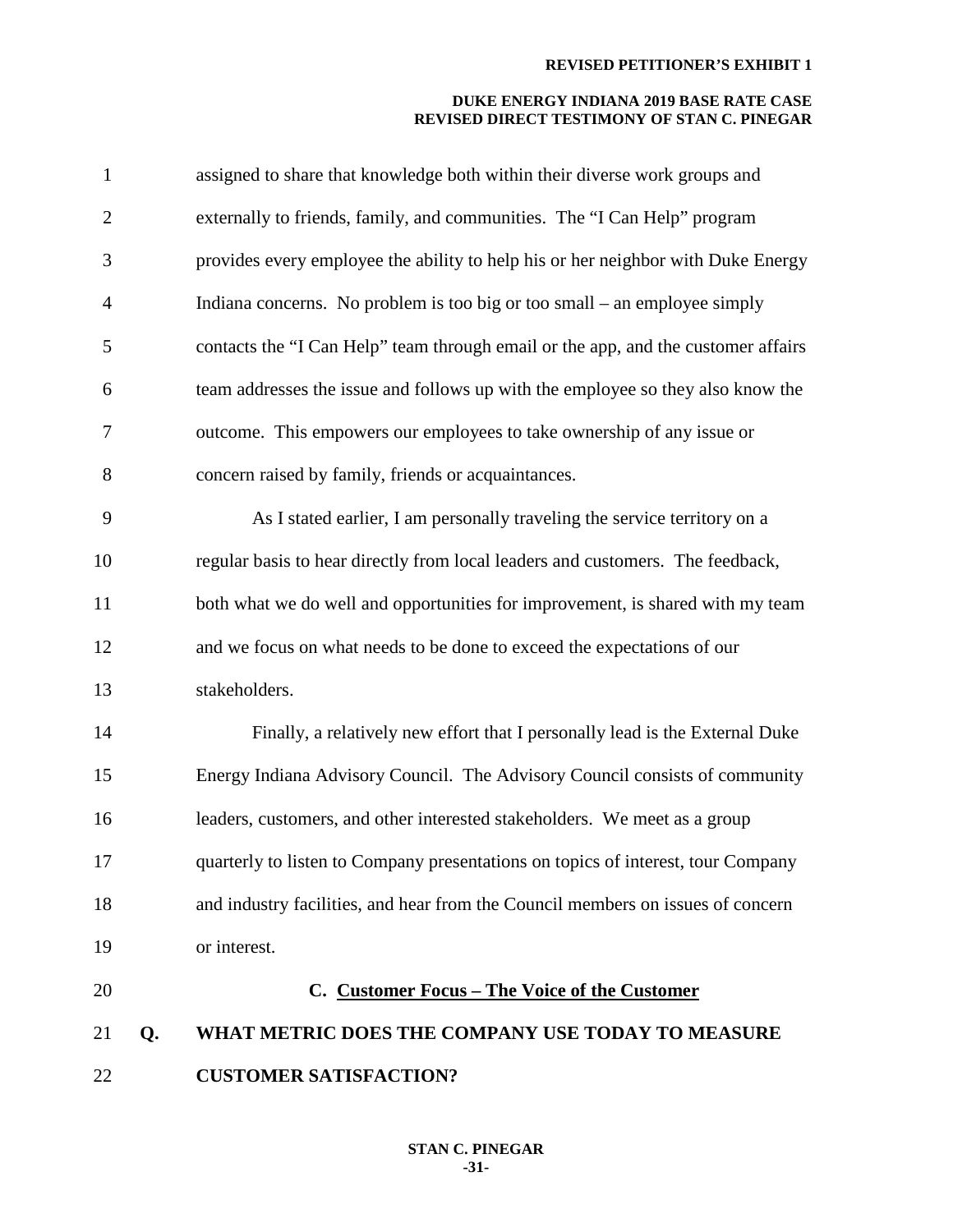| $\mathbf{1}$   | A. | The company is using a proprietary survey, Customer Experience ("CX")               |
|----------------|----|-------------------------------------------------------------------------------------|
| $\overline{2}$ |    | Monitor, to measure Net Promoter Score ("NPS") by asking customers to rate:         |
| 3              |    | "How likely it is that they will recommend Duke Energy to a friend or colleague"    |
| $\overline{4}$ |    | on a '0-10' scale. NPS is the top metric utilized by companies across industries to |
| 5              |    | measure customer advocacy.                                                          |
| 6              |    | In addition to measuring customer advocacy, the CX Monitor survey                   |
| $\tau$         |    | measures customer satisfaction with key experiences customers have had with         |
| 8              |    | Duke Energy Indian over the past 12 months. Examples of these experiences may       |
| 9              |    | be an outage experience or a payment experience. Customers rate their               |
| 10             |    | experience on a '0-10' scale and provide open-end comments if they choose. We       |
| 11             |    | have been using NPS since January 2018, and have already collected responses        |
| 12             |    | from more than 410,000 residential electric customer surveys and over 25,000        |
| 13             |    | small / medium business ("SMB") surveys enterprise-wide.                            |
| 14             | Q. | WHAT HAS DUKE ENERGY INDIANA LEARNED THROUGH ITS USE                                |
| 15             |    | OF THE CX MONITOR?                                                                  |
| 16             | A. | Since enacting the tool in 2018, Duke Energy Indiana NPS results have improved      |
| 17             |    | significantly. Since January 2018, approximately 53,200 Indiana CXM surveys         |
| 18             |    | have been completed.                                                                |
| 19             |    | A key benefit of the Customer Experience Monitor is that we can explore             |
| 20             |    | changes in customer satisfaction with various customer experiences. For instance,   |
| 21             |    | a key driver of customer satisfaction in Indiana is the outage restoration          |
| 22             |    | experience. We have identified three operational metrics that correlate to          |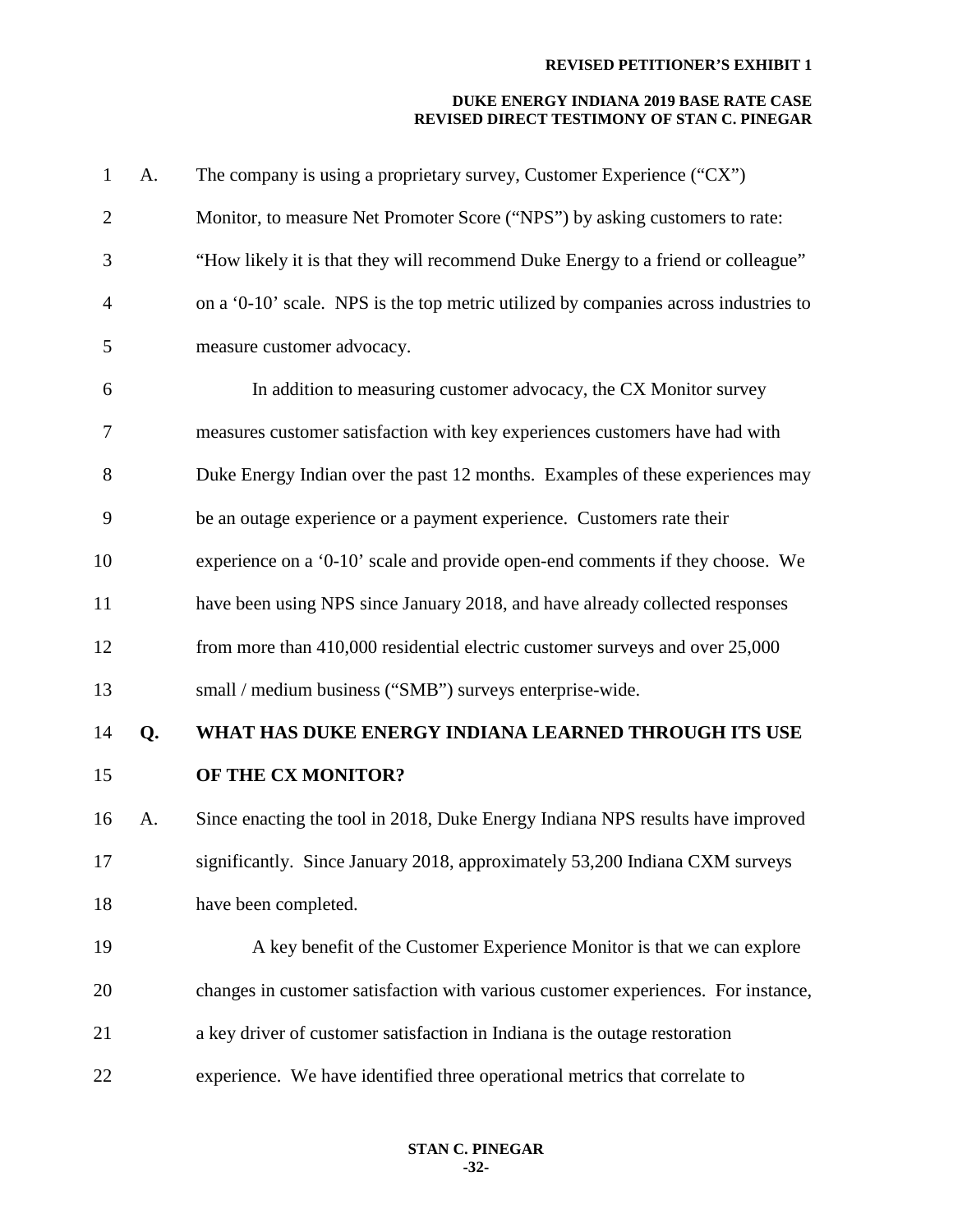| $\mathbf{1}$   |    | customer experience in the outage experience: frequency of outages, average time         |
|----------------|----|------------------------------------------------------------------------------------------|
| $\overline{2}$ |    | to restore outages, as well as more frequent and timely communications with our          |
| 3              |    | customers during an outage.                                                              |
| $\overline{4}$ |    | Outage net satisfaction in Indiana demonstrates a year over year increase.               |
| 5              |    | The number of outage information points provided via proactive SMS text and the          |
| 6              |    | Company's new Outage Maps (including Crew Status, estimated time of                      |
| 7              |    | restoration ("ETR") and Cause codes) are up, signaling our field crews'                  |
| 8              |    | continuous improvement and dedication to keeping our customers informed.                 |
| 9              |    | These increases in satisfaction highlight how key investments the Company has            |
| 10             |    | made in our digital channels (like proactive outage alert SMS and new outage             |
| 11             |    | maps, for example) are supporting our customers' desire for more frequent and            |
| 12             |    | timely communication.                                                                    |
| 13             | Q. | DOES THE COMPANY STILL LOOK AT J.D. POWER?                                               |
| 14             | A. | Yes. The Company still examines performance in J.D. Power as a relative                  |
| 15             |    | benchmark against peer utilities.                                                        |
| 16             | Q. | PLEASE PROVIDE AN UPDATE ON THE COMPANY'S                                                |
| 17             |    | PERFORMANCE UNDER J.D. POWER CUSTOMER SATISFACTION                                       |
| 18             |    | <b>SURVEYS.</b>                                                                          |
| 19             | A. | The Company will continue to use JD Power as a mechanism to benchmark                    |
| 20             |    | ourselves against peer utilities, and the data collected in the CX Monitor can be a      |
| 21             |    | predictive indicator of our performance in JD Power. Duke Energy Indiana                 |
| 22             |    | ranked in the 2 <sup>nd</sup> Quartile in J.D. Power in 2015 and 2016; ranked in the top |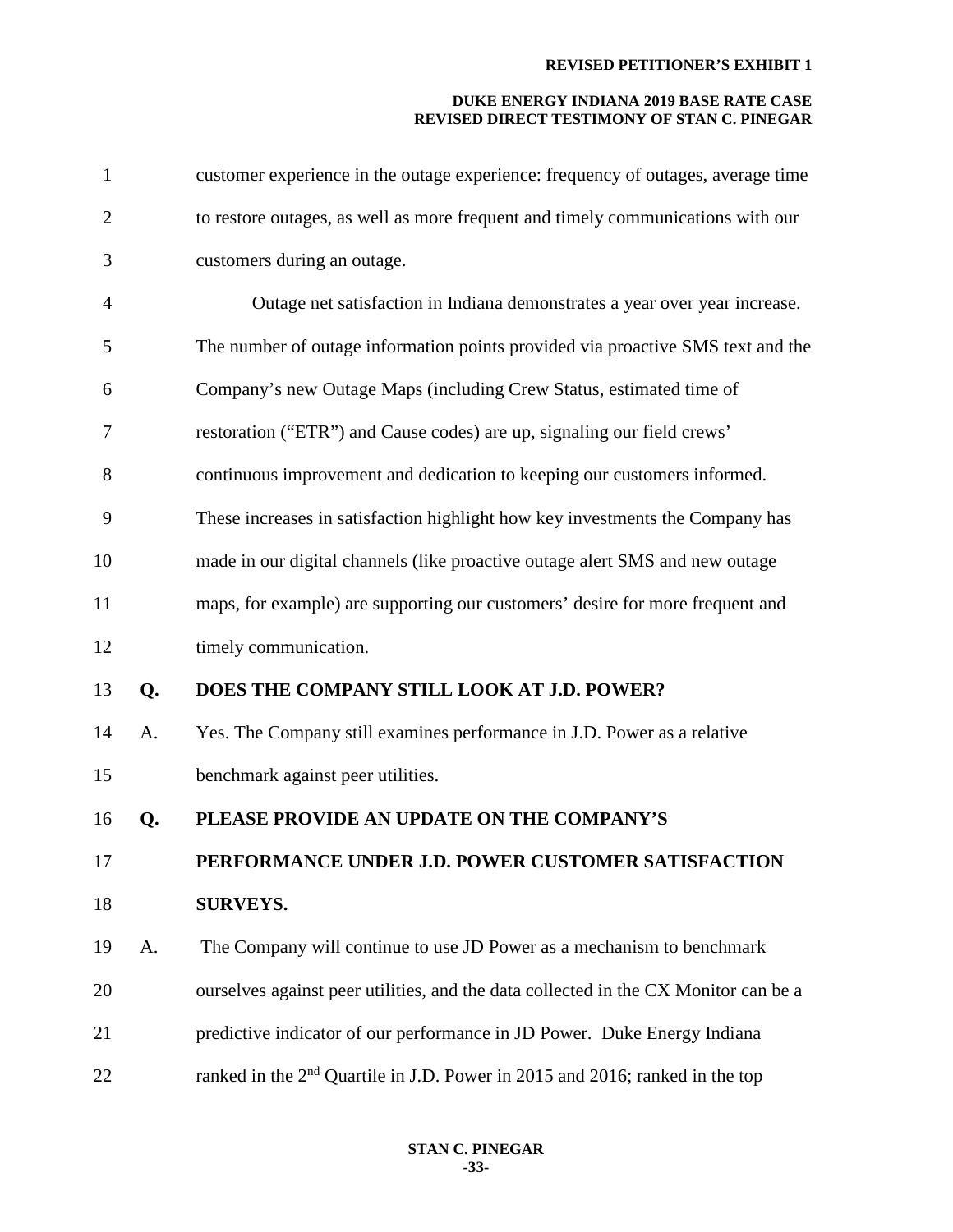| $\mathbf{1}$   |    | quartile in 2017; was again in the second quartile in 2018 and in 2019 is once      |
|----------------|----|-------------------------------------------------------------------------------------|
| $\overline{2}$ |    | again in the top quartile according to the 2019 J.D. Power Wave 1 study. The        |
| 3              |    | Company received an overall customer satisfaction score of 746, a 15-point          |
| $\overline{4}$ |    | improvement over 2018 final results.                                                |
| 5              | Q. | DOES THE COMPANY USE ANY OTHER MEASUREMENT                                          |
| 6              |    | <b>INSTRUMENTS OR SURVEYS?</b>                                                      |
| $\tau$         | A. | Yes. The Company uses a number of tools designed to capture the voice of the        |
| 8              |    | customer, providing us with the ability to understand the key drivers of the        |
| 9              |    | customer experience and whether we are delivering on our customers'                 |
| 10             |    | expectations.                                                                       |
| 11             |    | In addition to the CX Monitor, Fastrack 2.0 is Duke Energy's proprietary            |
| 12             |    | post-transaction measurement program, measuring the quality of interactions         |
| 13             |    | customers have with Duke Energy Indiana.                                            |
| 14             |    | The Company has also implemented 'Reflect', a post-contact survey that              |
| 15             |    | will gather customers' immediate feedback after contacting Duke Energy Indiana      |
| 16             |    | by web, text, call to automated system or live agent.                               |
| 17             |    | We also touch base with our community leaders annually to ensure their              |
| 18             |    | needs are being met. Each year Duke Energy surveys a sample of community            |
| 19             |    | leaders regarding the company's image in the community. The survey's focus          |
| 20             |    | areas include; corporate citizenship, image and reputation, communications and      |
| 21             |    | the effectiveness of their local representative. In 2019 to date, Indiana's overall |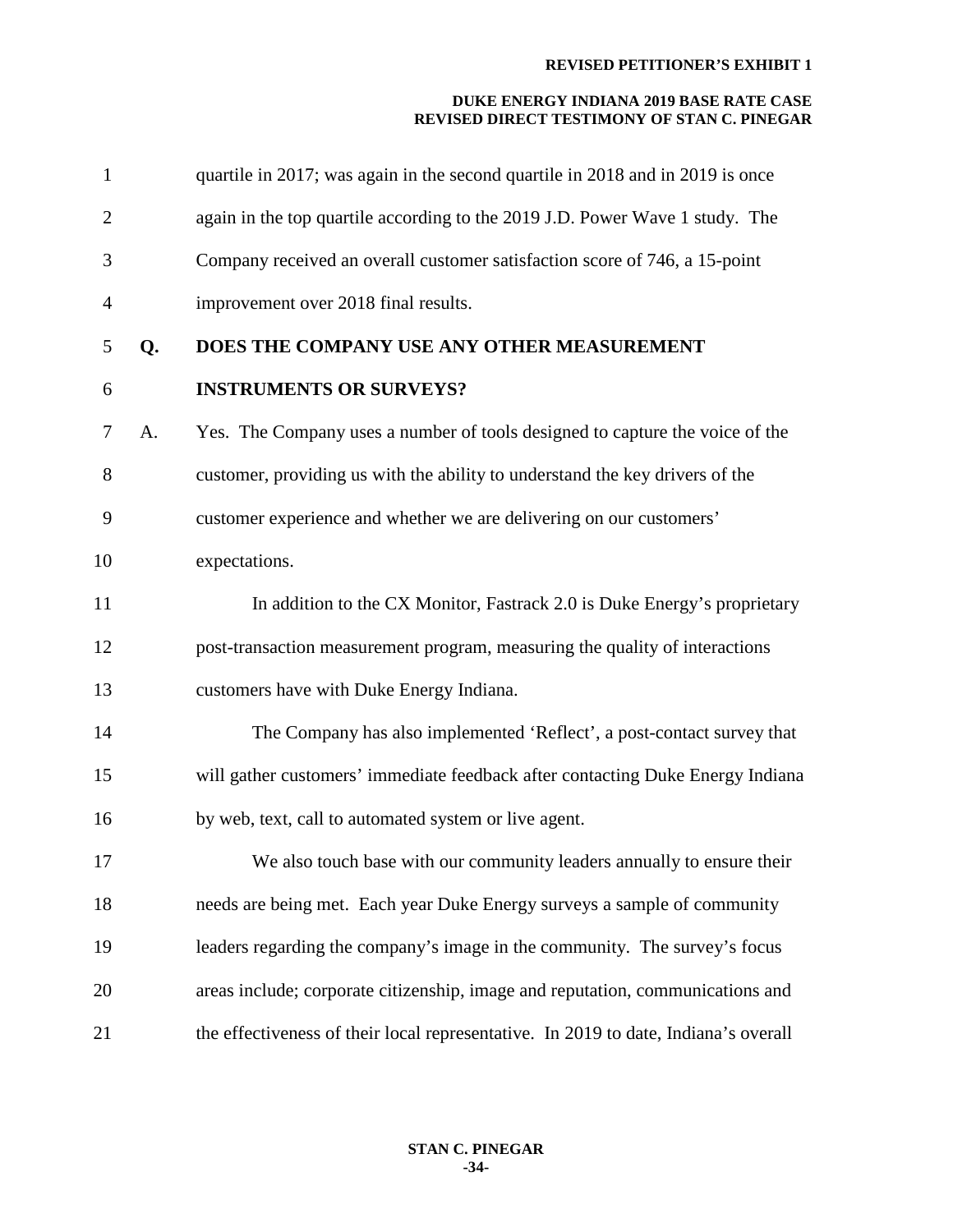| $\mathbf{1}$   |    |         | satisfaction is currently 96%. This is the highest score over the past five years |
|----------------|----|---------|-----------------------------------------------------------------------------------|
| $\overline{2}$ |    |         | and the second highest within Duke Energy's six state footprint.                  |
| 3              |    |         | D. Customer Focus - Vulnerable Customer Populations                               |
| $\overline{4}$ | Q. |         | TODAY, HOW DOES DUKE ENERGY INDIANA CARE FOR ITS                                  |
| 5              |    |         | <b>VULNERABLE POPULATION OF CUSTOMERS?</b>                                        |
| 6              | A. |         | Duke Energy Indiana operates several programs to help low income, elderly and     |
| 7              |    |         | customers with medical needs, such as life support equipment.                     |
| 8              |    | $\circ$ | Medically Essential or Medical Life Support Customers: Our traditional            |
| 9              |    |         | life support program provides that customers who demonstrate the need             |
| 10             |    |         | for electricity at their home due to medical equipment needs, will be             |
| 11             |    |         | assigned to Medically Essential status. Duke Energy Indiana takes extra           |
| 12             |    |         | care with these customers through increased communication in any                  |
| 13             |    |         | planned outage situations and multiple phone calls and two in person visits       |
| 14             |    |         | to assess needs prior to disconnecting for non-pay. In addition, any              |
| 15             |    |         | customer may send in a medical certificate and be extended on any                 |
| 16             |    |         | disconnection for 15 days.                                                        |
| 17             |    |         | Payment Arrangements: Our customer care representatives are trained to            |
| 18             |    |         | put customers first and payment arrangements is one tool they can use.            |
| 19             |    |         | We allow customers to spread-out past due amounts over at least three             |
| 20             |    |         | months to help them keep electric service connected.                              |
| 21             |    | $\circ$ | Deferred Due Date: In addition to payment arrangements, sometimes our             |
| 22             |    |         | customers just need a few more days to make their payment. Customers              |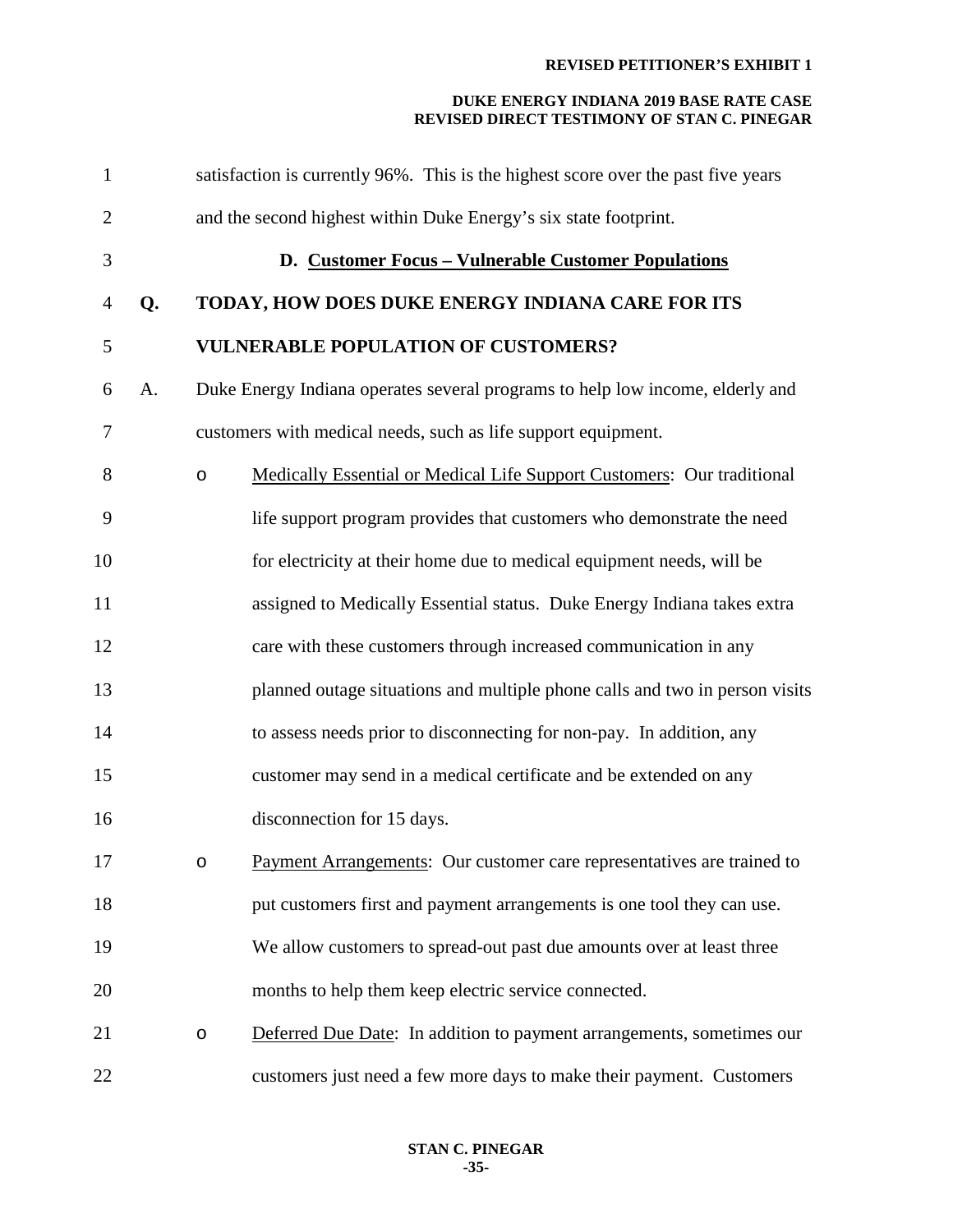| $\mathbf{1}$   |    |         | can request a deferral of their due date by contacting our customer care        |
|----------------|----|---------|---------------------------------------------------------------------------------|
| $\overline{2}$ |    |         | center. This convenience has proven effective in helping customers keep         |
| 3              |    |         | their accounts current.                                                         |
| 4              |    | $\circ$ | <b>Budget Billing Payment Plans:</b> Duke Energy Indiana offers two types of    |
| 5              |    |         | budget billing options – one that fixes the monthly payment amount for 11       |
| 6              |    |         | months, with a true up in the 12th month, and one that fixes the payment        |
| 7              |    |         | for a quarter, with any true up required incorporated into the next quarter's   |
| 8              |    |         | payment amount.                                                                 |
| 9              |    | $\circ$ | Third Party Notification: Any customer can set up a relative or friend to       |
| 10             |    |         | get third party notifications of bills and disconnection notices.               |
| 11             |    | O       | Low Income Assistance: Low income assistance ranges from our energy             |
| 12             |    |         | efficiency programs targeted at low income households to our emergency          |
| 13             |    |         | energy assistance relief efforts. Please see below for more information on      |
| 14             |    |         | these.                                                                          |
| 15             | Q. |         | YOU MENTIONED LOW INCOME ENERGY EFFICIENCY PROGRAM                              |
| 16             |    |         | OFFERINGS TO HELP CUSTOMERS SAVE ON ENERGY                                      |
| 17             |    |         | <b>COSTS. PLEASE DESCRIBE.</b>                                                  |
| 18             | A. |         | Yes. Duke Energy Indiana currently offers three low income programs for our     |
| 19             |    |         | customers. First, the Neighborhood Energy Saver Program is a residential energy |
| 20             |    |         | efficiency program targeted at low-income customers that includes the direct    |
| 21             |    |         | installation of many energy saving measures. Duke Energy Indiana has            |
| 22             |    |         | implemented the program utilizing a neighborhood engagement, door-to-door       |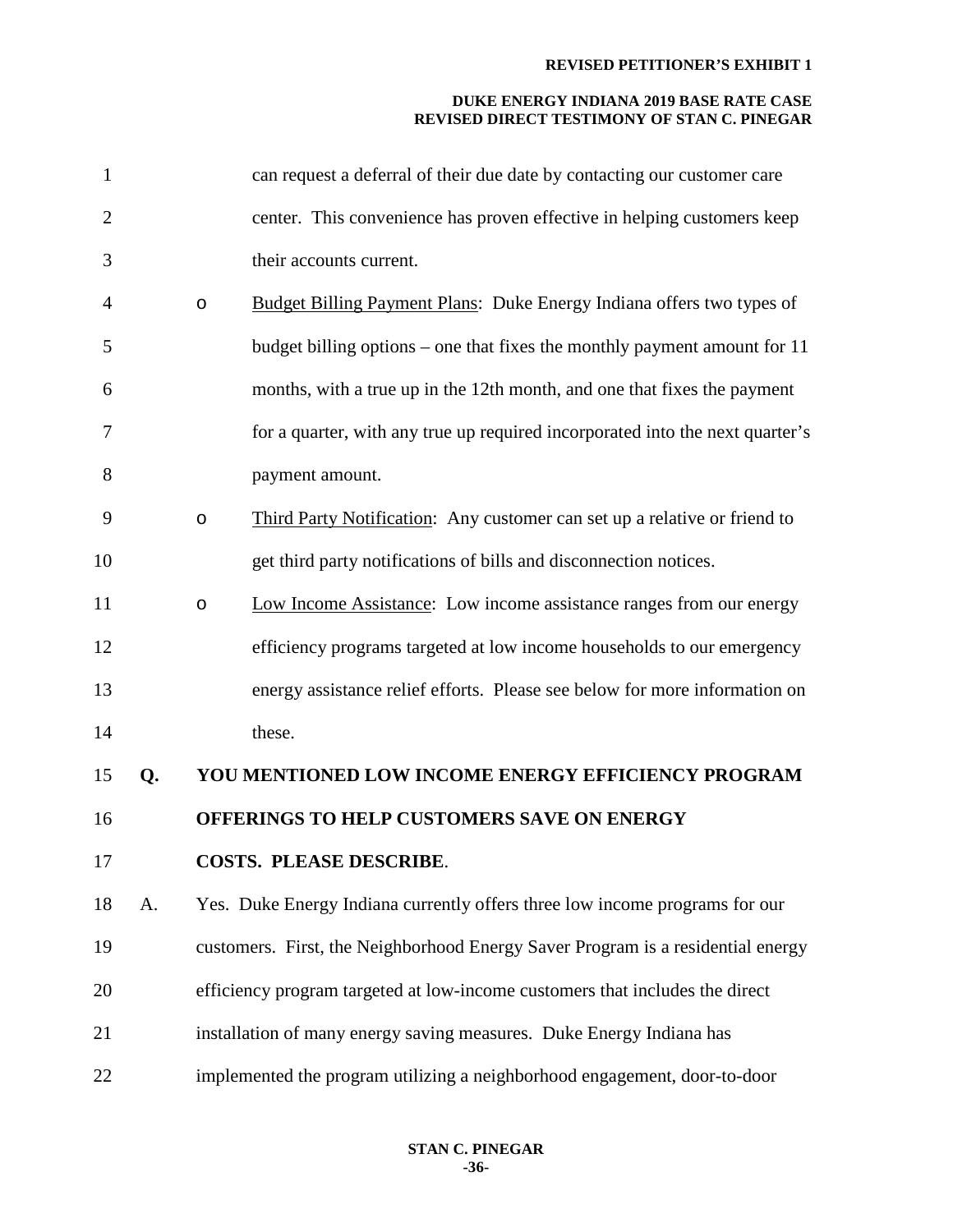| $\mathbf{1}$   |    | strategy, which has been very successful with a 67% penetration average over all |
|----------------|----|----------------------------------------------------------------------------------|
| $\overline{2}$ |    | neighborhoods. Several neighborhoods have had nearly 100% participation.         |
| 3              |    | Through the program, a comprehensive package of energy efficiency measures is    |
| $\overline{4}$ |    | installed at no direct cost to the customer. Since its inception in 2015, we've  |
| 5              |    | helped more than 7,000 Duke Energy Indiana customers save nearly 548 kWh on      |
| 6              |    | average each year. Using just this one energy efficiency offer, the average low  |
| 7              |    | income household could save more than \$60 per year on energy costs. Equally     |
| 8              |    | important, each participating household is given information and education along |
| 9              |    | with energy efficiency tips and information about other programs that can help   |
| 10             |    | them reduce their bills.                                                         |
| 11             |    | In addition to the Neighborhood Energy Saver Program, the Company also           |
| 12             |    | offers two other programs to meet the needs of our low-income customers. The     |
| 13             |    | Agency Assistance Portal program's primary goal is to help low-income            |
| 14             |    | customers save energy and money on their utility bills by using energy efficient |
| 15             |    | lighting. Our Low-Income Weatherization Program focuses on owner occupied,       |
| 16             |    | single family homes meeting income qualification levels based on Department of   |
| 17             |    | Energy standards (i.e., income below 200% of the federal poverty level). This    |
| 18             |    | program provides direct installation of weatherization and energy-efficiency     |
| 19             |    | measures including refrigerator and furnace replacement.                         |
| 20             | Q. | PLEASE DETAIL THE COMPANY'S ENERGY ASSISTANCE RELIEF                             |
| 21             |    | <b>EFFORTS.</b>                                                                  |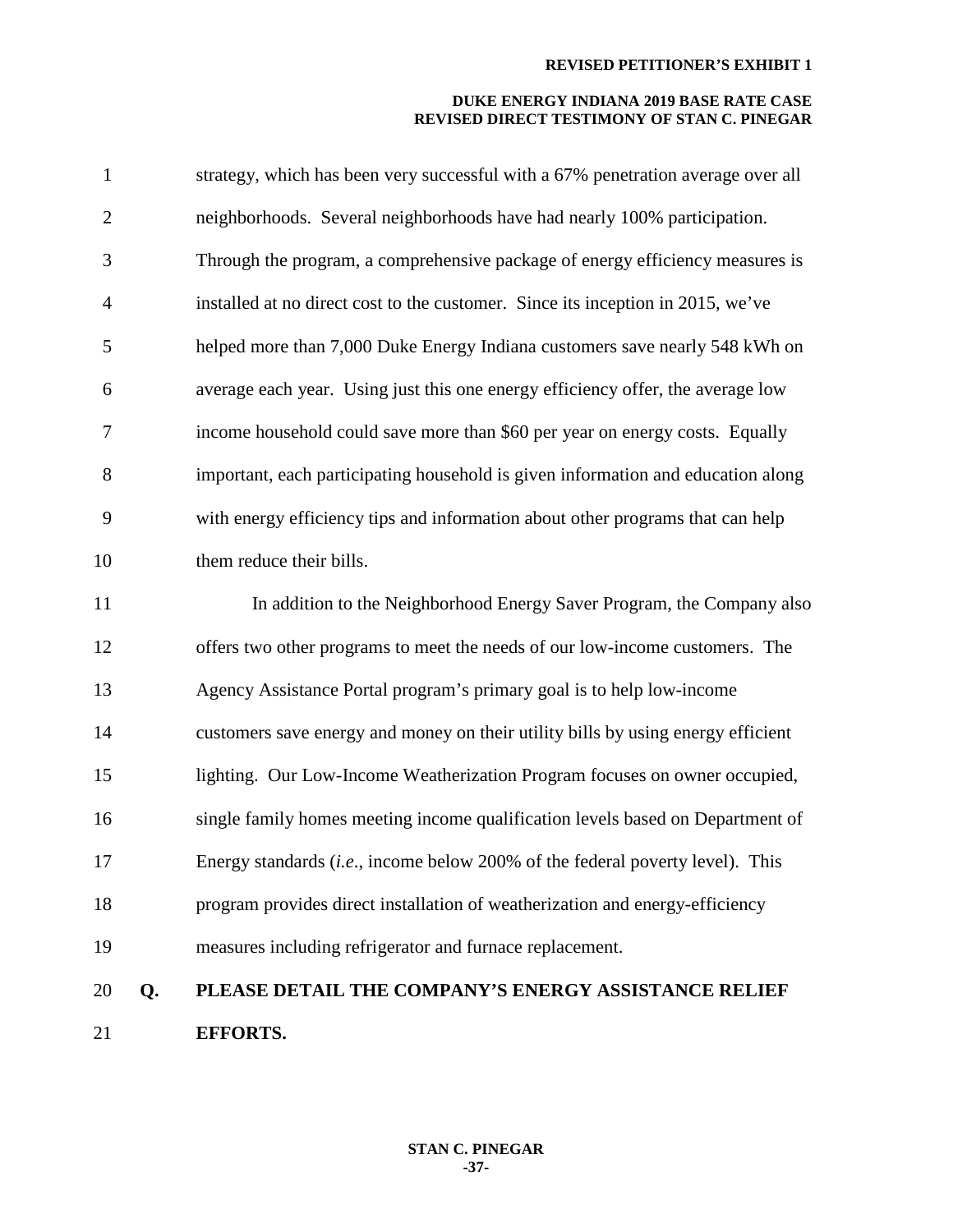| $\mathbf{1}$   | A. | Duke Energy Indiana has a long history of Company, customer and employee              |
|----------------|----|---------------------------------------------------------------------------------------|
| $\overline{2}$ |    | support for low income customers. Duke Energy Indiana's Helping Hand                  |
| 3              |    | program provides emergency energy assistance through the federal government's         |
| $\overline{4}$ |    | Low Income Home Energy Assistance Program ("LIHEAP"). The Company                     |
| 5              |    | historically contributes at least \$200,000 a year to this effort and in recent years |
| 6              |    | this amount has been augmented by settlement commitments. In addition to the          |
| 7              |    | Company contributions, Duke Energy Indiana solicits its employee and customer         |
| 8              |    | base each year and typically has received another \$100,000 in donations for          |
| 9              |    | energy assistance annually. The testimony of Ms. Quick describes Helping Hand         |
| 10             |    | in more detail.                                                                       |
|                |    |                                                                                       |
| 11             | Q. | HAS DUKE ENERGY INDIANA BEEN FOLLOWING RECENT                                         |
| 12             |    | <b>INDUSTRY PRACTICE RELATED TO LOW INCOME CUSTOMER</b>                               |
| 13             |    | UTILITY OPPORTUNITIES?                                                                |
| 14             | A. | Yes. We understand that the rate increase proposed herein will impact low             |
| 15             |    | income customers the hardest. To that end, we are willing and would welcome a         |
| 16             |    | collaborative discussion about ways to continue and ramp up energy assistance to      |
| 17             |    | low income customers. Duke Energy Indiana proposes to convene a Low Income            |
| 18             |    | Collaborative with interested stakeholders at the conclusion of this rate             |
| 19             |    | proceeding with a goal of introducing additional energy assistance for our            |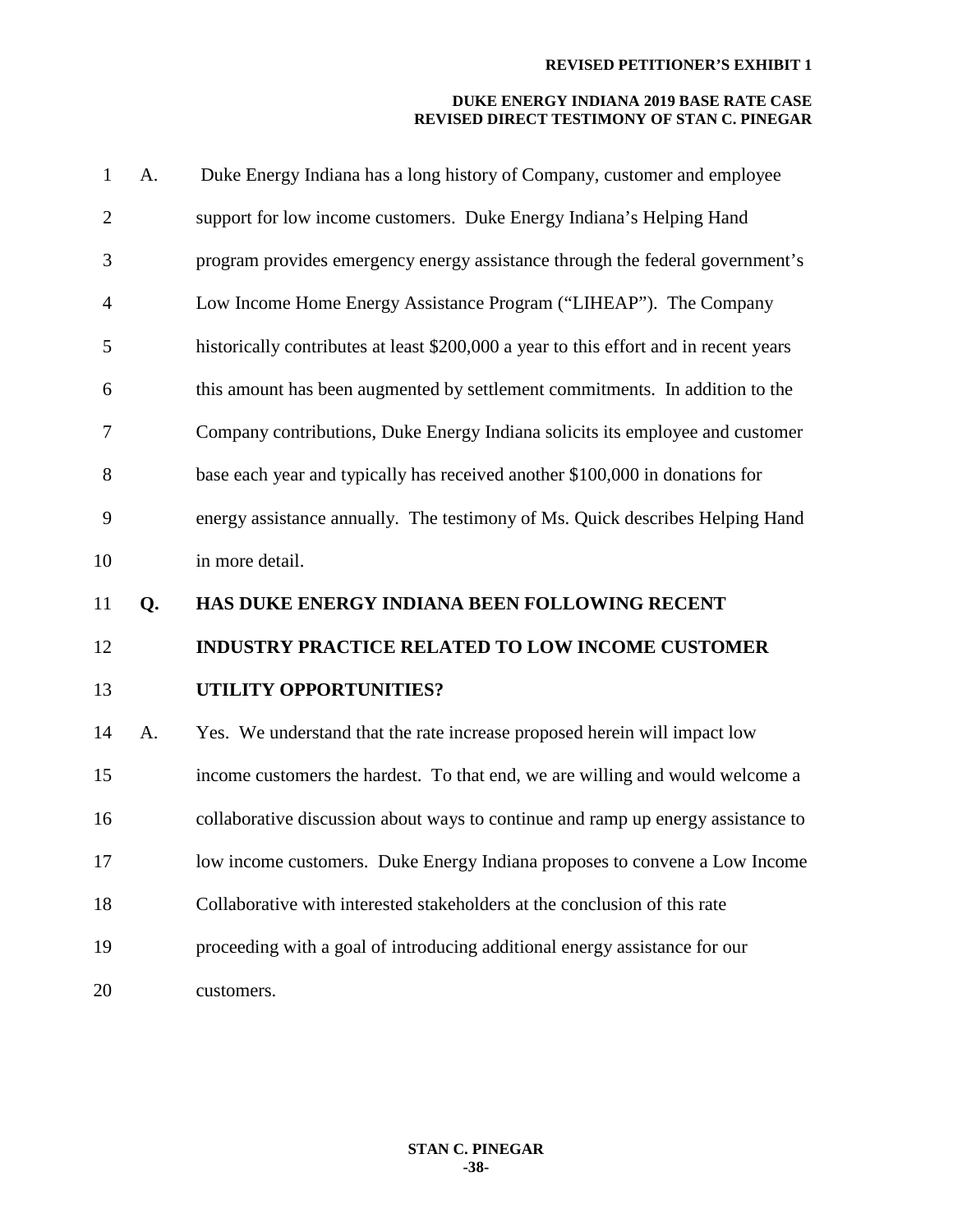| $\mathbf{1}$   |    | VII. ECONOMIC DEVELOPMENT                                                          |
|----------------|----|------------------------------------------------------------------------------------|
| $\overline{2}$ | Q. | PLEASE DESCRIBE DUKE ENERGY INDIANA'S COMMITMENT TO                                |
| 3              |    | ECONOMIC DEVELOPMENT IN ITS SERVICE TERRITORY AND IN                               |
| $\overline{4}$ |    | THE STATE OF INDIANA.                                                              |
| 5              | A. | As the largest electric supplier in the state, Duke Energy Indiana is committed to |
| 6              |    | engaging with our communities to attract jobs and capital investment. Our          |
| 7              |    | Economic Development team serves as the liaison to the local, state and regional   |
| 8              |    | economic development leaders, serving on more than 30 boards, and assisting        |
| 9              |    | businesses looking to locate in Duke Energy Indiana's service territory.           |
| 10             |    | Our strategy includes advising and supporting our communities, as well as          |
| 11             |    | local, regional and state economic development boards and their initiatives. In    |
| 12             |    | 2018, we directly invested over \$800,000 in these partnerships to promote         |
| 13             |    | opportunities in Duke Energy Indiana's service territory. We're also focused on    |
| 14             |    | developing strong relationships with site selection consultants via annual         |
| 15             |    | economic development conferences and our Indiana Power Partnership Site            |
| 16             |    | Consultant Events across the U.S. Finally, we continuously engage with our         |
| 17             |    | business recruitment team by providing updates about Indiana and its growing       |
| 18             |    | industries so they can effectively promote Duke Energy Indiana-served sites to     |
| 19             |    | national and global prospects.                                                     |
| 20             |    | Duke Energy Indiana's Economic Development team has also launched                  |
| 21             |    | programs to support our strategy, including Site Readiness that involves working   |
| 22             |    | in partnership with nationally recognized site consultants. We provide funding     |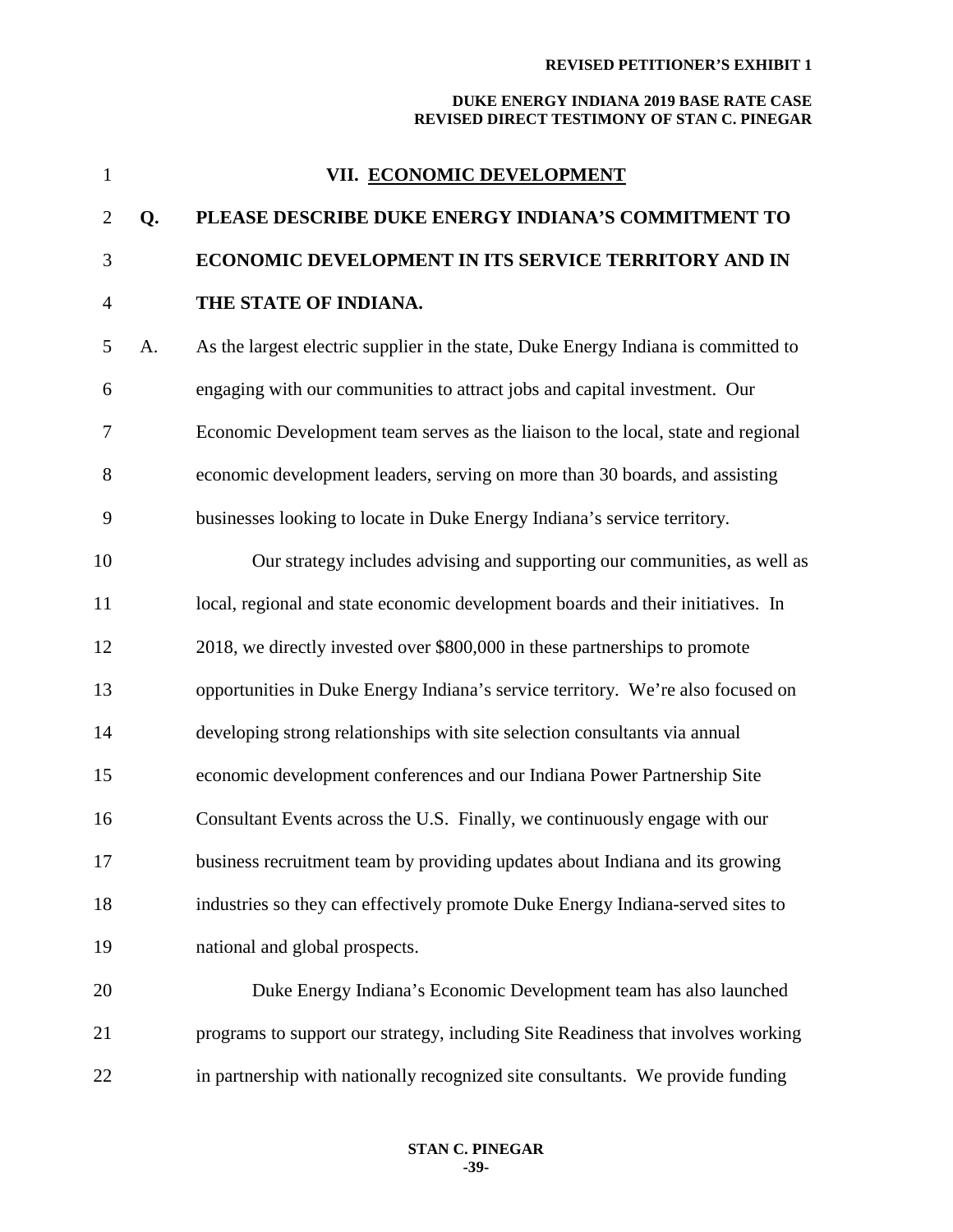| $\mathbf{1}$   | and expertise to help communities assess, improve and increase awareness of        |
|----------------|------------------------------------------------------------------------------------|
| $\overline{2}$ | industrial sites in our service territory. The program's goal is to help further   |
| 3              | develop prime sites to increase their marketability. Since the beginning of Site   |
| $\overline{4}$ | Readiness in 2013, Duke Energy Indiana has invested more than \$770,000 into       |
| 5              | our program portfolio of 25 sites/buildings.                                       |
| 6              | In addition, we participate as a speaker and sponsor the Ball State Basic          |
| $\tau$         | Economic Development Course that is accredited by the International Economic       |
| 8              | Development Council. Since 2008, we have contributed \$10,000 annually to          |
| 9              | provide ten scholarships to community leaders seeking a comprehensive              |
| 10             | educational experience in the theory and practice of holistic approaches to        |
| 11             | building and sustaining vibrant communities. In 2016 a new program, the            |
| 12             | Advanced Economic Development Leadership executive education course, was           |
| 13             | introduced providing experienced economic developers the opportunity to earn a     |
| 14             | Master Practitioner Certificate from four universities including The University of |
| 15             | Alabama, Clemson University, The University of Southern Mississippi, and Texas     |
| 16             | Christian University. Since its inception, we have provided scholarships to three  |
| 17             | of our community leaders totaling almost \$5,000.                                  |
| 18             | In 2017, we introduced the Marketing Partnership Program that provides             |
| 19             | funding to local and regional economic development organizations to support        |
| 20             | strategic marketing initiatives. The following year, we continued the marketing    |
| 21             | program and introduced the Foreign Direct Investment Partnership Program that      |
| 22             | provides funding to local and regional economic development organizations in       |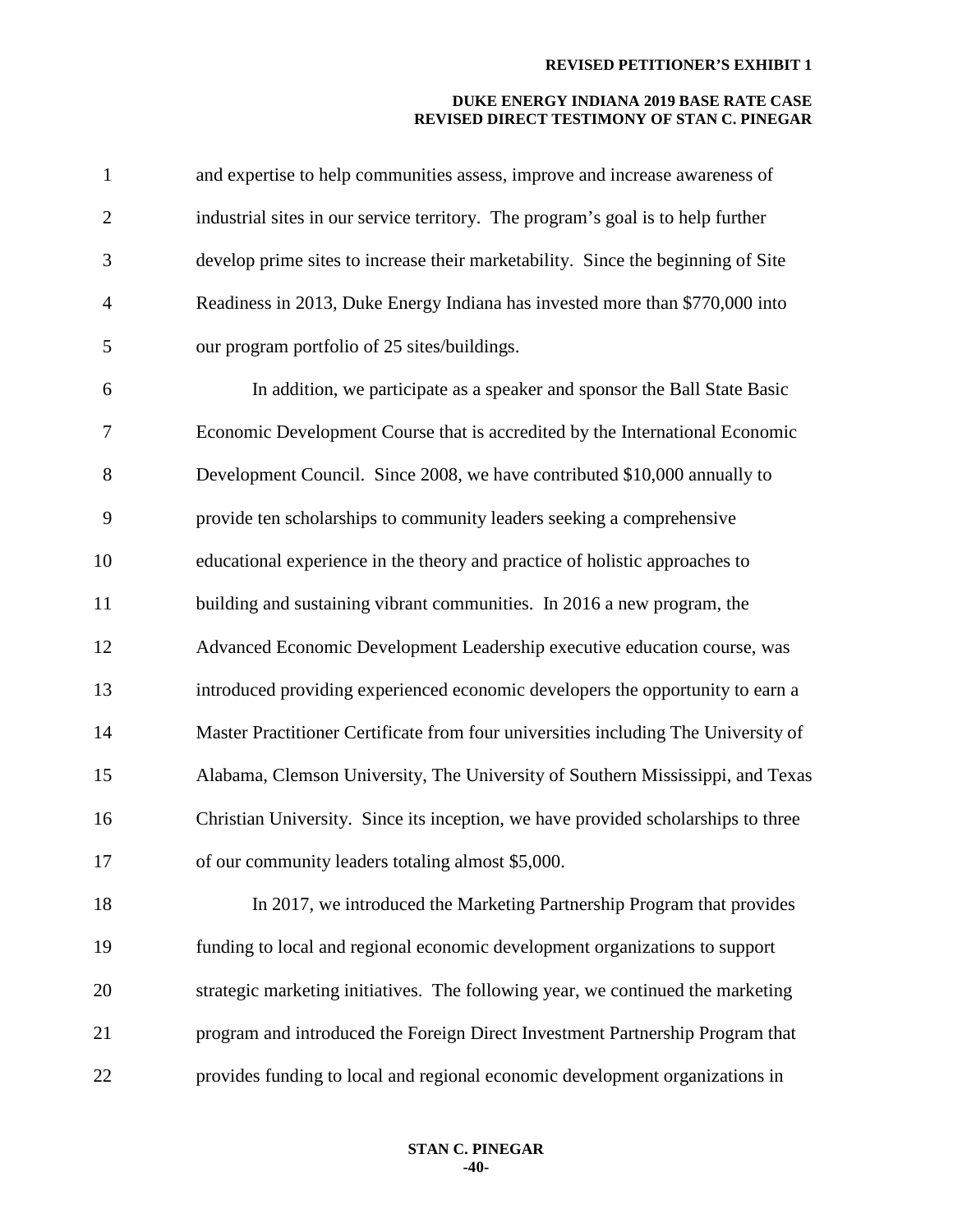| $\mathbf{1}$   |    | their efforts to attract new businesses to the Duke Energy Indiana service territory   |
|----------------|----|----------------------------------------------------------------------------------------|
| $\overline{2}$ |    | from around the world. Through these programs we have funded more than                 |
| 3              |    | \$240,000 of marketing and foreign direct investment efforts in our communities.       |
| $\overline{4}$ |    | When our site attraction strategy and programs produce results, the Duke               |
| 5              |    | Energy Indiana Economic Development team is present to provide expertise and           |
| 6              |    | guidance that can be critical for businesses looking to locate or expand in Indiana.   |
| $\tau$         |    | That work entails electrical infrastructure strategies, electric rates and incentives, |
| 8              |    | and additional cost-reducing programs such as energy efficiency, design                |
| 9              |    | assistance, outdoor lighting, and electrification opportunities.                       |
| 10             | Q. | HOW HAS DUKE ENERGY INDIANA'S ECONOMIC DEVELOPMENT                                     |
| 11             |    | <b>TEAM PERFORMED?</b>                                                                 |
| 12             | A. | In 2018, the Duke Energy Indiana Economic Development team achieved 110%               |
| 13             |    | of our load growth goal (kWh) that contributed to the creation of more than 3,200      |
| 14             |    | jobs and \$502 million in capital investment. Since 2008, the team's wins              |
| 15             |    | contributed to more than 29,500 new jobs and \$6.4 billion in capital investment.      |
| 16             |    | And finally, in 2018, for the 14th consecutive year, Duke Energy was                   |
| 17             |    | recognized by Site Selection Magazine as a Top 10 Electric Utility Economic            |
| 18             |    | Development Program and is the only utility company to achieve this distinction.       |
| 19             | Q. | PLEASE DESCRIBE DUKE ENERGY INDIANA RATE MAKING                                        |
| 20             |    | EFFORTS TO ENCOURAGE ECONOMIC DEVELOPMENT.                                             |
| 21             | A. | Duke Energy Indiana provides economic development incentives in the form of            |
| 22             |    | Standard Contract Rider No. 58 ("ED Rider"). The ED rider is available to new          |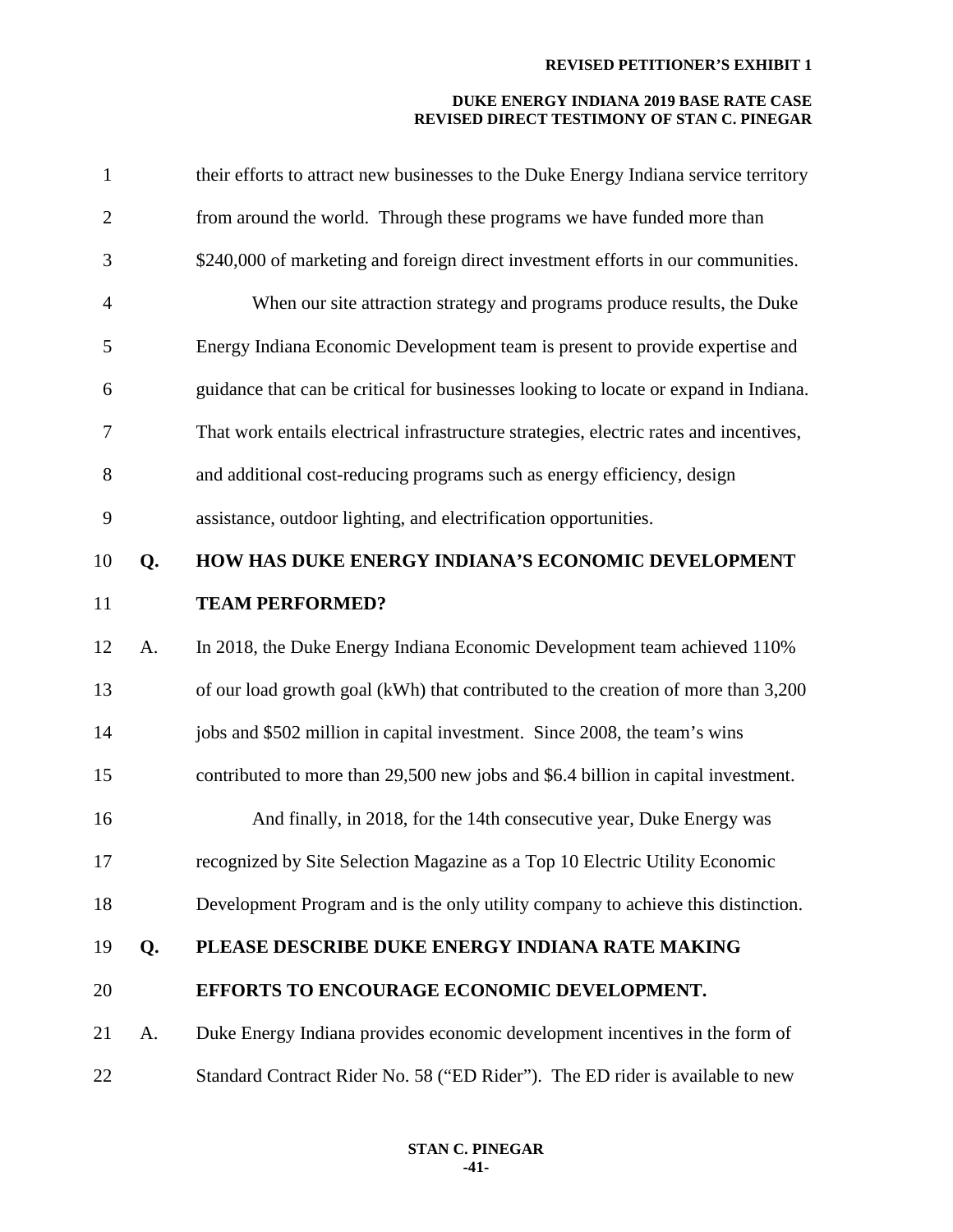| $\mathbf{1}$   | load of at least 500 kW demand at one premise, the customer must have applied       |
|----------------|-------------------------------------------------------------------------------------|
| $\overline{2}$ | for and received economic assistance from the State or local government or other    |
| 3              | public agency, and the customer must employ an additional workforce in the          |
| $\overline{4}$ | Company's service area of a minimum of ten (10) full-time equivalent employees,     |
| 5              | or, the customer's new load must result in capital investment of one million        |
| 6              | dollars (\$1,000,000). If qualified, a customer is eligible for a reduction in the  |
| 7              | monthly bill for the qualifying new load up to 30% for five years. The percentage   |
| 8              | discount will be determined based on a number of criteria outlined in the ED        |
| 9              | Rider.                                                                              |
| 10             | In addition to the economic development options, Duke Energy Indiana is             |
| 11             | aware that existing customers can provide value to the Duke Energy Indiana          |
| 12             | system in exchange for certain credits, discounts, or alternative pricing options.  |
| 13             | As such, the Company has engaged in negotiations and entered into special           |
| 14             | contracts with certain of our larger industrial customers. Additionally, as part of |
| 15             | this rate case, Duke Energy Indiana is proposing new rate options for large         |
| 16             | commercial and industrial customers. The testimony of Mr. Bailey provides           |
| 17             | details on the following new or revised offerings:                                  |
| 18             | Time of Use Rates: The current time of use rate for large commercial and<br>O       |
| 19             | industrial customers will be modified to make it more attractive to                 |
| 20             | customers by enabling them to save money if they shift load to off-peak             |
| 21             | periods.                                                                            |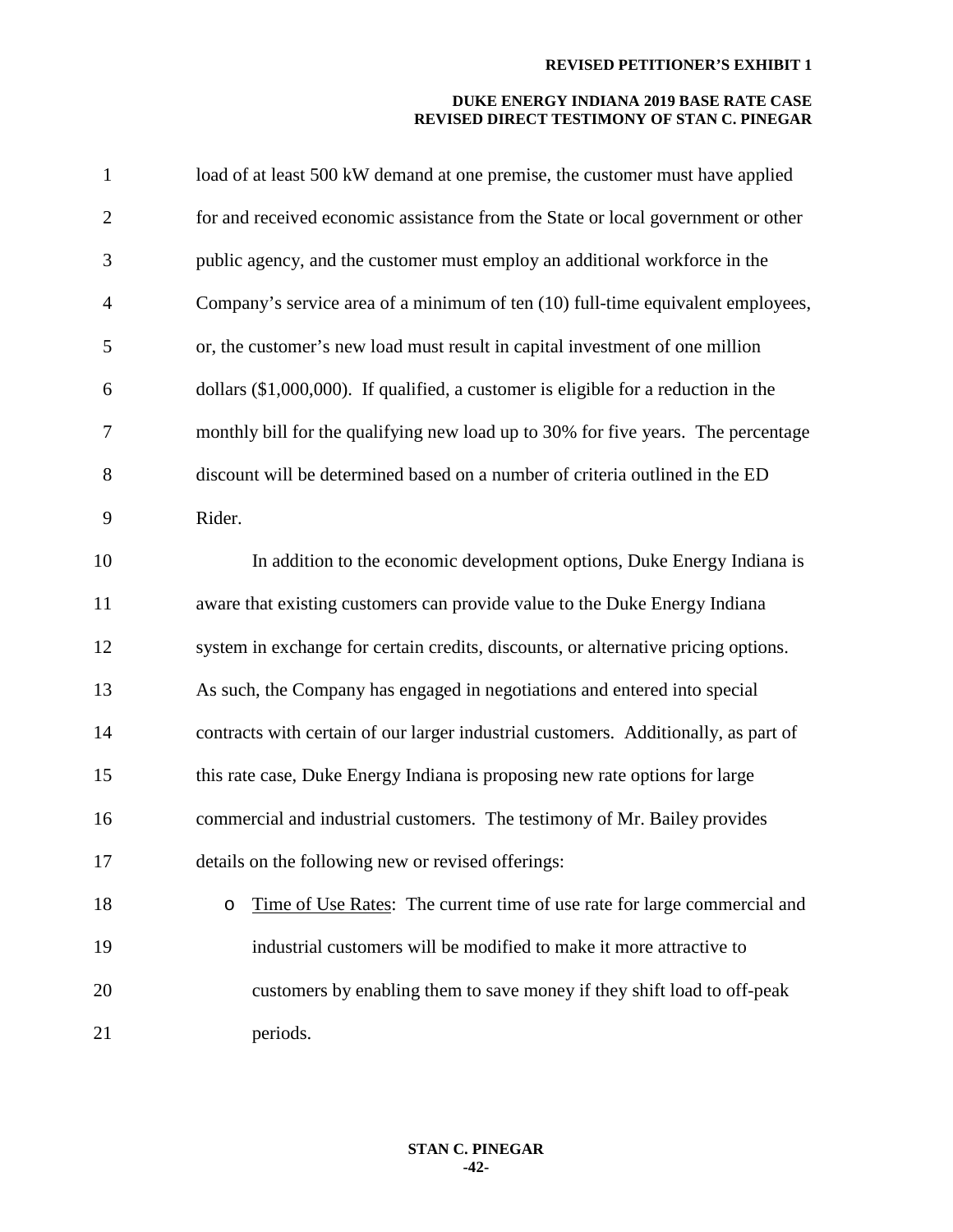| 1              |    | <b>Experimental Market Pricing Program:</b> This limited new offering is a<br>$\circ$ |
|----------------|----|---------------------------------------------------------------------------------------|
| $\overline{2}$ |    | form of real time pricing, using the MISO market to price a portion of                |
| 3              |    | customers load.                                                                       |
| 4              |    | <b>Experimental Demand Management and Stability Program: This limited</b><br>$\circ$  |
| 5              |    | new offering provides for a combination of market pricing, demand                     |
| 6              |    | response and time of use for various components of a customer's load.                 |
| 7              |    | VIII. CUSTOMER RATE CASE NOTICES AND FIELD HEARINGS                                   |
| 8              | Q. | DID DUKE ENERGY INDIANA PROVIDE NOTICE TO THE INDIANA                                 |
| 9              |    | UTILITY REGULATORY COMMISSION OF ITS INTENT TO FILE                                   |
| 10             |    | THIS RATE CASE AT LEAST 30 DAYS PRIOR TO THE FILING?                                  |
| 11             | A. | Yes, such notice is attached to my testimony as Petitioner's Exhibit 1-B (SCP).       |
| 12             | Q. | HOW WILL DUKE ENERGY INDIANA PROVIDE NOTICE TO ITS                                    |
| 13             |    | <b>CUSTOMERS OF THIS FILING?</b>                                                      |
| 14             | A. | Duke Energy Indiana will publish in newspapers in each county it serves a notice      |
| 15             |    | of the filing and will be providing a bill insert notice to all customers starting in |
| 16             |    | mid-July 2019. These are attached to my testimony as Petitioner's Exhibit 1-C         |
| 17             |    | (SCP) and 1-D (SCP), respectively. Additionally, Duke Energy Indiana will             |
| 18             |    | provide a website with basic rate case information for its customers, which can be    |
| 19             |    | accessed at the following link: www.duke-energy.com/IndianaRates                      |
| 20             | Q. | DOES DUKE ENERGY INDIANA HAVE A RECOMMENDATION AS TO                                  |
| 21             |    | <b>CUSTOMER FIELD HEARINGS TO BE HELD IN THIS PROCEEDING?</b>                         |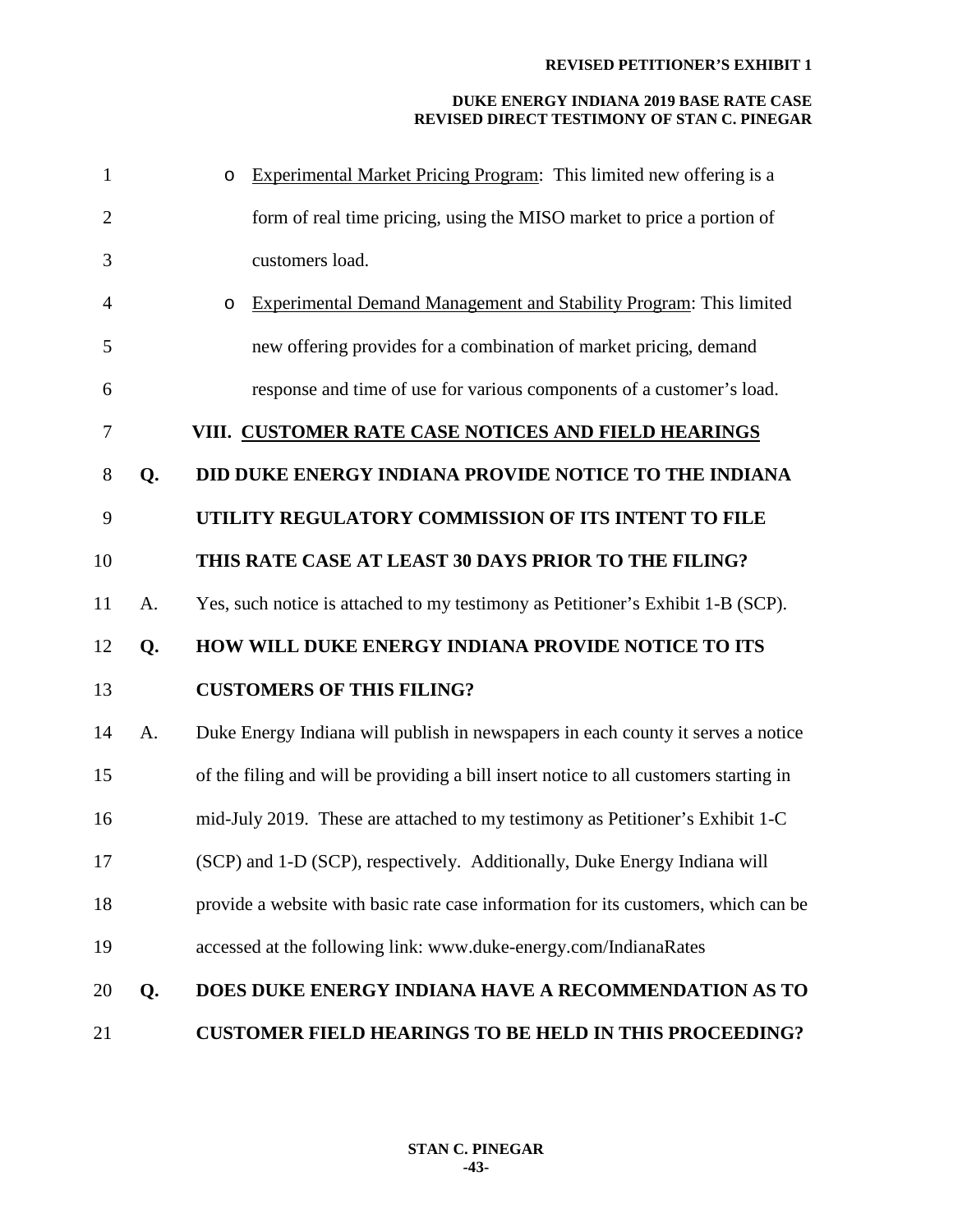| $\mathbf{1}$   | A. | Yes, it is my understanding that Ind. Code $\S$ 8-1-2-61 requires a field hearing in |
|----------------|----|--------------------------------------------------------------------------------------|
| $\overline{2}$ |    | the largest municipality served by the utility. In Duke Energy Indiana's case, the   |
| 3              |    | largest municipality is currently Carmel, Indiana. However, given the wide-          |
| $\overline{4}$ |    | spread nature of Duke Energy Indiana's service territory, other field hearings in    |
| 5              |    | our southern Indiana territory may also be prudent – perhaps Bloomington or          |
| 6              |    | Columbus. It is my understanding that additional field hearings are at the           |
| 7              |    | discretion of the Commission.                                                        |
| $8\,$          |    | IX. CONCLUSION                                                                       |
| 9              | Q. | DO YOU BELIEVE DUKE ENERGY INDIANA'S REQUESTED RATE                                  |
| 10             |    | RELIEF IN THIS PROCEEDING IS REASONABLE?                                             |
| 11             | A. | I do. I am keenly aware that no cost increase will be welcomed by our customers,     |
| 12             |    | but I am also aware that as a Company we need to begin to transition to a cleaner    |
| 13             |    | energy future, maintain reliable service, and focus on customers' needs and          |
| 14             |    | expectations through customer offerings. We believe the rate proposals in this       |
| 15             |    | proceeding provide a balanced approach to direct the Company where it needs to       |
| 16             |    | go, where our customers are expecting it to go, in a reasonable timeframe and in a   |
| 17             |    | cost-effective way. We look forward to engaging with customers and                   |
| 18             |    | stakeholders on the requests herein.                                                 |
| 19             | Q. | WERE PETITIONER'S EXHIBITS 1-A (SCP) THROUGH 1-D (SCP)                               |
| 20             |    | PREPARED BY YOU OR UNDER YOUR SUPERVISION?                                           |
| 21             | A. | Yes, they were.                                                                      |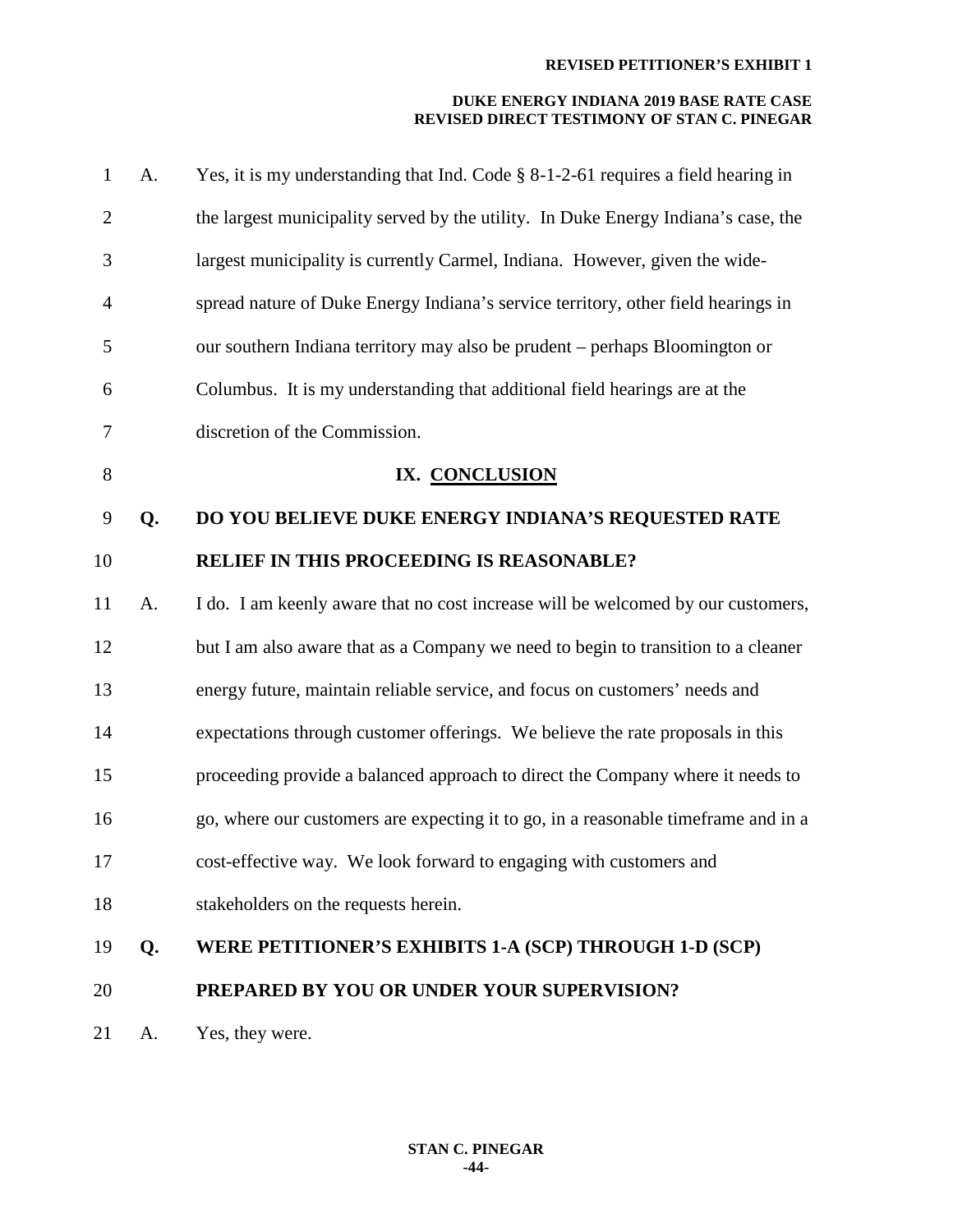#### **DUKE ENERGY INDIANA 2019 BASE RATE CASE REVISED DIRECT TESTIMONY OF STAN C. PINEGAR**

# 1 **Q. DOES THIS CONCLUDE YOUR PREFILED DIRECT TESTIMONY?**

2 A. Yes, it does.